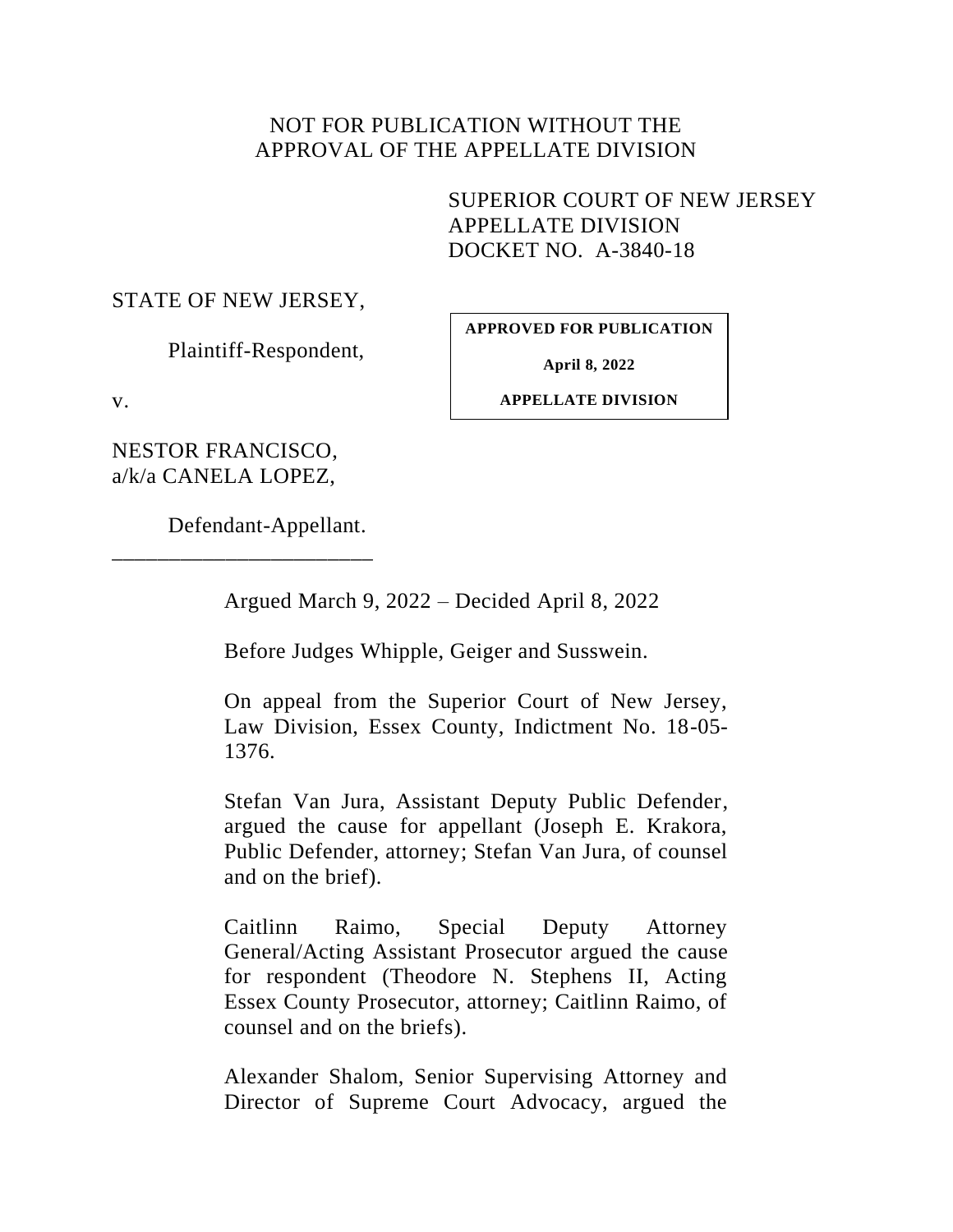cause for amicus curiae American Civil Liberties Union of New Jersey Foundation (American Civil Liberties Union of New Jersey Foundation, attorneys; Alexander Shalom and Joanne LoCicero, on the brief).

Barry Evenchick argued the cause for amicus curiae Association of Criminal Defense Lawyers of New Jersey (Pashman Stein Walder Hayden, PC, attorneys; CJ Griffin, of counsel; Joshua P. Law, on the brief).

Amanda Frankel, Deputy Attorney General, argued the cause for amicus curiae Office of the Attorney General (Matthew J. Platkin, Acting Attorney General, attorney; Amanda Frankel, of counsel and on the brief).

Appellant filed a pro se supplemental brief.

The opinion of the court was delivered by

GEIGER, J.A.D.

This case presents the issue whether law enforcement officers are required to advise undocumented noncitizen suspects of the potential immigration consequences of giving a statement relating to possible criminal charges that have not been filed. It also presents the issue of the appropriate test to be used by trial courts when deciding whether to admit or suppress a statement following inaccurate immigration advice by an interrogating law enforcement officer.

Defendant Nestor Francisco was convicted of murder, related weapons offenses, and tampering with evidence. He appeals his conviction and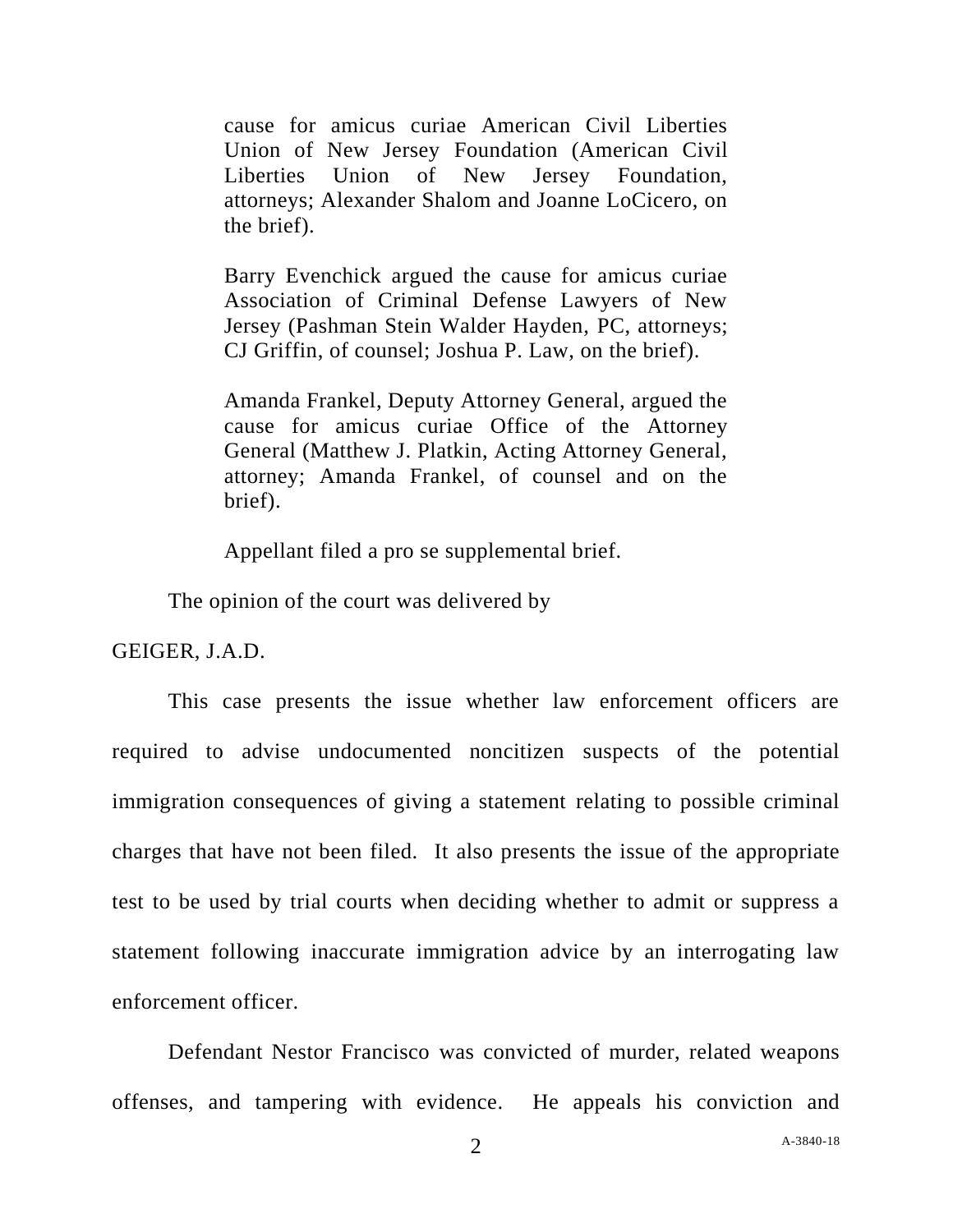sentence and challenges the admission of his statement, evidence of impecuniosity, and evidence of other crimes. We affirm.

I.

We take the following facts from the record. Defendant is from the Dominican Republic, lived with his parents in the Bronx, and was thirty-seven years old at the time of the incident. He entered the United States undocumented in or around 2006.

Defendant worked in construction. In 2014, Patricia Valecia hired defendant to do construction work on her home. According to Valecia, he was initially hired to do clean-up work at her home in the aftermath of Hurricane Katrina. When he asked her for more work, she hired him to do demolition in her basement. Valecia acted as the translator between defendant and her partner, Charles Jeffrey<sup>1</sup> (Jeffrey or the victim), because defendant only spoke Spanish. Jeffrey was often home when defendant was working, and they worked on the basement together. Since defendant lived in New York, he would take the train into Newark and Jeffrey would pick him up. He always contacted either Jeffrey or Valecia before he came to work.

<sup>&</sup>lt;sup>1</sup> The two were not formally married but considered each other husband and wife.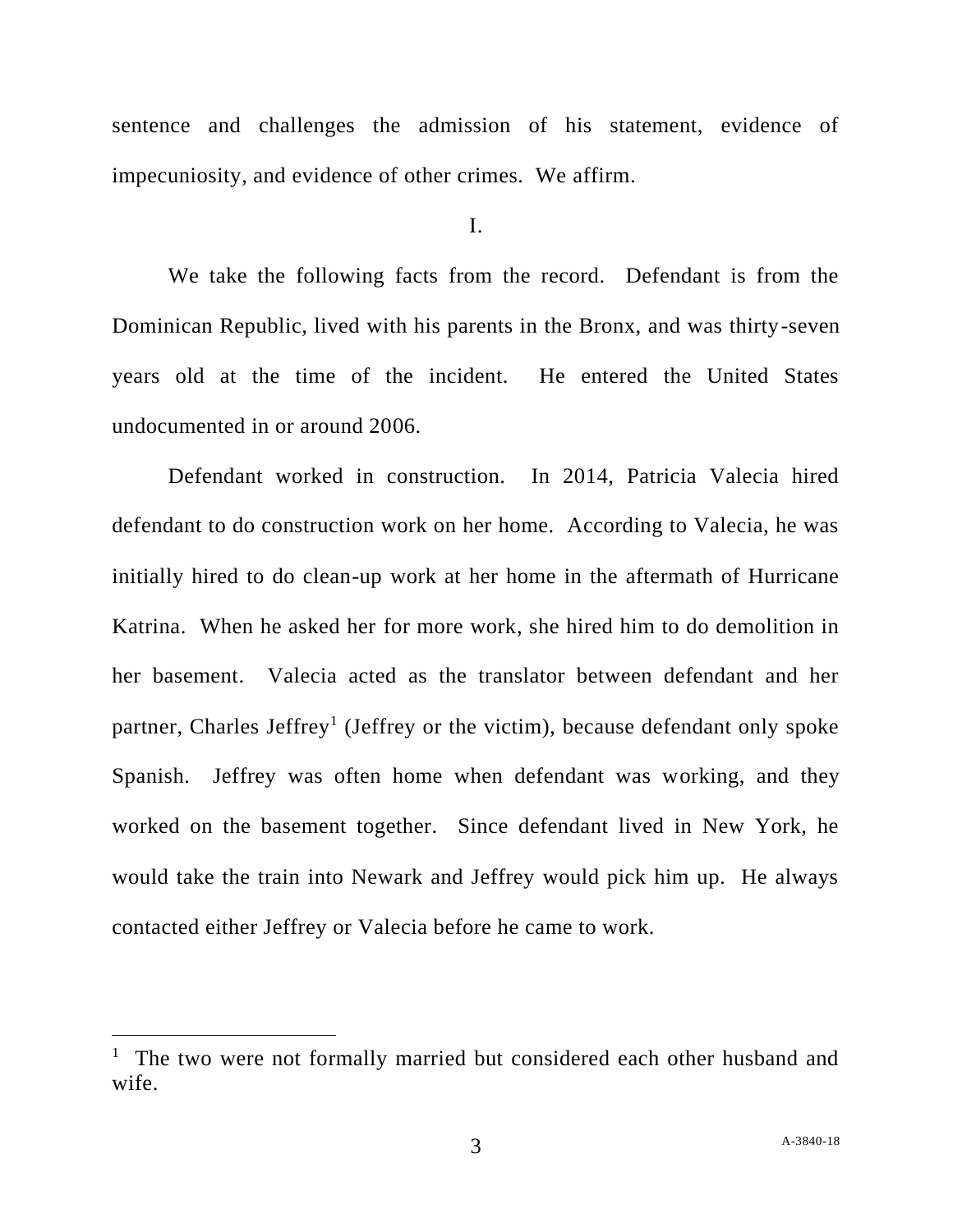A few months into his work, Valecia's son Pablo and his wife noticed jewelry and shoes were missing and suspected defendant of theft. Valecia explained her concerns to defendant and provided an opportunity for him to return the missing items, but they were never returned. In his statement to police, defendant acknowledged that these accusations caused the breakdown of his working relationship with Jeffrey and Valecia.

On November 19, 2015, the Essex County Prosecutor's Office Crime Scene Unit met Newark Police at a residence in Newark, following reports of a homicide. The first floor of the building was occupied by Elisa Pires and her son Steven. The second floor was occupied by the building's owners, Jeffrey and Valecia. Earlier that day, Elisa entered the building and found blood on the walls. She described the scene "as if [the walls] were painted in red." When she realized that it was blood, and not paint, she called her son Steven. She saw Jeffrey's body at the bottom of the basement staircase. Eliza waited for Steven to arrive; her other son called 911 to report what she had found.

Newark Police found Jeffrey's body in the basement with a hammer embedded in the left side of his skull and puncture wounds on his abdomen. They found blood spatter on the basement walls, the hallway leading to the basement door, and on the door leading to the staircase. During a walkthrough of the house, officers found a wallet and cell phone on the coffee table, a paint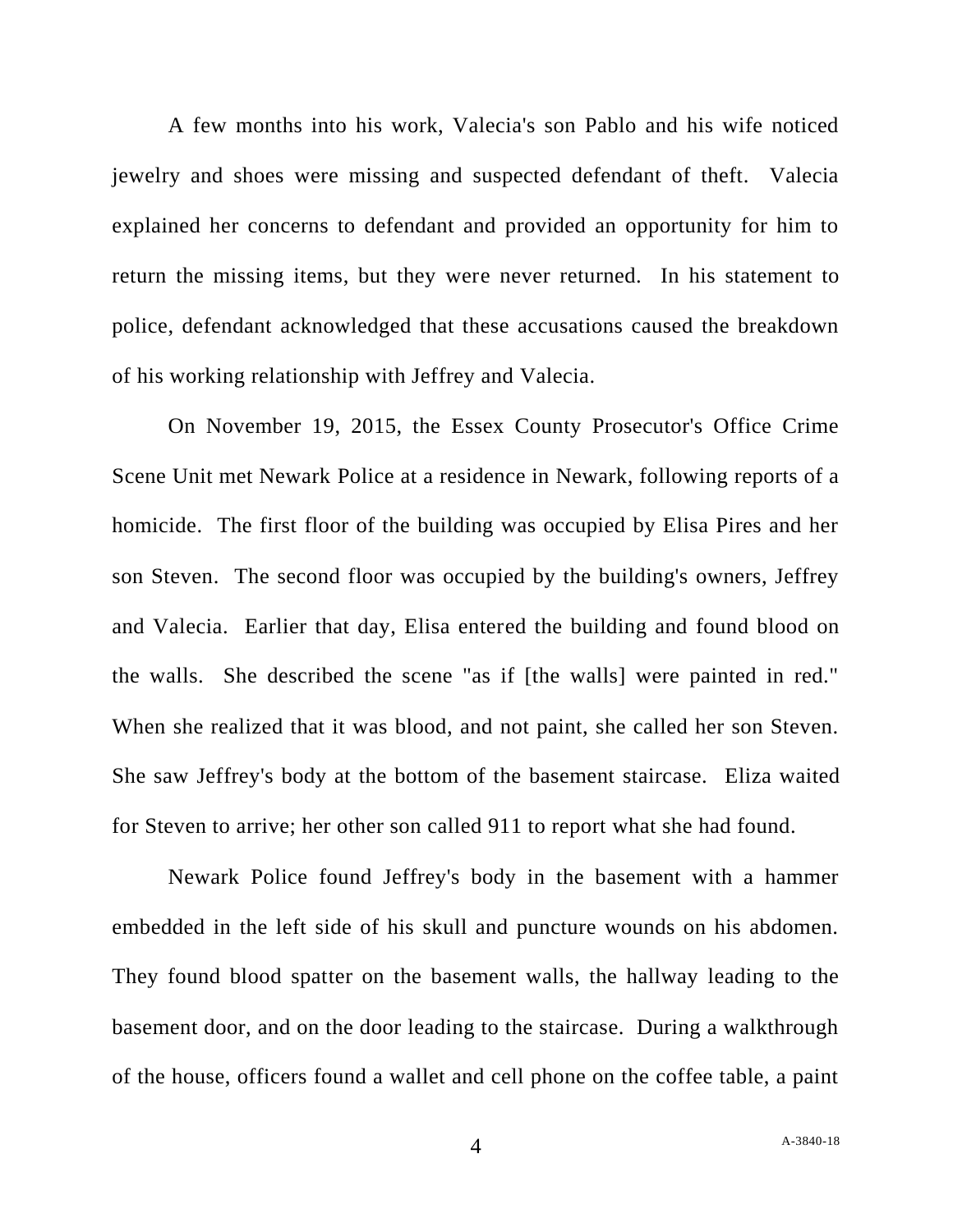mixer attachment for a drill, two towels in the foyer, and black hair in the blood spatter. The kitchen stove was still on. A basket of quarters that was usually full was missing. Tools were scattered on the basement floor. Blood spatter was also present on the floor leading from the bathroom to the bedroom and there were bloody handprints on the walls leading down to the basement. The blood found throughout the scene was analyzed and determined to be the victim's. No useable fingerprints were recovered.

An autopsy revealed the victim suffered blunt force trauma to the head, neck, torso, arms, and legs, multiple forehead lacerations, a skull fracture consistent with the injury caused by the embedded hammer, blood in the left upper eyelid, other facial lacerations, and injuries consistent with defensive wounds on the arms.

Detective Mario Suarez of the Essex County Prosecutor's Office interviewed Valecia at the scene. Valecia informed him that defendant had been working on the home and gave Suarez his phone number. Using that phone number, Suarez found defendant's Facebook page and his Bronx address.

Suarez and other officers went to defendant's address the next day. When defendant came to the door, he was wearing a bandage on his finger. When he noticed Suarez looking at the bandage, defendant fainted.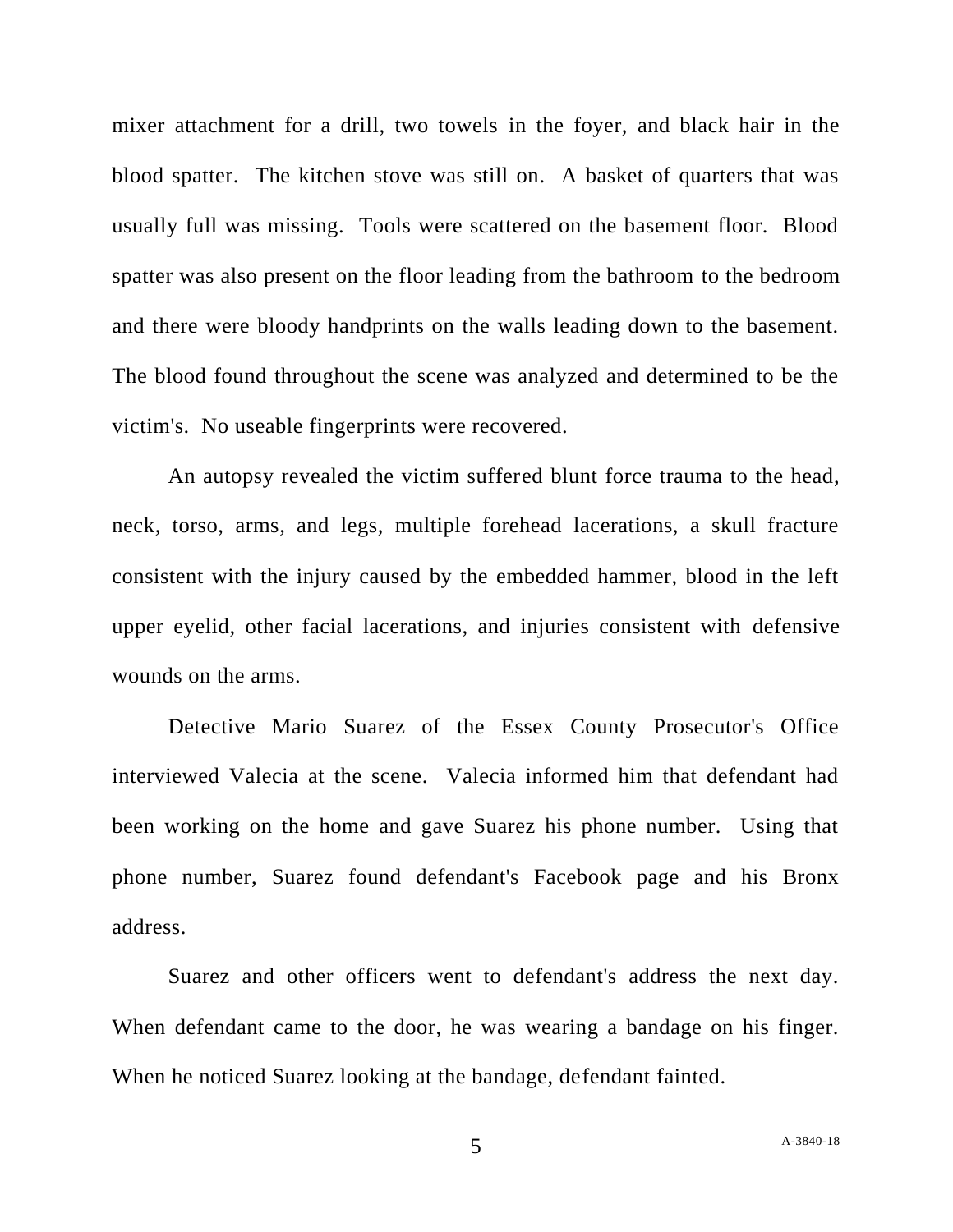There were no eyewitnesses, but surveillance videos were recovered from an address near the victim's residence and defendant's residence. The first video showed defendant leaving his home at 10:15 a.m. on November 19, wearing jeans, a black coat, and carrying a bag of tools. Suarez compared this footage with the footage from Newark, which showed defendant leaving the victim's building at around 1:00 p.m. in grey sweatpants, a grey hoodie, and carrying a backpack of tools. Defendant returned to his home around 3:40 p.m., without the backpack but carrying something. At 3:56 p.m., defendant exited his home carrying a white trash bag. A different camera angle showed defendant throw the bag into a nearby trash bin.

Defendant was transported to the hospital after he fainted. While there, Suarez administered Miranda<sup>2</sup> warnings to defendant in Spanish. Defendant initialed each of the Miranda warnings on the Miranda form and signed it, indicating he was willing to make a statement. Suarez also signed the card. Defendant had not yet been charged with any offenses and a warrant had not been issued for his arrest. The entire interrogation was conducted in Spanish.

Early in the questioning, defendant expressed concern about his undocumented immigrant status during the following brief exchange:

<sup>&</sup>lt;sup>2</sup> Miranda v. Arizona, 384 U.S. 436 (1996).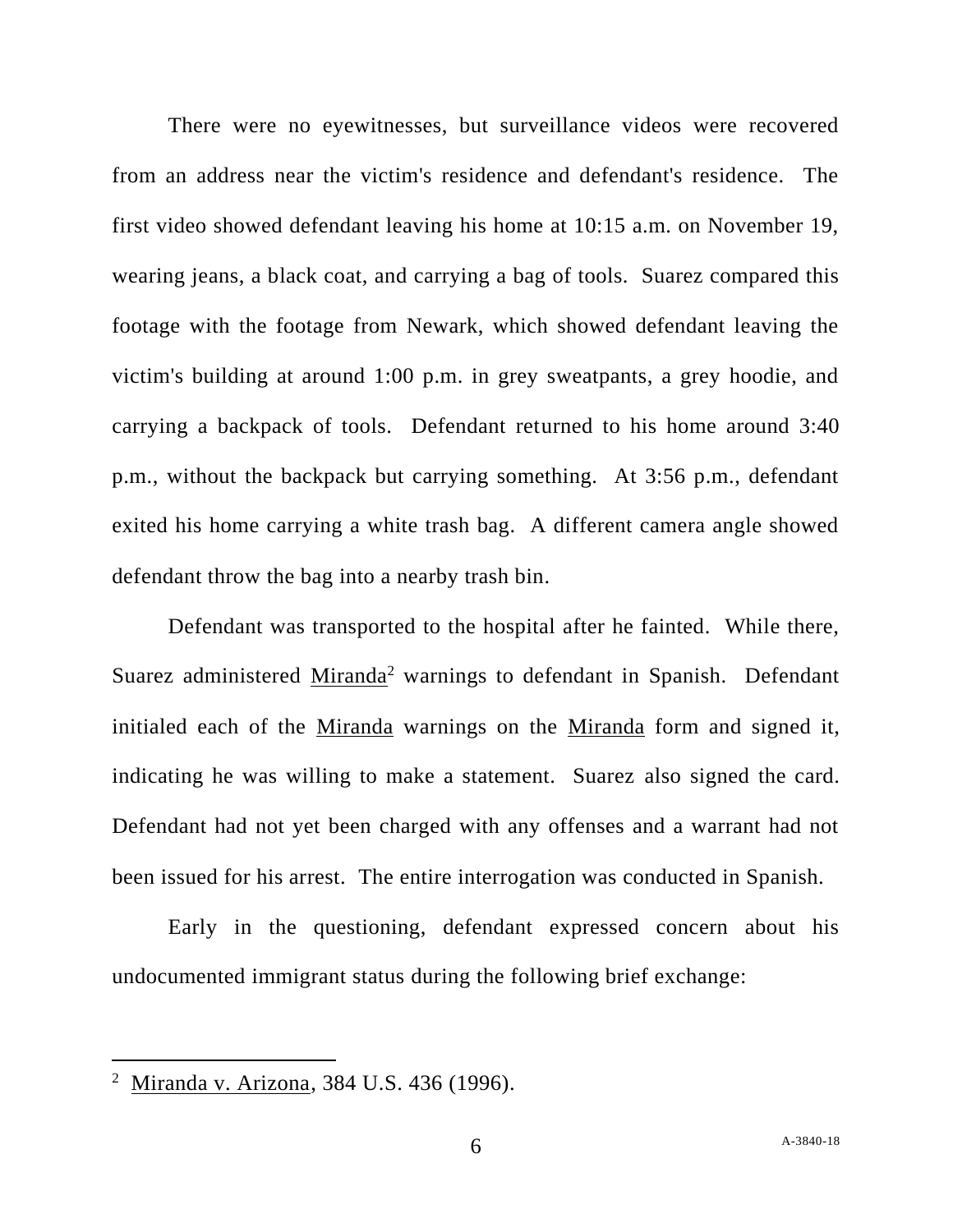Defendant: And, and, and, and this thing will not cause me problems with my record, because I do not have papers. I am undocumented.

Suarez: No. No.

Defendant: I have not; I have not gotten into a stupid mess.

Suarez: No. Your status has nothing to do with this. I am not going to ask questions on your status, or how you got here to this country. Absolutely nothing.

Defendant: I mean I did not get myself into a mess.

. . . .

Suarez: You understand everything I said before, correct?

Defendant: Yes.<sup>3</sup>

Following that exchange, defendant made incriminating statements about the incident that occurred between him and Jeffrey. Initially, defendant said that he was not in Newark at all that day, and claimed that he had a job in Brooklyn with his friend Raphael. Defendant said he injured his fingers at work. Suarez asked defendant if he had Raphael's number. Defendant claimed he did not, and that Raphael usually found him on the street for jobs. However, after Suarez revealed that cameras caught defendant in Newark, defendant explained his version of what happened. He stated that Jeffrey

 $3$  The quoted language is a translation. There is no dispute as to its accuracy.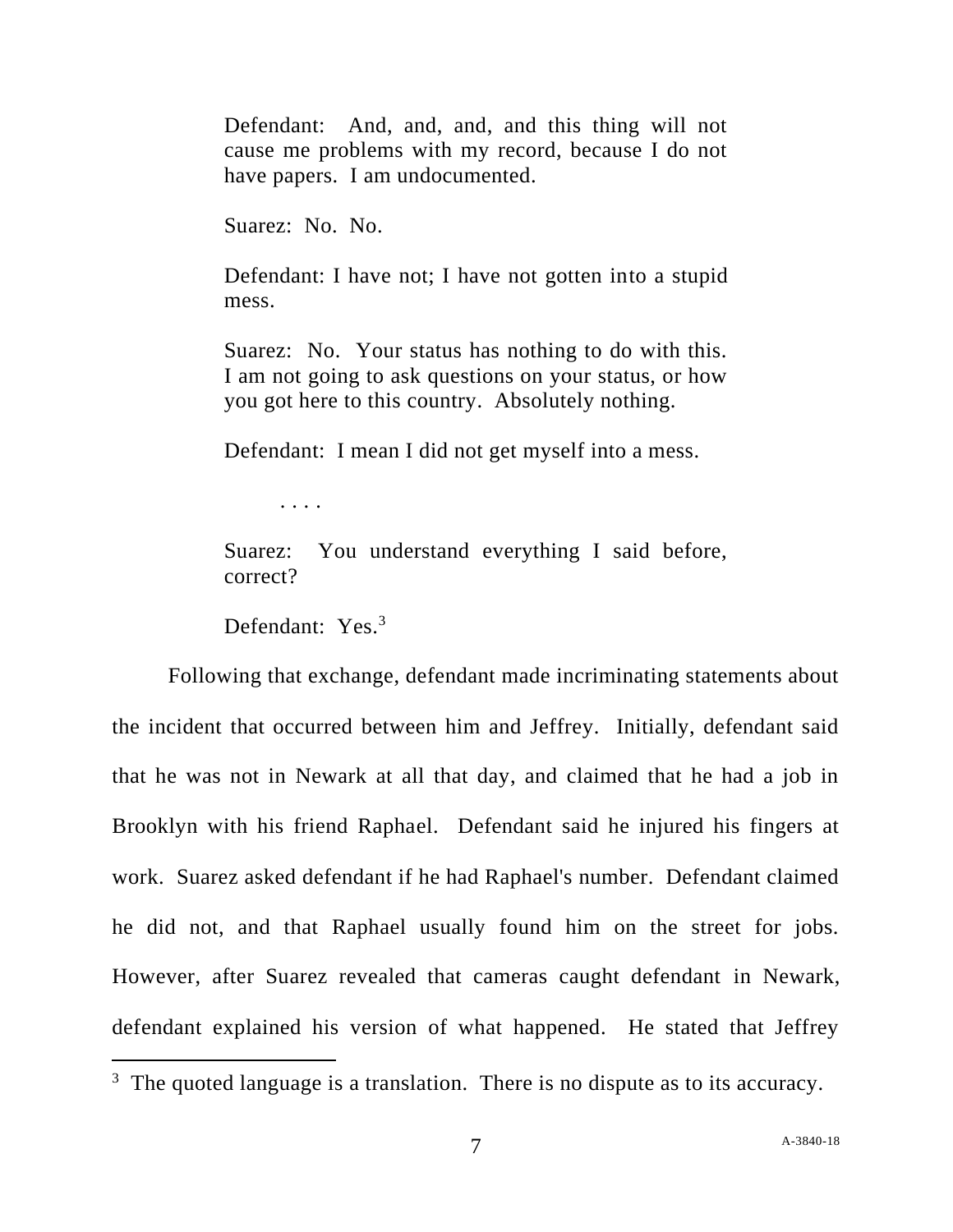insulted him when he went to Jeffrey's house to pick up some tools. Jeffrey began insulting him, then threw a mixing cone at him, and they started to fight. Jeffrey lunged at him, cut him with a knife, and they fell into the basement tangled up. Defendant also hit Jeffrey with Channellock pliers. In the basement, defendant threw a can of paint at Jeffrey, and the two threw screwdrivers at each other. Jeffrey tried to cut defendant with a knife, which injured his fingers. Defendant hit Jeffrey with a hammer one time, changed into clothes he kept in the basement, and left. He discarded his bloody clothes in a white garbage bag and threw it out near his Bronx home. Defendant insisted he acted in self-defense because Jeffrey attacked him.

A grand jury returned a twelve-count indictment charging defendant with: first-degree knowing or purposeful murder, N.J.S.A. 2C:11-3(a)(1) and (2) (count one); first-degree felony murder, N.J.S.A.  $2C:11-3(a)(3)$  (count two); first-degree robbery, N.J.S.A. 2C:15-1 (count three); fourth-degree possession unlawful possession of a weapon, N.J.S.A. 2C:39-5(d) (counts four, six, eight, and ten); third-degree possession of a weapon for an unlawful purpose, N.J.S.A. 2C:39-4(d) (counts five, seven, nine, and eleven); and fourth-degree tampering with evidence, N.J.S.A. 2C:28-6(1) (count twelve).

The State filed a motion to admit defendant's statements to Detective Suarez. On March 22, 2017, the court conducted an evidentiary hearing.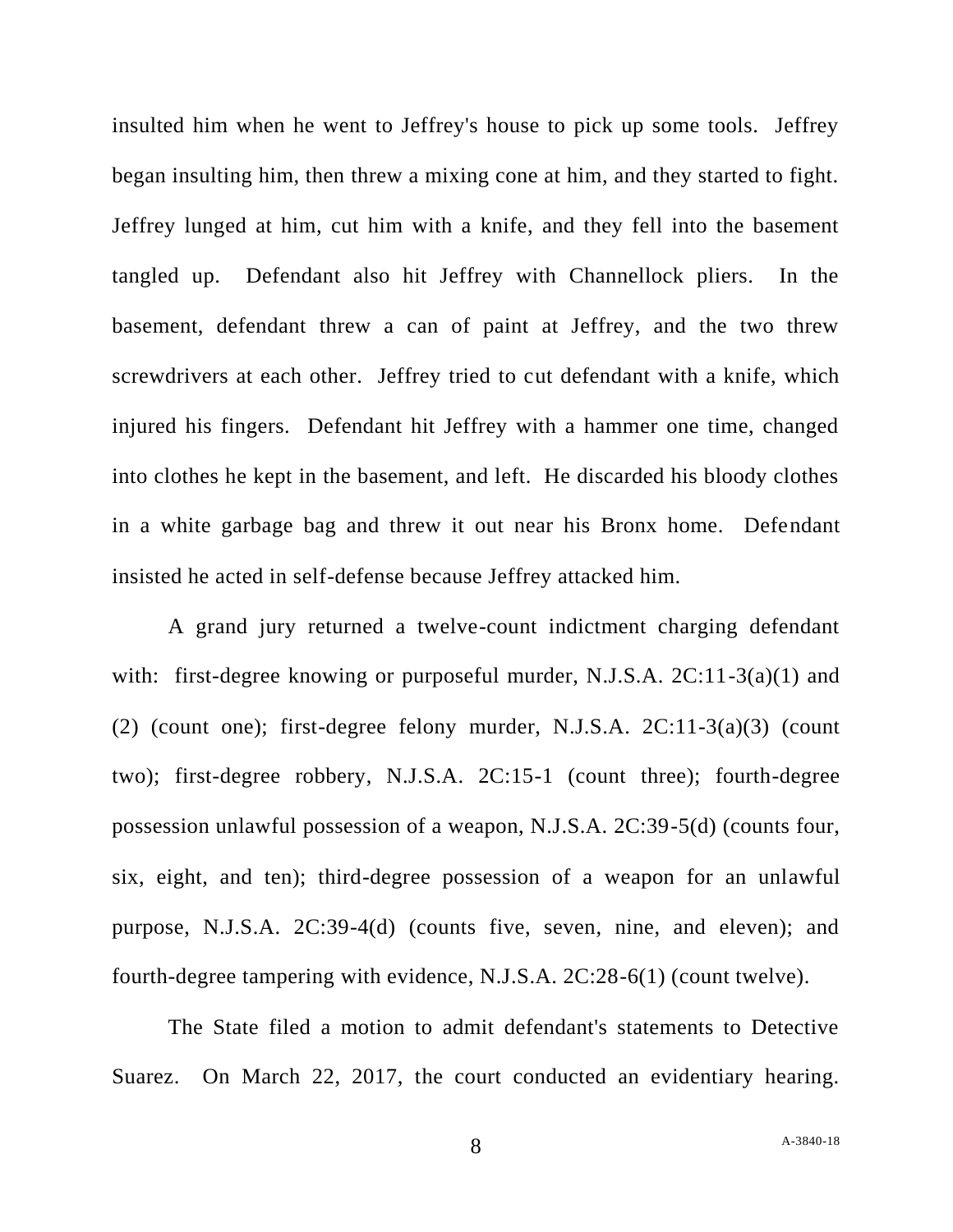Suarez was the sole witness. Suarez testified to his first meeting with defendant and the circumstances of defendant's interrogation. He also took a statement from defendant's father at the hospital.

Suarez testified that he read defendant's rights from the Miranda card in Spanish, and that the card is printed in English and Spanish. Defendant initialed next to each warning on the card. Defendant indicated that he was willing to waive his rights and make a statement.

Suarez acknowledged that he was aware that defendant was undocumented, that a criminal conviction could impact defendant's immigration status, and that he did not tell defendant to speak with an immigration attorney about his concerns.

The judge granted the State's motion in an oral decision and accompanying order. The judge noted that he had reviewed the exhibits and transcript of the recorded statement. The judge found Suarez had been a police officer for twenty-four years and his testimony to be credible.

The judge made the following additional findings. Defendant was thirtyseven years old at the time of the incident. Miranda warnings were "meticulously administered" to defendant verbally in his native language. Defendant initialed a copy of each warning and signed the back of the Miranda warning card. Defendant was advised of his right to consult with an attorney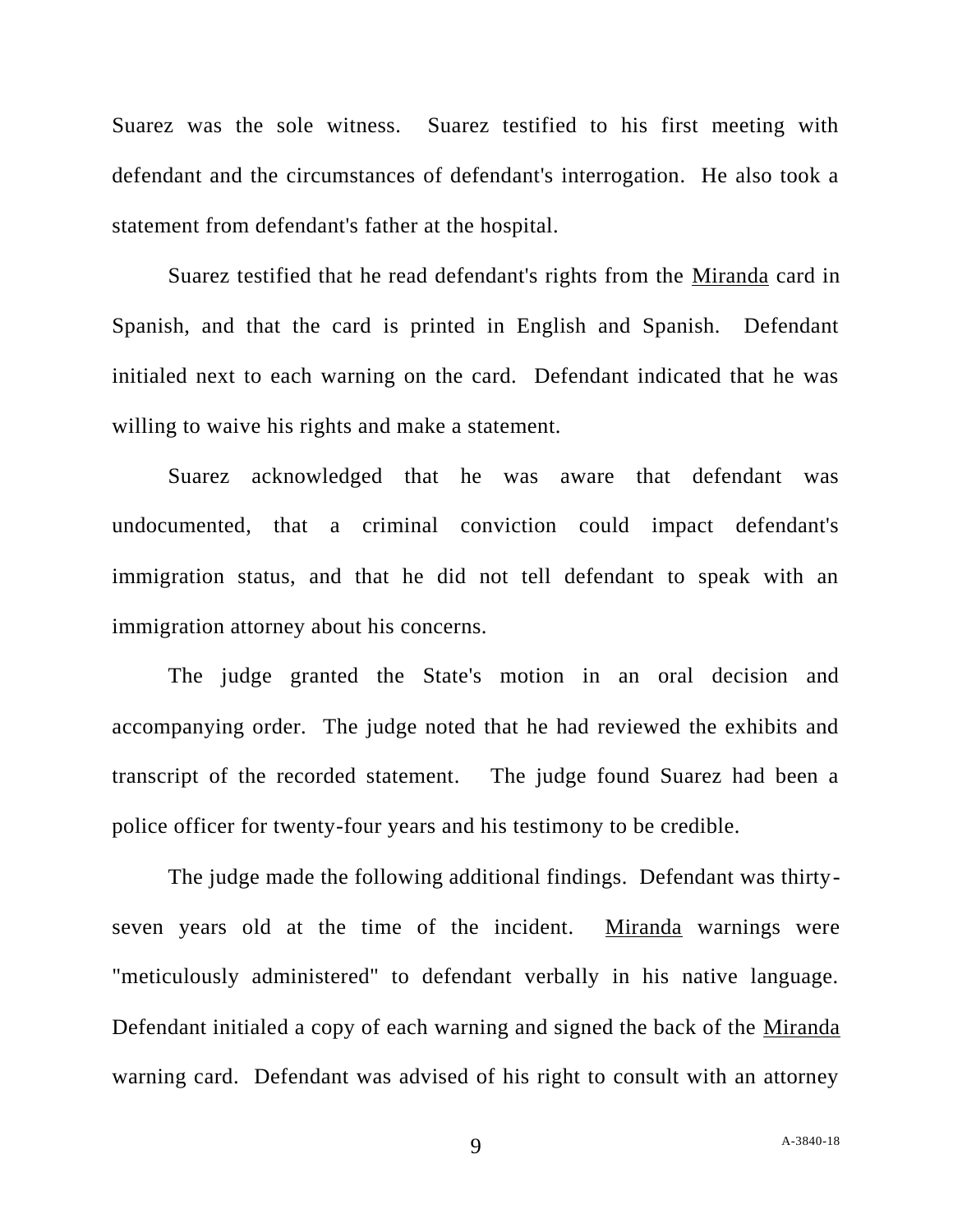and to have an attorney present during questioning. The judge noted the right to an attorney included the right to an immigration attorney, although it was not delineated on the Miranda form. The judge commented that a suspect's "immigration status doesn't provide them with any greater Miranda warnings than someone who's a citizen of this country." The judge explained that it is not a police officer's duty to advise a suspect that he has the right to consult with immigration lawyer.

The judge noted that the interview began at 10:17 a.m. Following a hour-long break to allow hospital staff to treat defendant, the questioning resumed. A second break for staff to attend to defendant also occurred. The questioning lasted about an hour and ended at 12:24 p.m.

The judge found that Detective Suarez made no threats or inducements to defendant. Nor was any trickery used. No physical or psychological pressure was exerted. Both Detective Suarez and defendant exhibited a "calm" demeanor. "There was no screaming. There [were] no raised voices." At one point, after making certain admissions, defendant cried, but no undue pressure was put on defendant to give the statement. Detective Suarez testified that defendant appeared to be calm, alert, and coherent. His speech was clear, not slurred.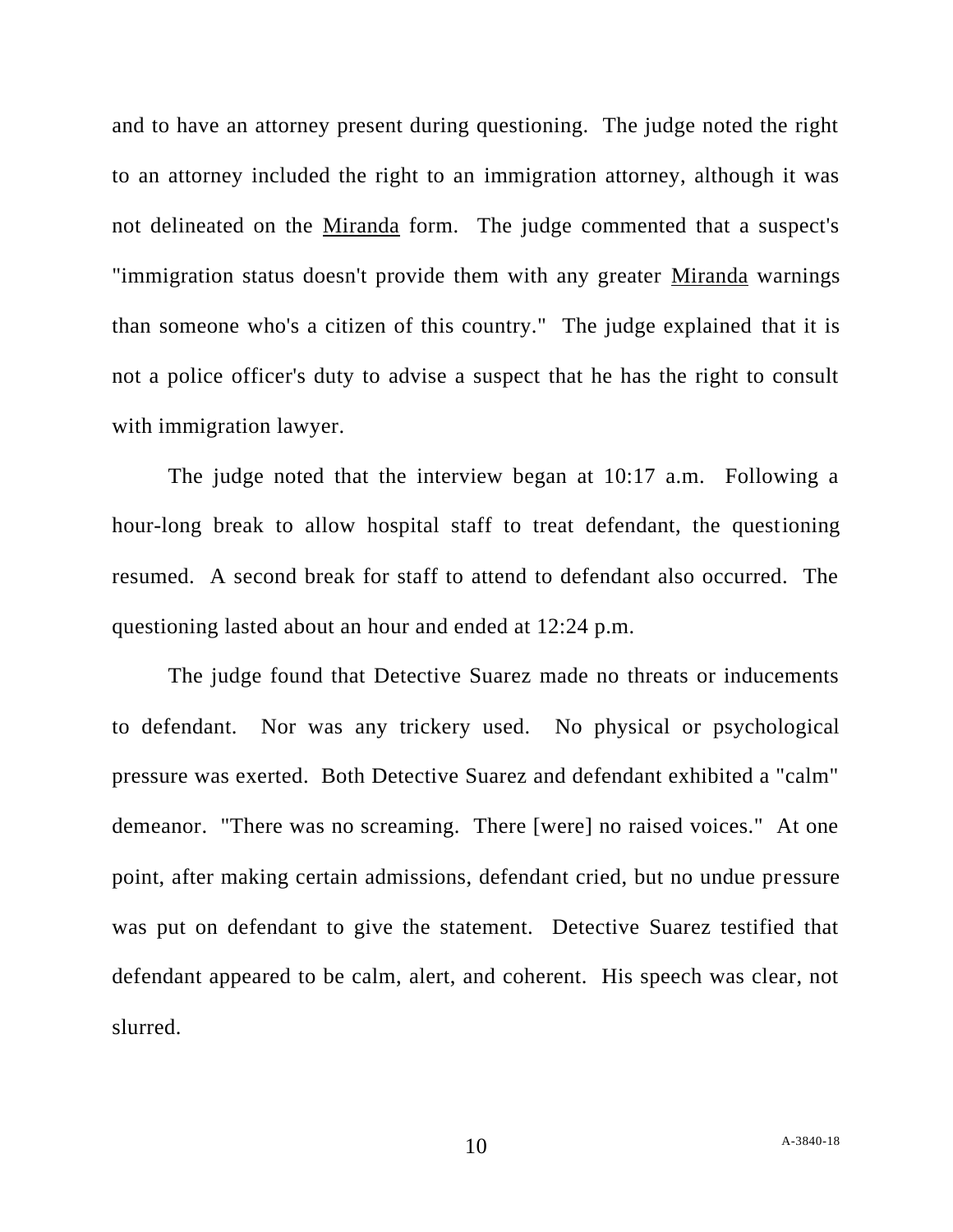The judge found the interrogation "was properly conducted... State had proven beyond a reasonable doubt that the Miranda requirements were met and the requisite warnings were given." He further found that defendant knowingly, intelligently, and voluntarily waived each of his Miranda rights before making the statement, and had "neither invoked nor attempted to invoke any of those rights thereafter." Considering the totality of the circumstances, the judge concluded the statement was voluntary.

The State also filed a motion to admit evidence concerning defendant's financial status, including theft allegations, under N.J.R.E. 404(b)(1). The judge conducted a testimonial hearing. Valecia testified that defendant was "always asking for money." She and Jeffrey had previously loaned him approximately \$1,000 that he never paid back. In September of 2015, she went on vacation and her son Pablo offered defendant work while she was away. While defendant was working for Pablo, Pablo's wife reported missing jewelry. In addition, Pablo's bracelet, chain, ring, and a pair of his shoes were missing from Jeffrey's home.

Jeffrey and Valecia suspected that defendant stole the jewelry. Valecia gave defendant an opportunity to return the jewelry. Defendant was upset by the accusation. They did not find the jewelry, Valecia paid defendant for the day, and she wanted that to be the end of their relationship. However, the two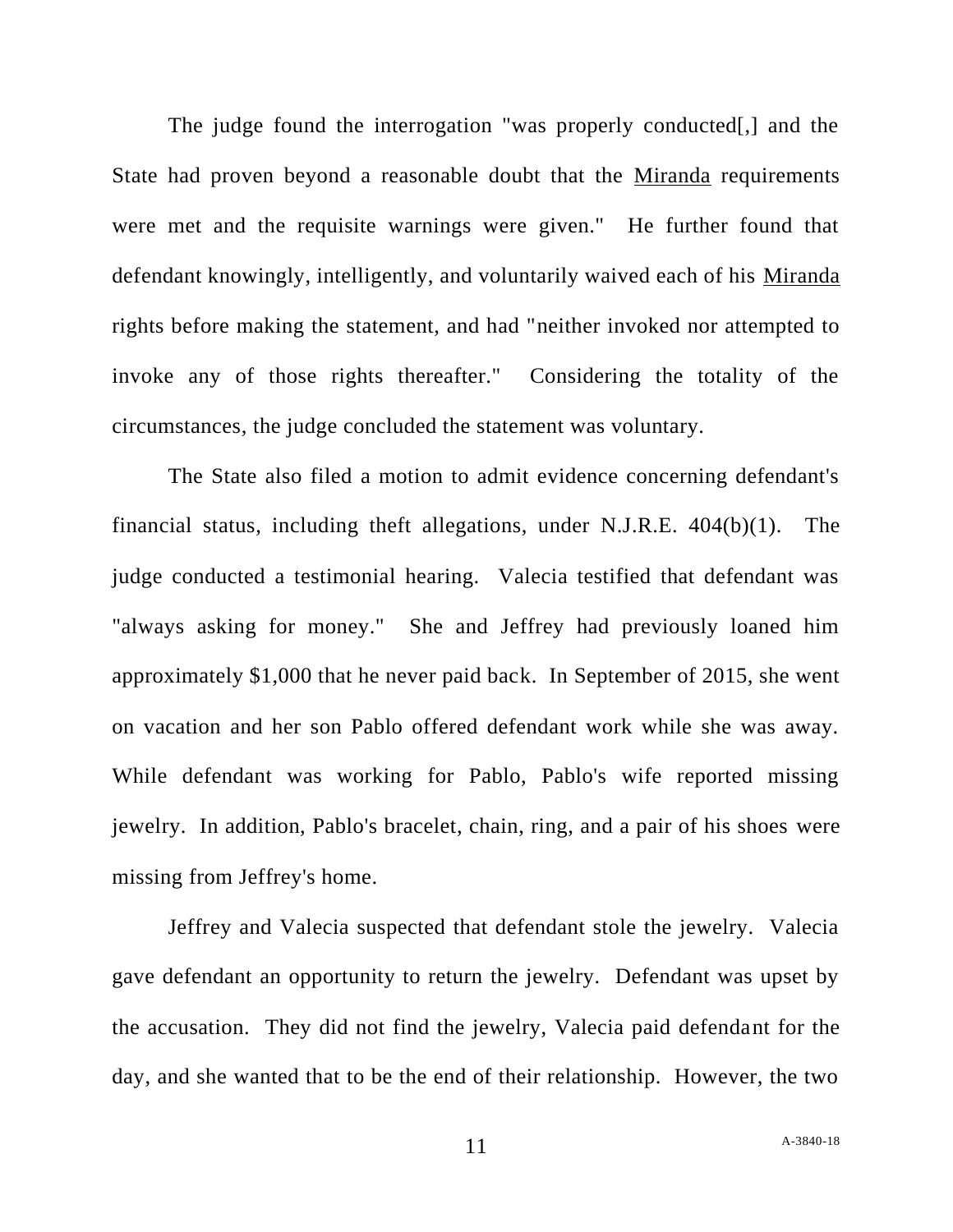kept in contact electronically and she told defendant that she believed he took the jewelry, but she did not see him again. Defendant kept asking to finish his work at the house, but the couple no longer trusted him. Valecia further testified that defendant did not keep any tools at the house, just a plastic bag with a few miscellaneous items in it.

The judge granted the State's motion, ruling the evidence admissible. Defense counsel stated defendant would assert self-defense.

A three-week jury trial commenced on January 3, 2019. The judge gave the following limiting instruction to the jury regarding the evidence of defendant's impecuniosity and alleged theft:

> Now, member[s] of the jury also with regard to this case, the State is introducing evidence that the defendant is alleged to have stolen items from the victim in this case. And that he was under severe financial pressure in the weeks leading up to the murder and robbery.

> Normally such evidence is not permitted under our rules of court. Our rules specifically exclude evidence the defendant has committed other crimes, wrongs or acts when it is offered only to show that he has disposition or tendency to do wrong and therefore must be guilty of the charged offenses.

> Before you can give any weight to this evidence, you must . . . be satisfied . . . that the defendant committed the other crime, wrong or act. If you are not so satisfied, you may not . . . consider it for any purpose.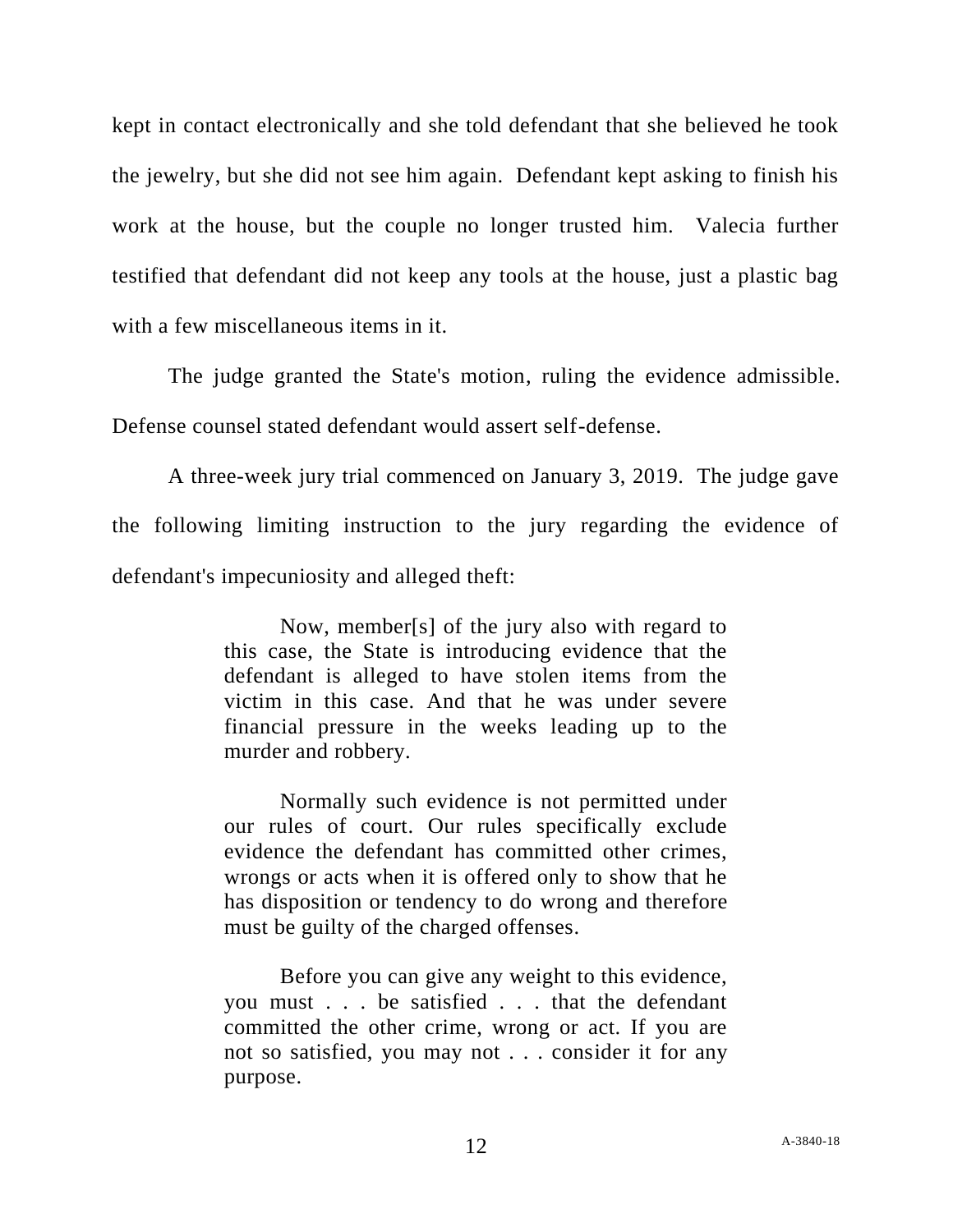However, our court rule[s] do permit evidence of other crimes, wrongs or acts when the evidence is used for certain specific narrow purposes.

In this case, the State contends that the victim and his wife believed that the defendant stole from the victim and his family. And was consequently terminated from his employment approximately a week before the murder.

The State submits that this is relevant to the defendant's motive and intent to murder and rob the victim. In addition, the State is contending that the defendant was under severe financial pressure in the immediate time frame leading up to the incident.

The State contends that this too, is relevant to the defendant's motive and intent to murder and rob the victim. Whether this evidence does in fact demonstrate motive and intent is for you to decide. You may decide that the evidence does not demonstrate motive and intent and is not helpful to you at all. In that case, you must disregard the evidence.

On the other hand, you may decide that this evidence does demonstrate motive and intent and use it for that specific purpose.

However, . . . you may not use this evidence to decide if the defendant has a tendency to commit crimes or that he is a bad person. That is, you may not decide just because the defendant has committed any other crimes or wrongs or acts that he must be guilty of the present crimes.

I have admitted this evidence only to help you decide the specific question of motive and intent. You may not consider it for any other purpose. And you may not find the defendant guilty now simply because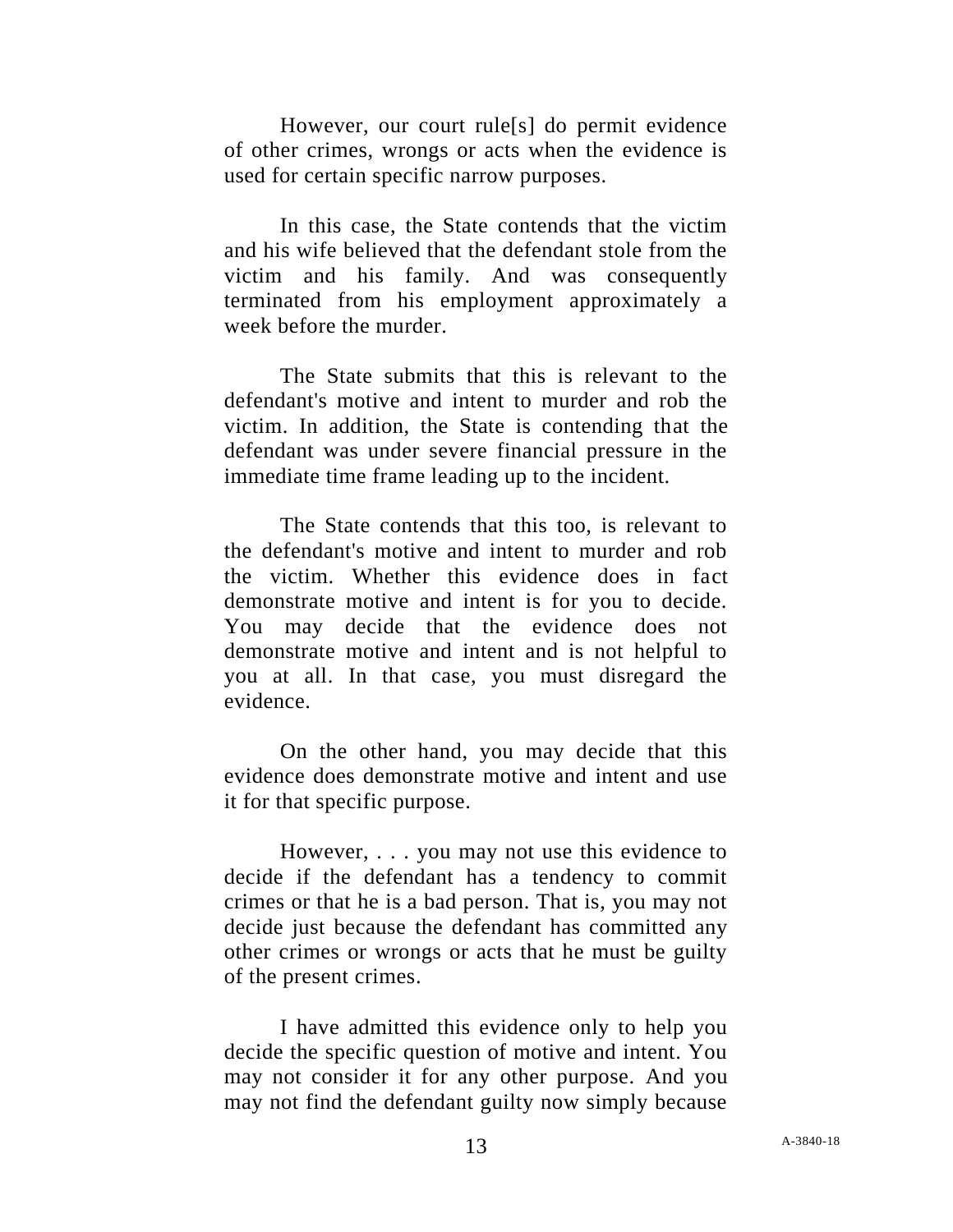the State has offered evidence that he may have committed other crimes, wrongs or acts.

Defendant testified at the trial. Despite what he said to Suarez, defendant maintained that he only went to see Jeffrey to pick up tools for a job he had in Brooklyn with Raphael. The State, in contrast, argued that defendant needed money and went to Jeffrey's home to kill and rob him. It introduced evidence that defendant was under pressure to provide money to friends and family.

The State contended that if defendant truly had a job with Raphael, he would have had his phone number and been able to contact him; instead, defendant did not know where the job was or have any details about it. He also lied and withheld Raphael's phone number. The State argued that defendant "chose not to provide the number, because there was no job in Brooklyn. . . . The job was a fiction. There was no job."

Dr. Arielle Lyon Langer testified about treating defendant at the hospital after he fainted. Defendant had injuries to the fourth and fifth fingers of his left hand. Defendant told her the injury was from plasterboard falling on his hand. Dr. Langer testified that defendant was given antibiotics due to risk of infection from bacteria, because she believed that his finger injuries were consistent with a human bite.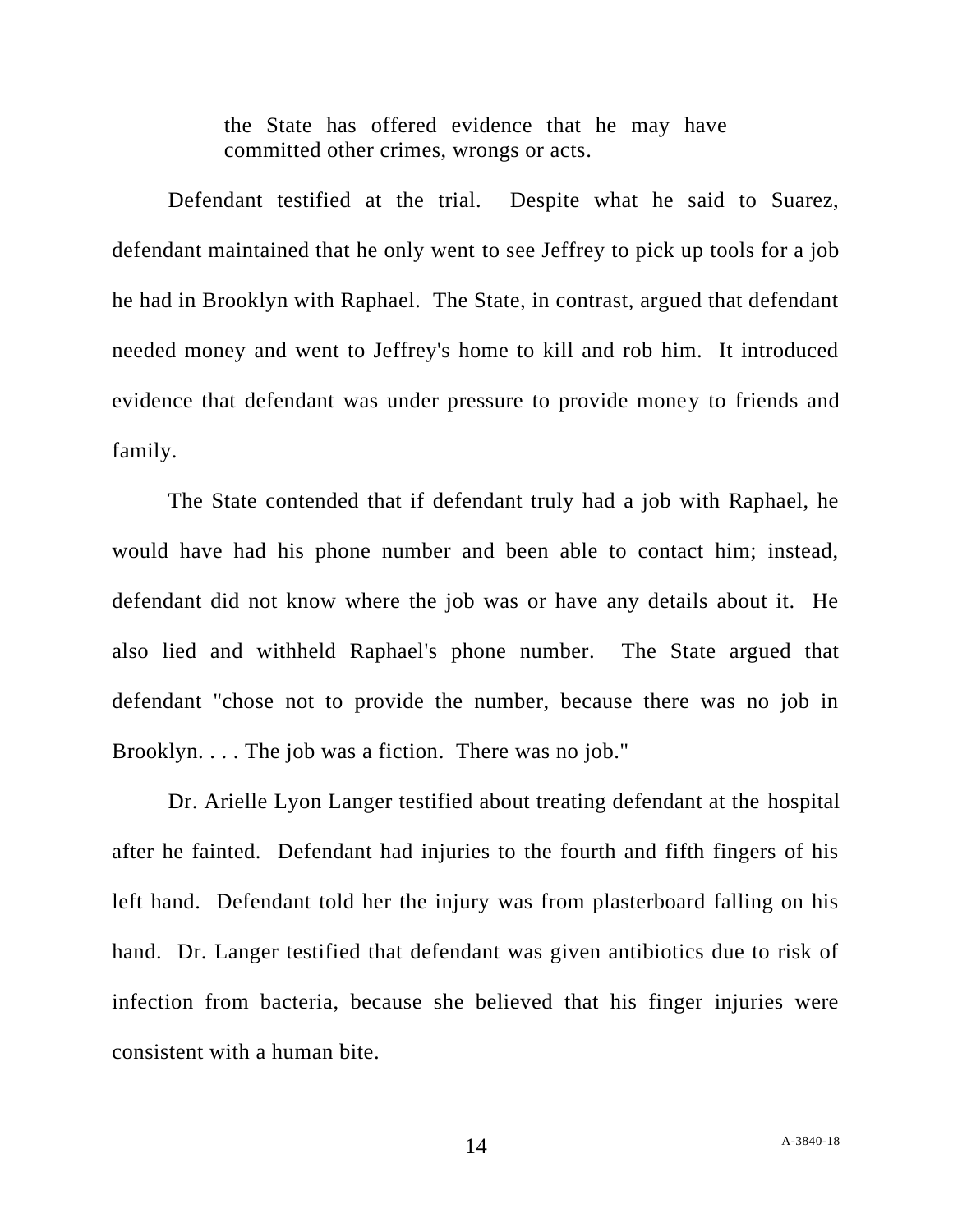Dr. Andrew Falzon, a forensic pathologist who reviewed the autopsy report, testified about the victim's injuries. He used the words "incised looking" to describe the victim's head and face wounds caused from sharp force injury, as opposed to blunt force injury, despite most of Jeffrey's injuries being from blunt force. Defense counsel objected because the phrase "incised looking" was not stated in Dr. Falzon's report—it was used in the report of the pathologist that performed the autopsy. The judge ruled that Dr. Falzon could give his independent opinion about the wounds.

During closing remarks, defense counsel moved for a mistrial based on prosecutorial misconduct, because of the prosecutor's continued use of the word "incised." The judge denied the motion. The next day, the judge explained that Dr. Falzon used the term "incise-like wounds" when commenting on another medical report, but did not opine that the wounds were incised.

During the trial, the recording of defendant's statement to Suarez was played, revealing his concerns about his immigration status. Those portions of the tape were supposed to be removed but were not. The court issued the following curative instruction and question to the jury:

> [Defendant] expressed some concern whether the incident could affect his legal status in the country. [Defendant's] expression of concern regarding his legal status has absolutely no bearing on his guilt or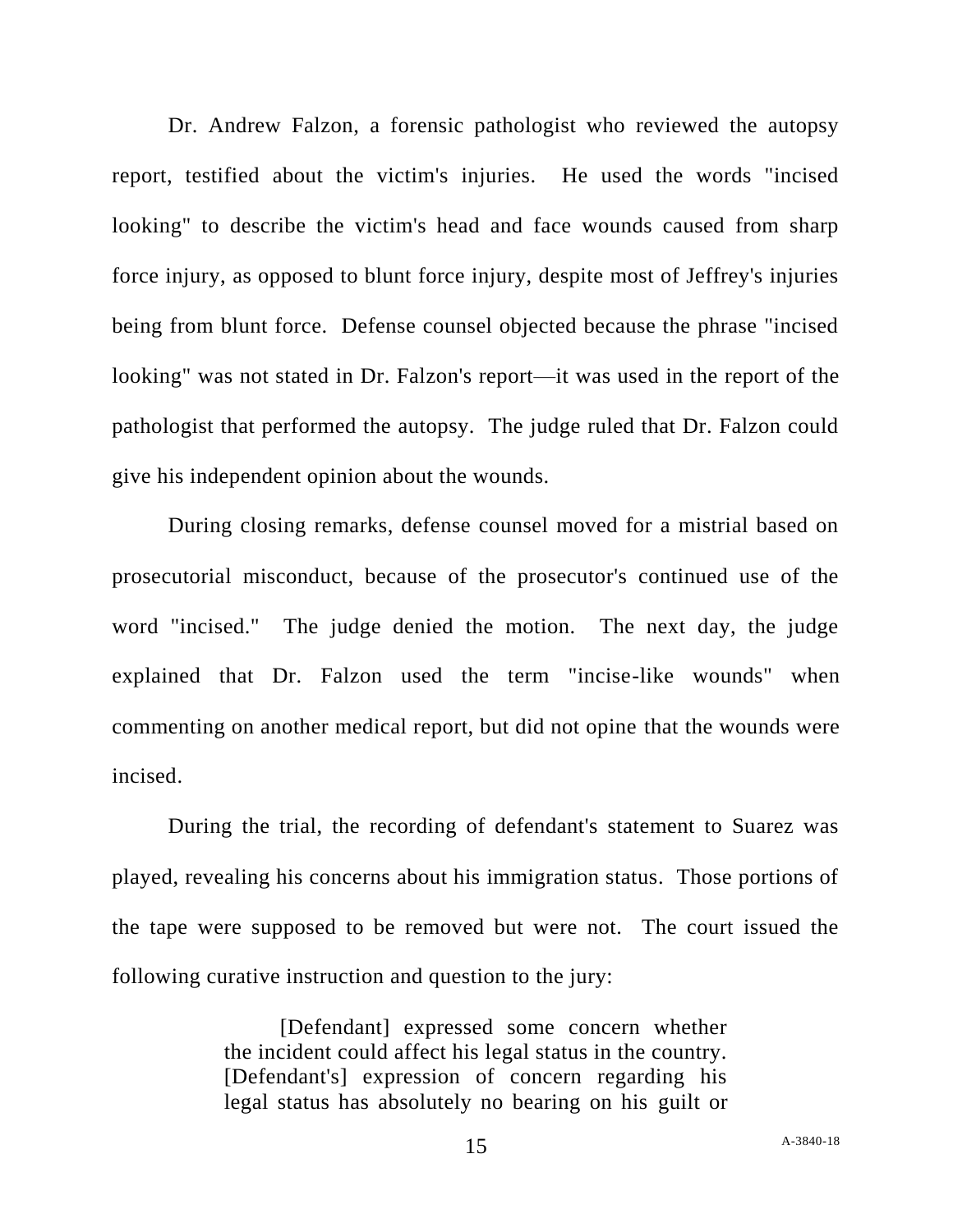innocence on the charges. This portion of the statement is being stricken from the record and [should] not be considered by you in any manner or at any time in arriving at your verdict. Whether someone is a citizen, a legal visitor, or legal resident they are entitled to the same constitutional protections. If any juror would have any difficulty following this instruction raise your hand.

No juror raised their hand.

Defense counsel did not object to the proposed instruction but moved for a mistrial based on the failure to delete the statements from the recording. The judge denied the motion.

In his closing argument, defense counsel argued that although not a "complete defense," defendant's actions were "a passion provocation" and that he did not intend "to take Jeffrey's life." The judge instructed the jury on the lesser included offenses of voluntary passion/provocation manslaughter, aggravated manslaughter, reckless manslaughter, and theft. he also instructed the jury on self-defense.

The jury found defendant guilty of murder (count one), three counts of unlawful possession of a weapon (hammer, screwdriver, and pliers) (counts four, eight, and ten), three counts of possession of a weapon for an unlawful purpose (hammer, screwdriver, and pliers) (counts five, nine, and eleven), and tampering with evidence (count twelve). The jury found defendant not guilty of felony murder (count two), robbery and the lesser included offense of theft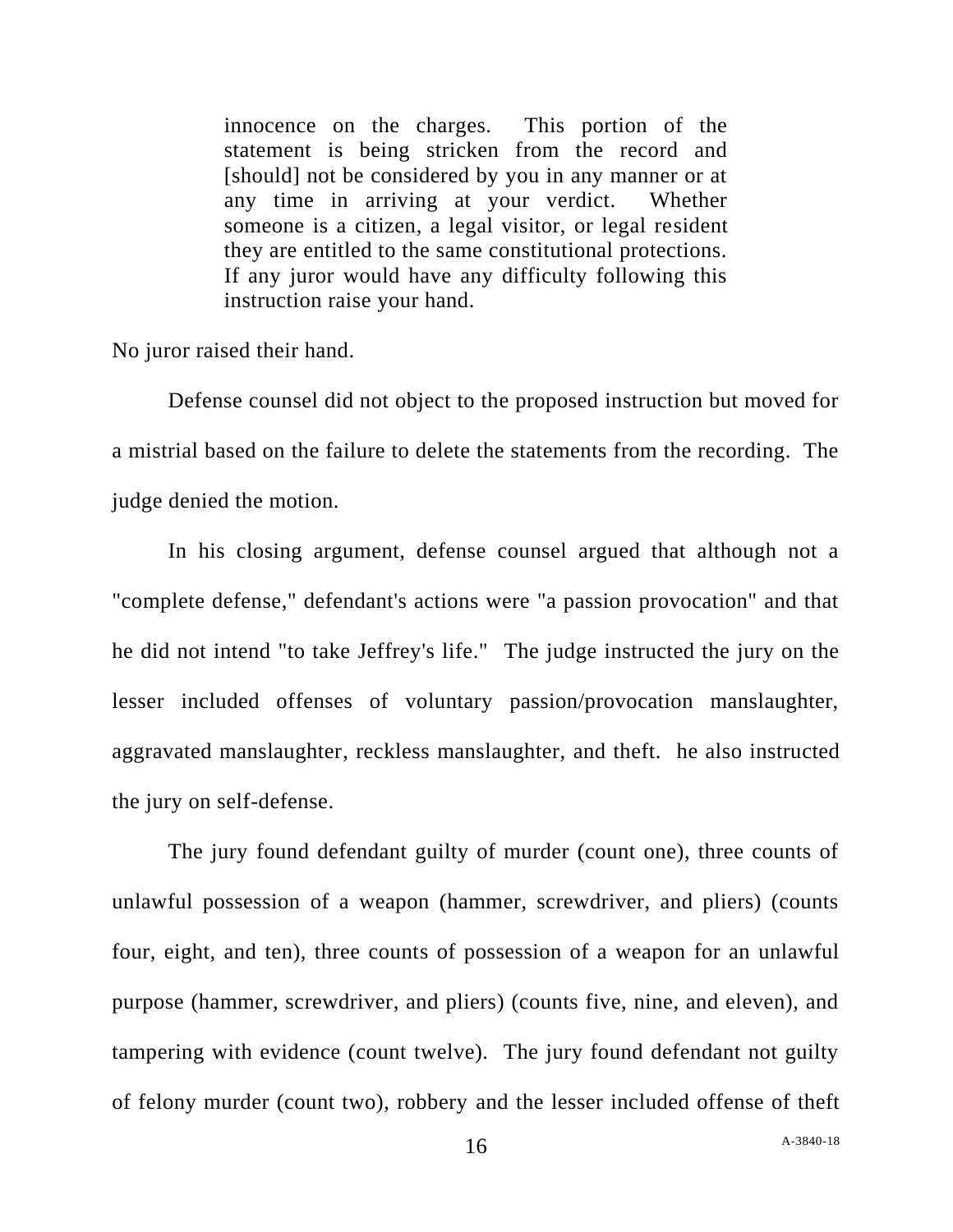(count three), unlawful possession of a weapon (knife) (count six), and possession of a weapon for an unlawful purpose (knife) (count seven).

Defendant was sentenced on March 1, 2019. He was born in the Dominican Republic in June 1978. Defendant completed high school in the Dominican Republican and is fluent in Spanish but not English. Defendant relocated to the United States around 2006, and is undocumented. An I.C.E. detainer is lodged against him. At the time of sentencing, defendant was forty years old. He is single and the father of two children, who were then seventeen and nineteen years old.

This incident resulted in defendant's only known arrest. He has no prior convictions or adjudications of juvenile delinquency. Defendant was selfemployed as a construction worker.

Defendant was sentenced on March 1, 2019. Despite the verdict, defense counsel requested the court to consider the mitigating circumstances of passion/provocation and self-defense. Defendant elected not to allocute.

The State emphasized that defendant knew the victim and his compromised physical condition. Jeffrey was sixty-four years old and suffered from serious medical conditions, including amputated toes, a bad back and heart, and poor vision.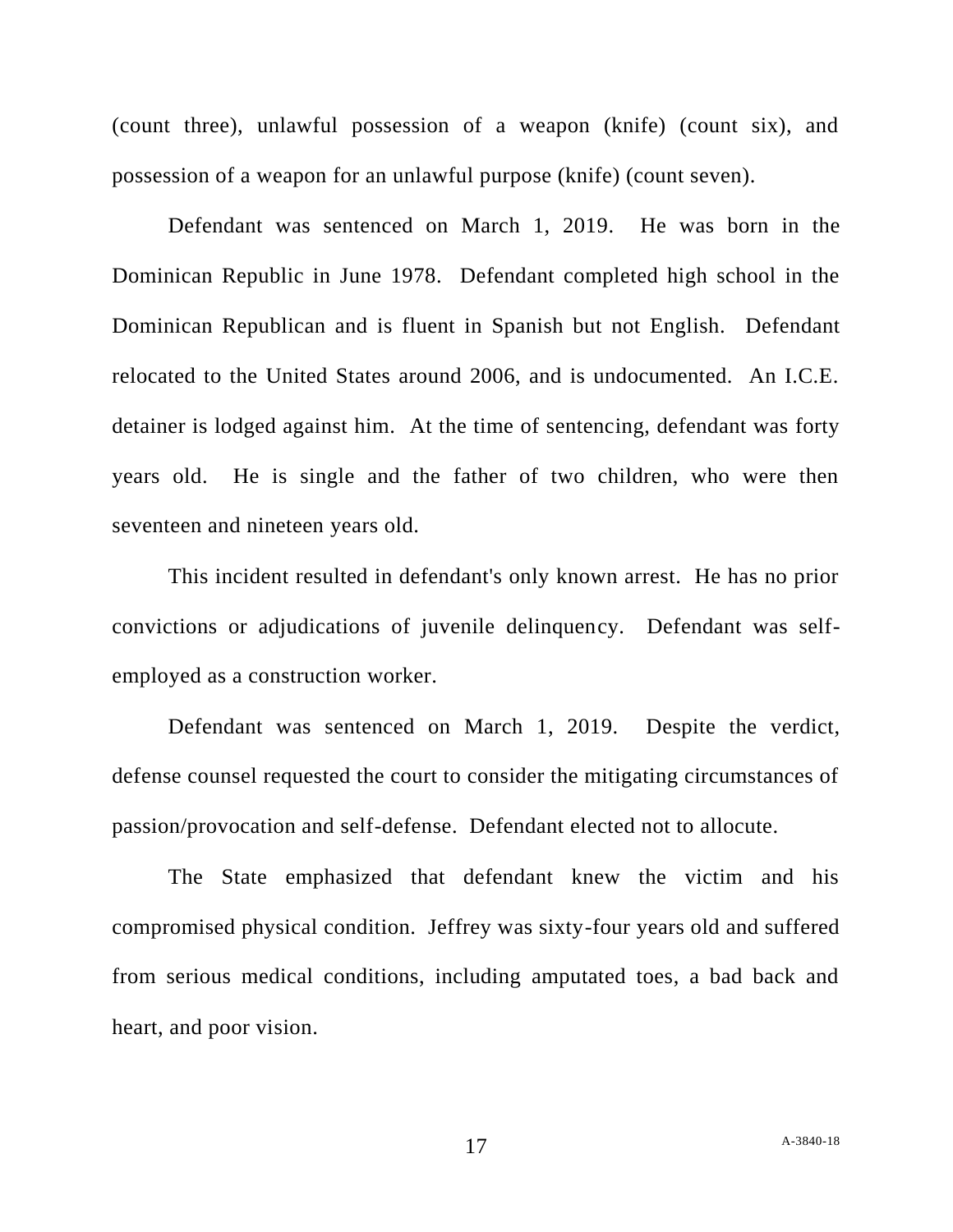The judge applied aggravating factors one ("[t]he nature and circumstances of the offense, . . . including whether or not it was committed in an especially heinous, cruel, or depraved manner"), nine (need for deterrence); and twelve (defendant knew or should have known the victim was at least sixty years old). N.J.S.A.  $2C:44-1(a)(1)$ , (9), and (12). The judge declined to apply aggravating factor two ("[t]he gravity and seriousness of harm inflicted on the victim"), N.J.S.A. 2C:44-1(a)(2), concluding it would be double counting.

As to aggravating factor one, the judge noted the jury categorically rejected defendant's claim of self-defense. The judge described the crime as "a brutal murder" and "absolutely horrific." "The victim suffered dozens of wounds with various weapons." During this "violent frenzy" "the victim was trying to escape with his life" with the crime scene stretching from the front hallway to the basement, where defendant ultimately "embedded a hammer in his skull." The judge rejected defendant's claim that the victim was the instigator and concluded that the murder was committed in an especially cruel and depraved manner. He placed "great weight" on the need for deterrence.

The judge applied mitigating factors seven ("defendant has no history of prior delinquency or criminal activity"); eight ("defendant's conduct was the result of circumstances unlikely to recur"); and eleven (imprisonment "would entail excessive hardship to the defendant or [his] dependents"). N.J.S.A.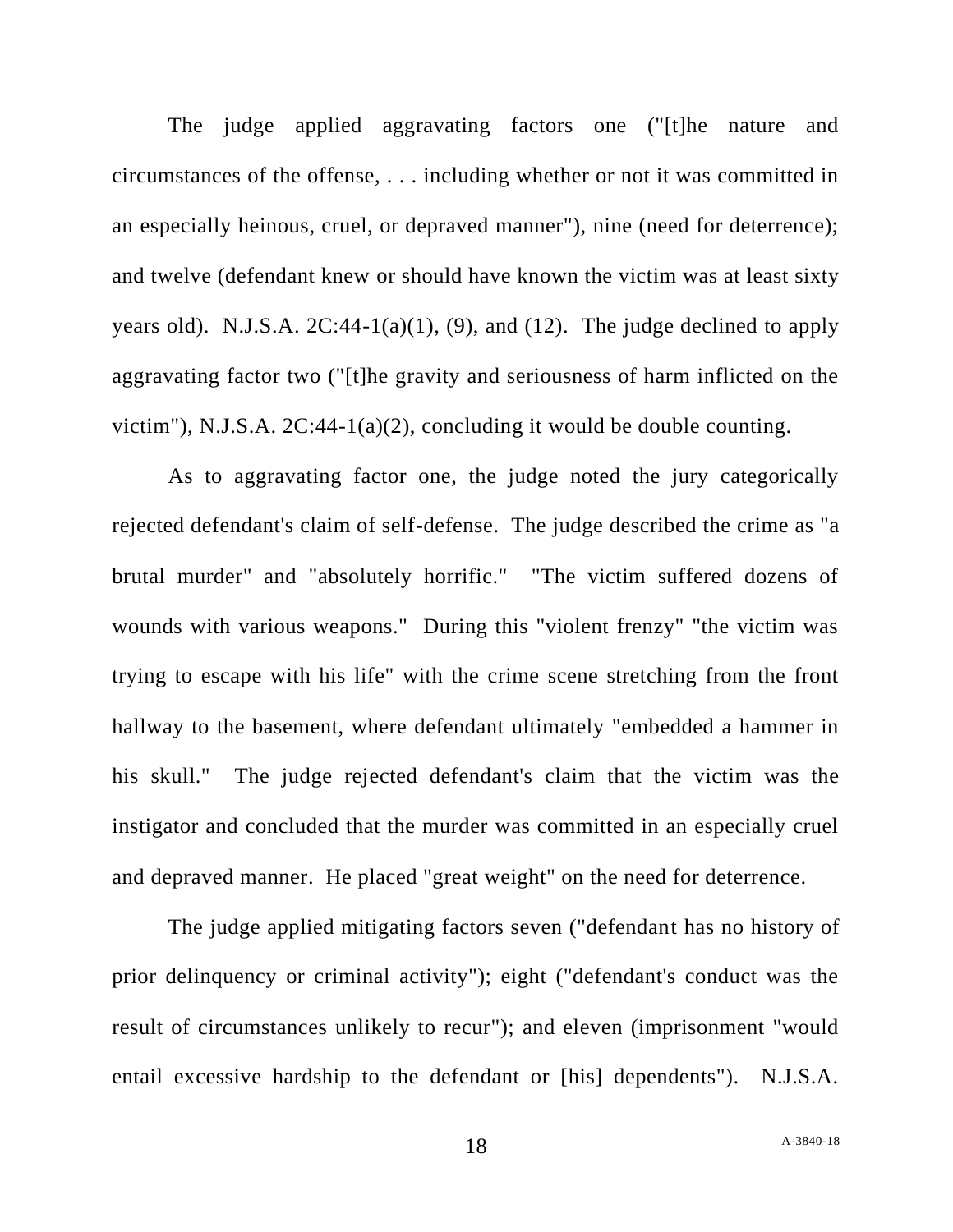$2C:44-1(b)(7)$ , (8), and (11). The judge placed great weight on mitigating factor seven, noting it was defendant's first conviction.

The judge declined to apply mitigating factors three ("defendant acted under a strong provocation"); four ("substantial grounds tend[ed] to excuse or justify the defendant's conduct, though failing to establish a defense"); and five (the victim "induced or facilitated" defendant's conduct). N.J.S.A. 2C:44-  $1(b)(3)$ ,  $(4)$ , and  $(5)$ .

The judge found the aggravating and mitigating factors were in equipoise. Considering the real-time consequences under NERA, the judge sentenced defendant to a fifty-year term for the murder, subject to the parole ineligibility consequences of the No Early Release Act, N.J.S.A. 2C:43-7.2. Defendant received concurrent eighteen-month terms on counts four, eight, ten, and twelve. Counts five, nine, and eleven merged into count one. This yielded an aggregate fifty-year term, subject to forty-two and one-half years of parole ineligibility. Defendant was awarded 1,197 days of jail credit. This appeal followed.

We invited the American Civil Liberties Union (ACLU), the Association of Criminal Defense Lawyers of New Jersey (ACDL), and the Acting Attorney General of New Jersey (AG) to appear as amicus curiae and to submit briefs focused on whether defendant executed a knowing and voluntary Miranda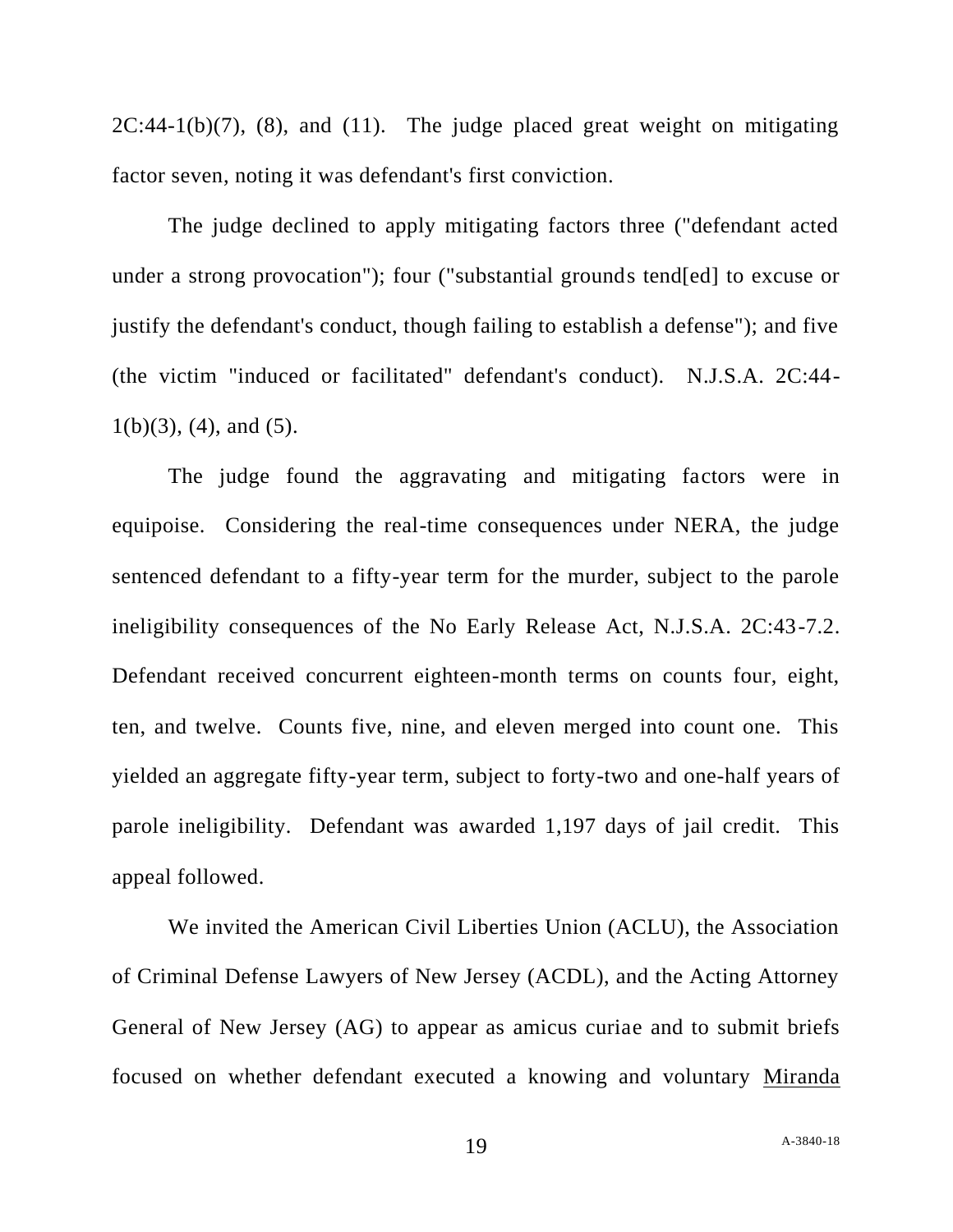waiver considering his concern about the impact of giving a statement on his

undocumented status and the detective's response to defendant's concern.

Defendant raises the following points for our consideration:

## POINT I

DEFENDANT DID NOT KNOWINGLY AND VOLUNTARILY WAIVE HIS MIRANDA RIGHTS BECAUSE THE INTERROGATING DETECTIVE FALSELY RESPONDED TO DEFENDANT'S CONCERNS ABOUT HIS IMMIGRATION STATUS BY INFORMING HIM THAT THE HOMICIDE INVESTIGATION WOULD HAVE NO BEARING ON THAT STATUS.

## POINT II

THE STATE IMPROPERLY SHIFTED THE BURDEN OF PROOF TO DEFENDANT TO PRODUCE A WITNESS WHO WOULD CORROBORATE A CENTRAL FACET OF HIS DEFENSE.

# POINT III

THE INTRODUCTION OF IRRELEVANT AND HIGHLY PREJUDICIAL EVIDENCE ABOUT DEFENDANT'S PURPORTED IMPECUNIOSITY DENIED HIM DUE PROCESS AND A FAIR TRIAL.

## POINT IV

THE 50-YEAR NERA SENTENCE IS MANIFESTLY EXCESSIVE FOR A FIRST-TIME OFFENDER WHO ASSERTED A COLORABLE CLAIM OF SELF-DEFENSE.

In a pro se supplemental brief, defendant raises three additional points: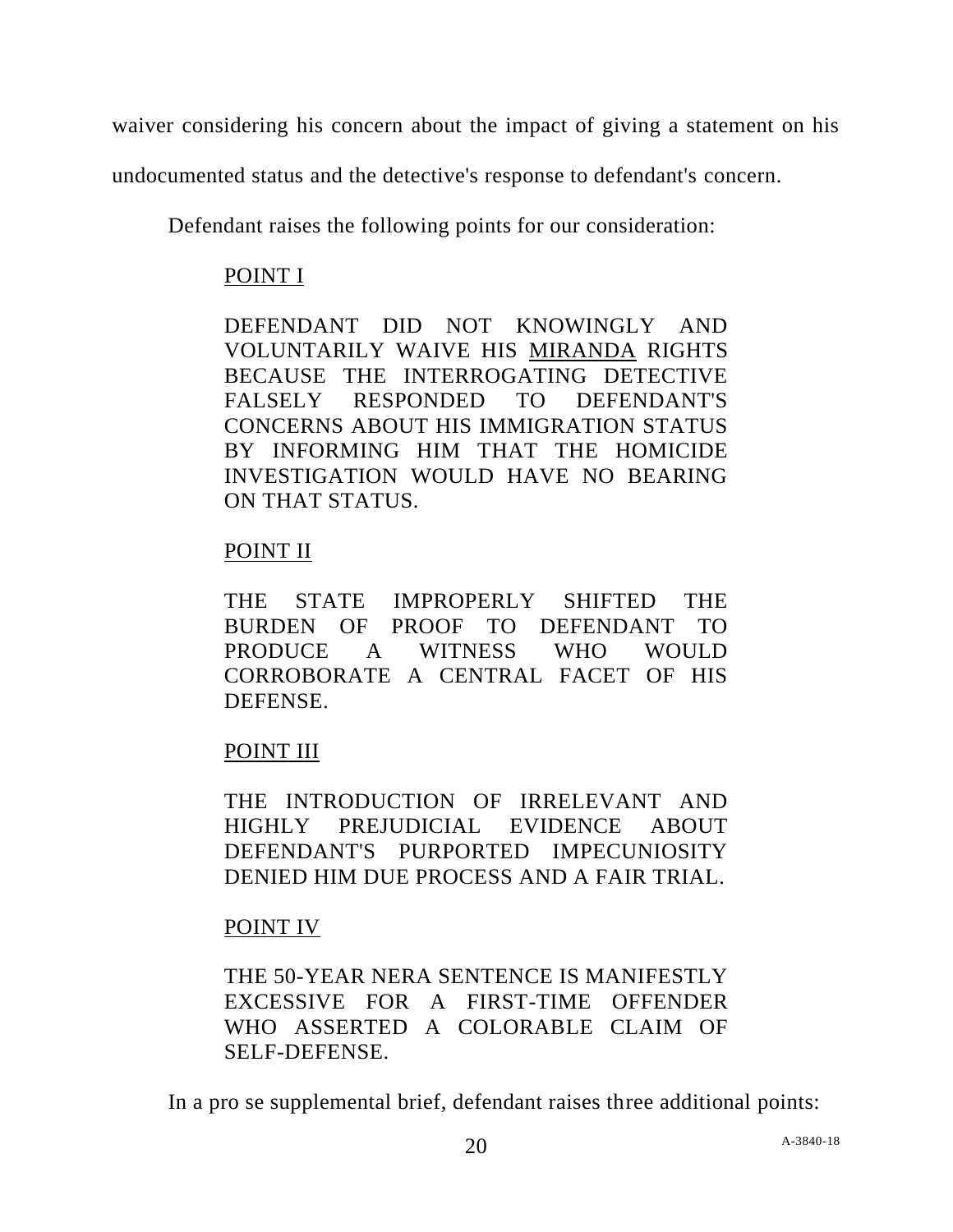## POINT I

THE TRIAL COURT SHOULD HAVE ORDERED A MISTRIAL BECAUSE THE COURT'S LIMITED CURATIVE INSTRUCTIONS WERE INSUFFICIENT TO OVERCOME THE RESULTING PREJUDICE DEFENDANT SUFFERED WHEN DISCLOSURE OF DEFENDANT'S CONCERN REGARDING HIS IMMIGRATION STATUS TO THE JURY DENIED DEFENDANT'S RIGHT TO A FAIR TRIAL AND N.J.R.E. 104, 403, AND 404(b).

## POINT II

[DEFENDANT'S] CONVICTION MUST BE VACATED BECAUSE THE STATE PRESENTED INSUFFICIENT EVIDENCE TO SUPPORT A MURDER CONVICTION. (Not raised below).

## POINT III

THE TRIAL COURT ERRONEOUSLY AND BIASEDLY DENIED [DEFENDANT'S] MOTION FOR PROSECUTORIAL MISCONDUCT DEPRIV[ING HIM] OF A FAIR TRIAL AND WARRANT[ING] REVERSAL. (Not raised below).

### II.

We first address defendant's argument that he did not knowingly and voluntarily waive his Miranda rights because Detective Suarez misrepresented the impact of the statement on his immigration status. Recent Supreme Court opinions inform our analysis.

Our scope of review of a trial court's decision on a motion to suppress a defendant's custodial statement to police is limited. When reviewing the grant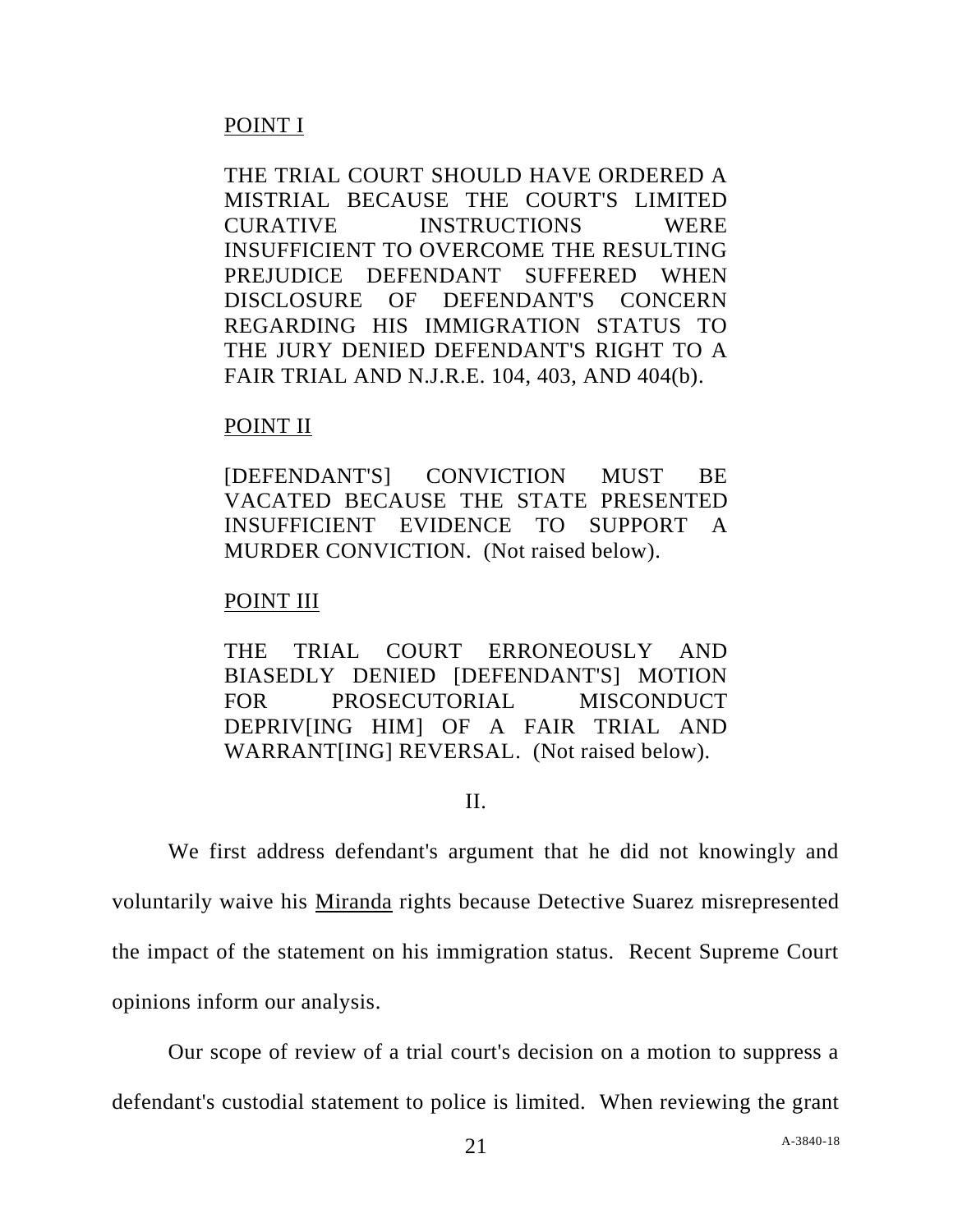or denial of a motion to suppress a custodial statement, "we defer to the factual findings of the trial court if those findings are supported by sufficient credible evidence in the record." State v. Sims,  $\Box$  N.J.  $\Box$ ,  $\Box$  (2022) (slip op. at 23) (citing State v. S.S., 229 N.J. 360, 374 (2017)). In contrast, we review the trial court's legal conclusions de novo, S.S., 229 N.J. at 380, and "are not bound by a trial court's interpretation of the legal consequences that flow from established facts." State v. Diaz, \_\_\_ N.J. Super. \_\_\_, \_\_\_ (App. Div. 2022) (slip op. at 19);  $\frac{\text{accord}}{\text{State v.} \text{Handy}}$ , 206 N.J. 39, 45 (2011) (noting that whether established facts warrant suppression is a "purely . . . legal question" subject to de novo review).

"The privilege against self-incrimination, as set forth in the Fifth Amendment to the United States Constitution, is one of the most important protections of the criminal law." State v. Presha, 163 N.J. 304, 312 (2000) (citing U.S. Const. amend. V; State v. Hartley, 103 N.J. 252, 262 (1986)). Although the New Jersey Constitution contains no privilege against selfincrimination, our common law has recognized an individual's "right against self-incrimination since colonial times." State v. Vincenty, 237 N.J. 122, 132 (2019) (quoting State v. A.G.D., 178 N.J. 56, 66 (2003)).

"A confession obtained during a custodial interrogation may not be admitted in evidence unless law enforcement officers first informed the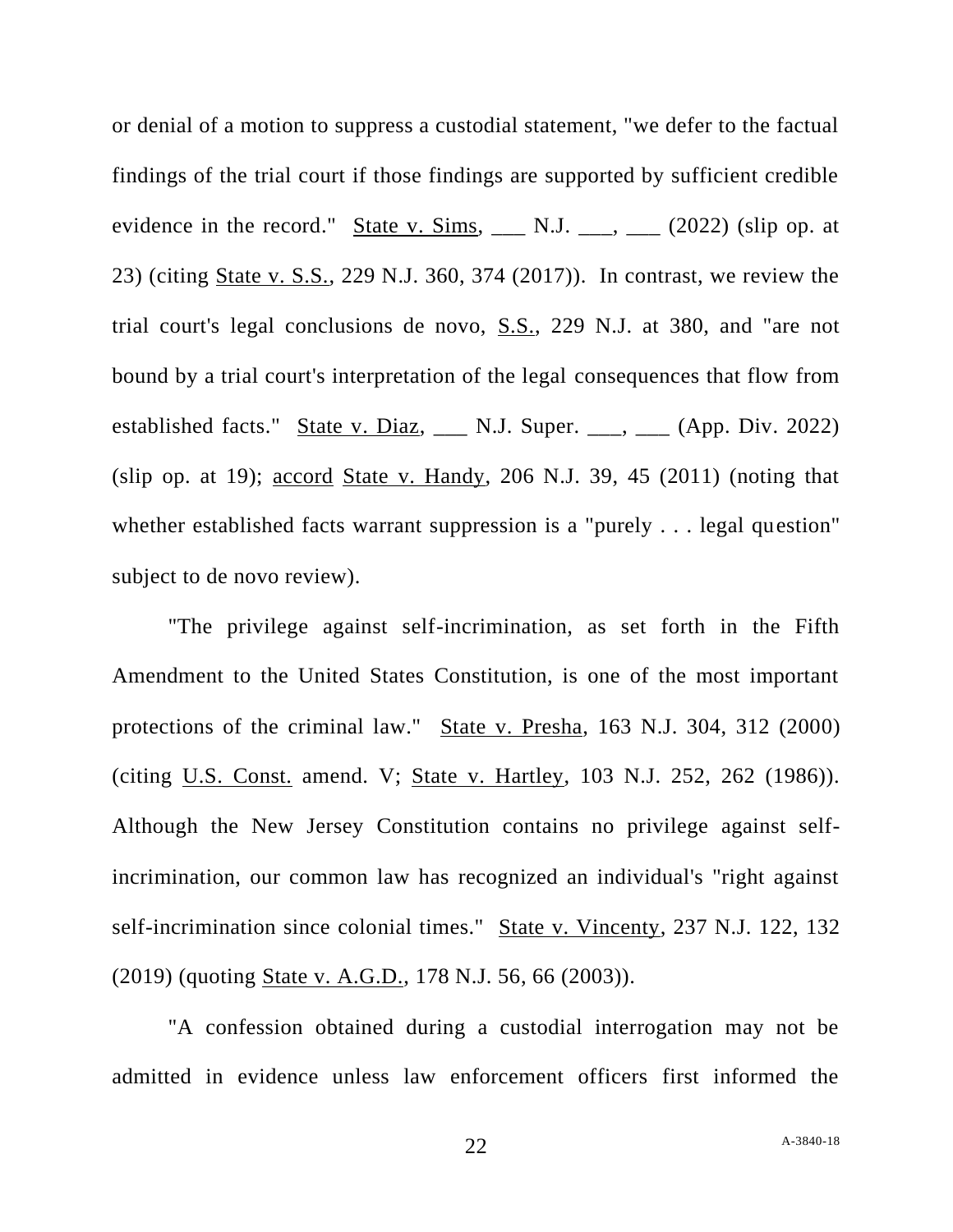defendant of his or her constitutional rights." State v. Hreha, 217 N.J. 368, 382 (2014) (citing Miranda, 384 U.S. at 444). The State must prove beyond a reasonable doubt that a suspect's waiver of the privilege against selfincrimination prior to making an inculpatory statement "was knowing, intelligent, and voluntary in light of all the circumstances." State v. A.M., 237 N.J. 384, 397 (2019) (quoting Presha, 163 N.J. at 313); accord State v. Tillery, 238 N.J. 293, 315 (2019) (quoting Miranda, 384 U.S. at 444).

The trial court found that defendant was fully advised of his Miranda rights in Spanish, his native language. He acknowledged he understood those rights and waived them. Defendant did not invoke any of those rights during the interrogation. Each of these findings is fully supported by the record.

### A.

Generally, a court considers the totality of the circumstances when deciding whether an interrogee has knowingly, intelligently, and voluntarily waived his right against self-incrimination while in custody. State v. Nyhammer, 197 N.J. 383, 402-03 (2009). "Only in the most limited circumstances have we applied a per se rule to decide whether a defendant knowingly and voluntarily waived Miranda rights." Id. at 403. However, "'evidence that the accused was threatened, tricked, or cajoled into a waiver' of his [or her] privilege will render the waiver involuntary." Id. at 407 (quoting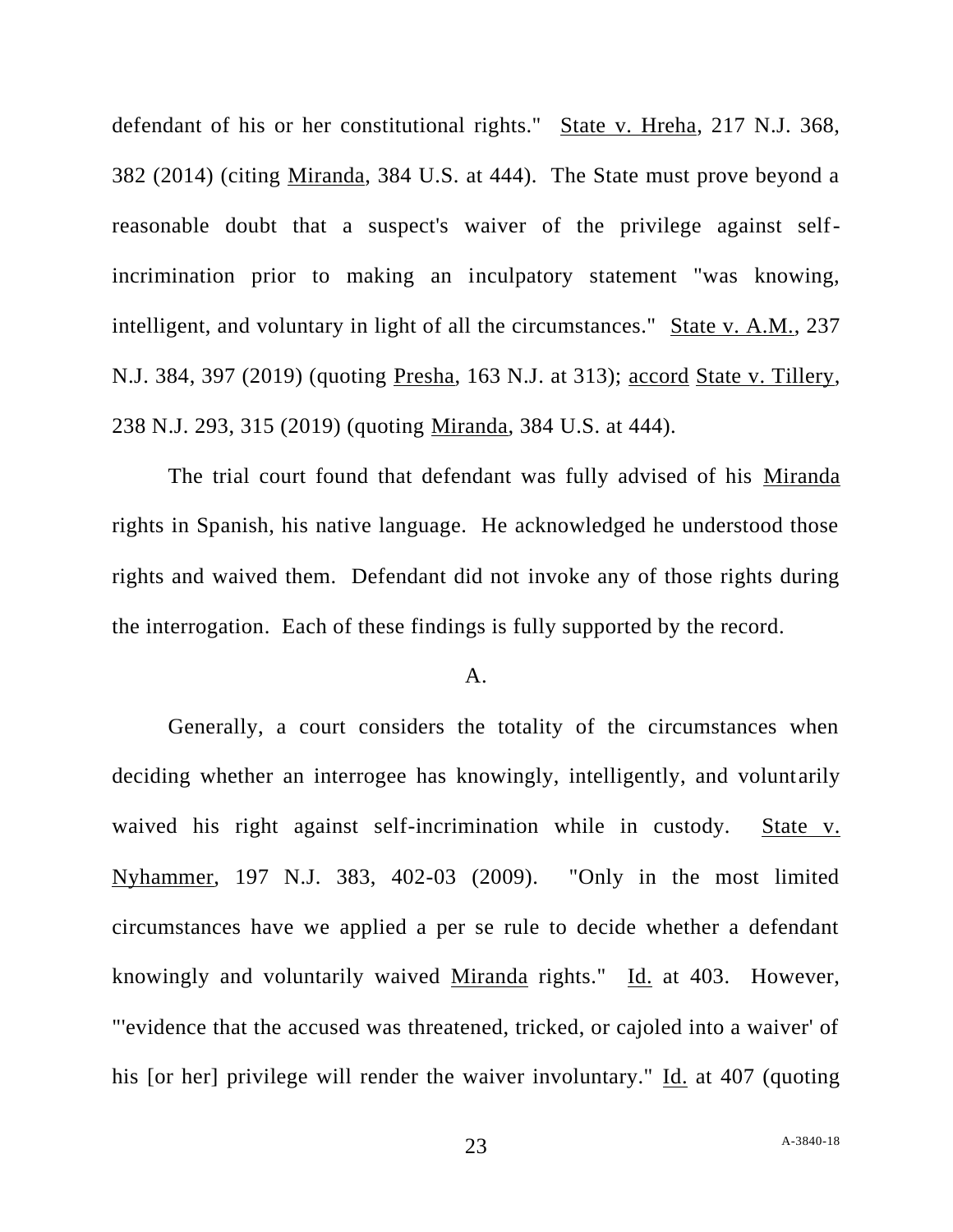Miranda, 384 U.S. at 476); see also Moran v. Burbine, 475 U.S. 412, 421 (1986) (noting that a waiver is voluntary when it is "the product of a free and deliberate choice rather than intimidation, coercion, or deception").

In A.G.D., the Court "departed from the totality-of-the-circumstances rule and required police officers to inform a suspect that a criminal complaint has been filed or an arrest warrant has been issued before interrogating him." Sims, \_\_\_ N.J. at \_\_\_ (slip op. at 25) (citing A.G.D., 178 N.J. at 68-69). The Court explained that law enforcement's "failure to inform a suspect that a criminal complaint or arrest warrant has been filed or issued deprives that person of information indispensable to a knowing and intelligent waiver of rights." Id. at \_\_\_ (slip op. at 25-26) (citing A.G.D., 178 N.J. at 68). In Nyhammer, the Court made clear that its holding in A.G.D. was limited to those facts and did not apply, for example, where law enforcement officers questioned the defendant about his uncle's role in alleged child abuse without disclosing that the defendant was also a suspect. 197 N.J. at 404-05. The Court observed that "[t]he issuance of a criminal complaint and arrest warrant by a judge is an objectively verifiable and distinct step . . . ." Id. at 404. The Court declined to apply a bright-line rule and concluded the officers' failure to disclose to the defendant that he was a suspect before questioning him was "a factor in the totality-of-the-circumstances test." Id. at 405.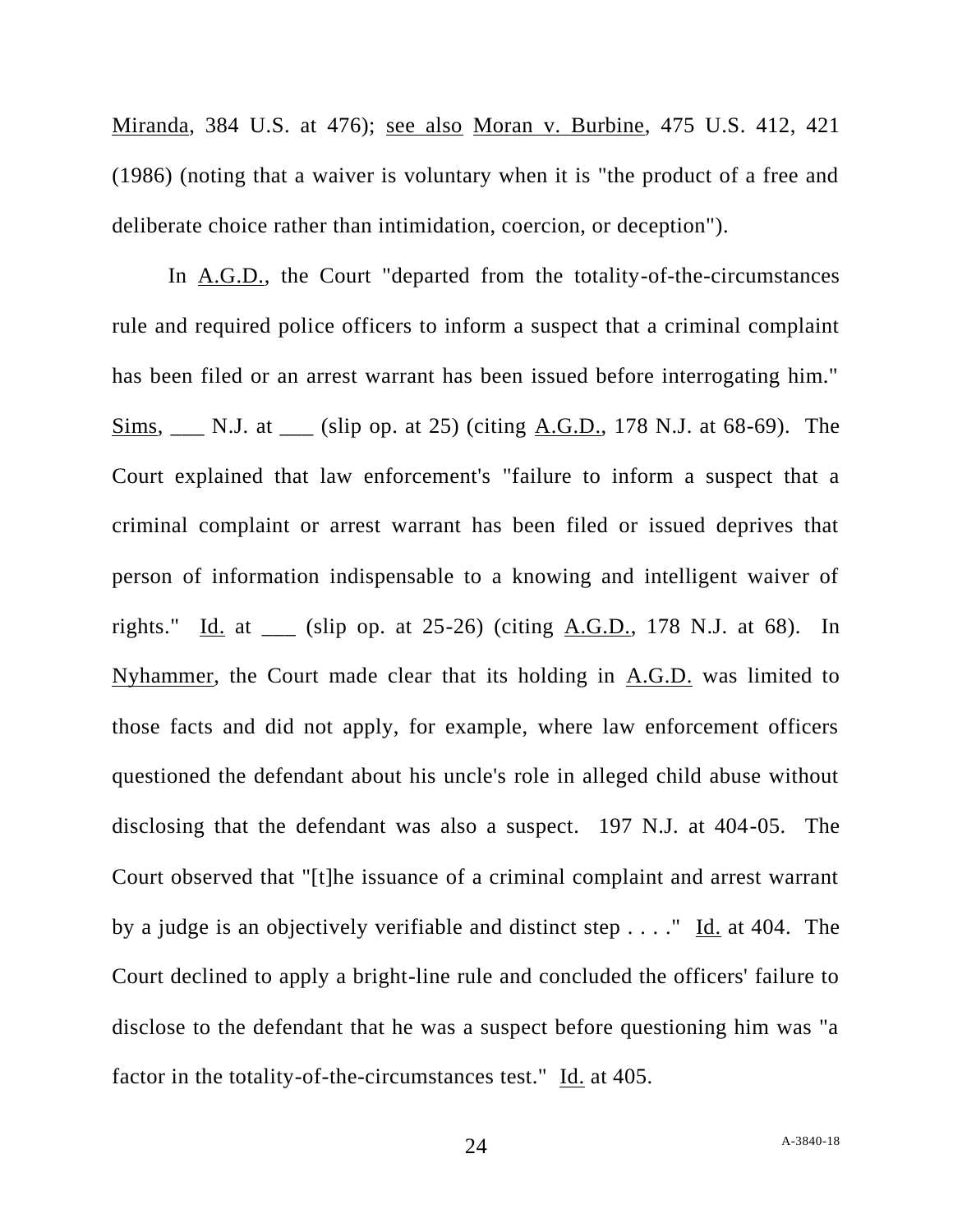In Vincenty, police officers failed to inform a suspect of formal charges filed against him prior to questioning, during which he made self-incriminating statements. 237 N.J. at 126-29. Applying A.G.D.'s mandate that law enforcement officers "make a simple declaratory statement at the outset of an interrogation that informs a defendant of the essence of the charges filed against him[,]" the Court reversed the trial court's denial of the defendant's motion to suppress his statement and vacated his conviction. Id. at 134, 136.

Most recently, the Court explained that "[t]he rule announced in A.G.D. is clear and circumscribed."  $\frac{Sims}{s}$  \_\_ N.J. at \_\_ (slip op. at 27). "The officers need not speculate about additional charges that may later be brought or the potential amendment of pending charges."  $\underline{Id}$  at  $\underline{\hspace{1cm}}$  (slip op. at 28) (citing Nyhammer, 197 N.J. at 404-05; A.G.D., 178 N.J. at 68-69). The Court noted that "[a] complaint-warrant or arrest warrant notifies an interrogating police officer that a judge, or other judicial officer, has found probable cause with respect to one or more charges, and enables a police officer to make the 'simple declaratory statement' that  $\overline{A.G.D.}$  requires." Id. at \_\_ (slip op. at 29) (quoting Vincenty, 237 N.J. at 134). "So informed, the arrestee knows his 'true status' before waiving his Miranda rights, and may knowingly, intelligently, and voluntarily waive those rights." Id. at \_\_\_ (slip op. at 29) (quoting A.G.D., 178 N.J. at 68).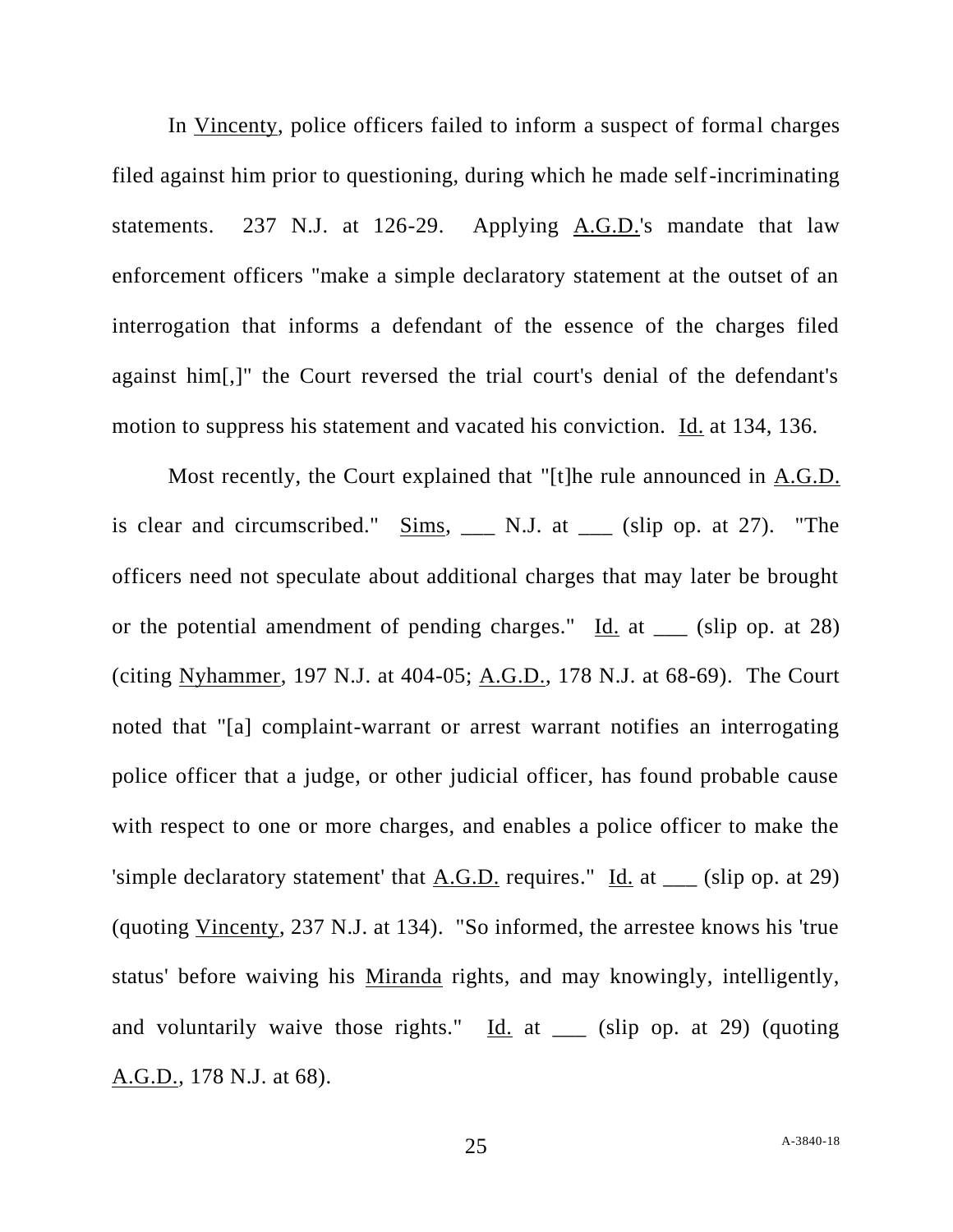The Court declined to adopt a rule that requires police to inform a suspect, "based on information learned to date in a developing investigation, of what charges may be filed" against him in the future. Id. at \_\_\_ (slip op. 30).

#### B.

Defendant argues that Detective Suarez gave him false legal advice in response to his concerns about his immigration status by informing him that the homicide investigation would have no bearing on that status. He argues that police officers are not permitted to make affirmative misrepresentations to induce suspects to provide statements. Defendant contends his primary concern was whether the criminal investigation would impact his immigration status.

Amicus ACLU acknowledges that "police officers are not required to provide immigration advice to suspects prior to an interrogation, [but] when immigration consequences are top-of-mind for a suspect, officers cannot provide affirmative misinformation." It contends that "[w]hen officers mislead suspects about critical issues, they render the statement involuntary." The ACLU claims that "[b]efore he spoke to police, [defendant] made clear that he was most concerned about how his actions would impact his immigration status[.]" And had Detective Suarez "been forthright (or silent) about the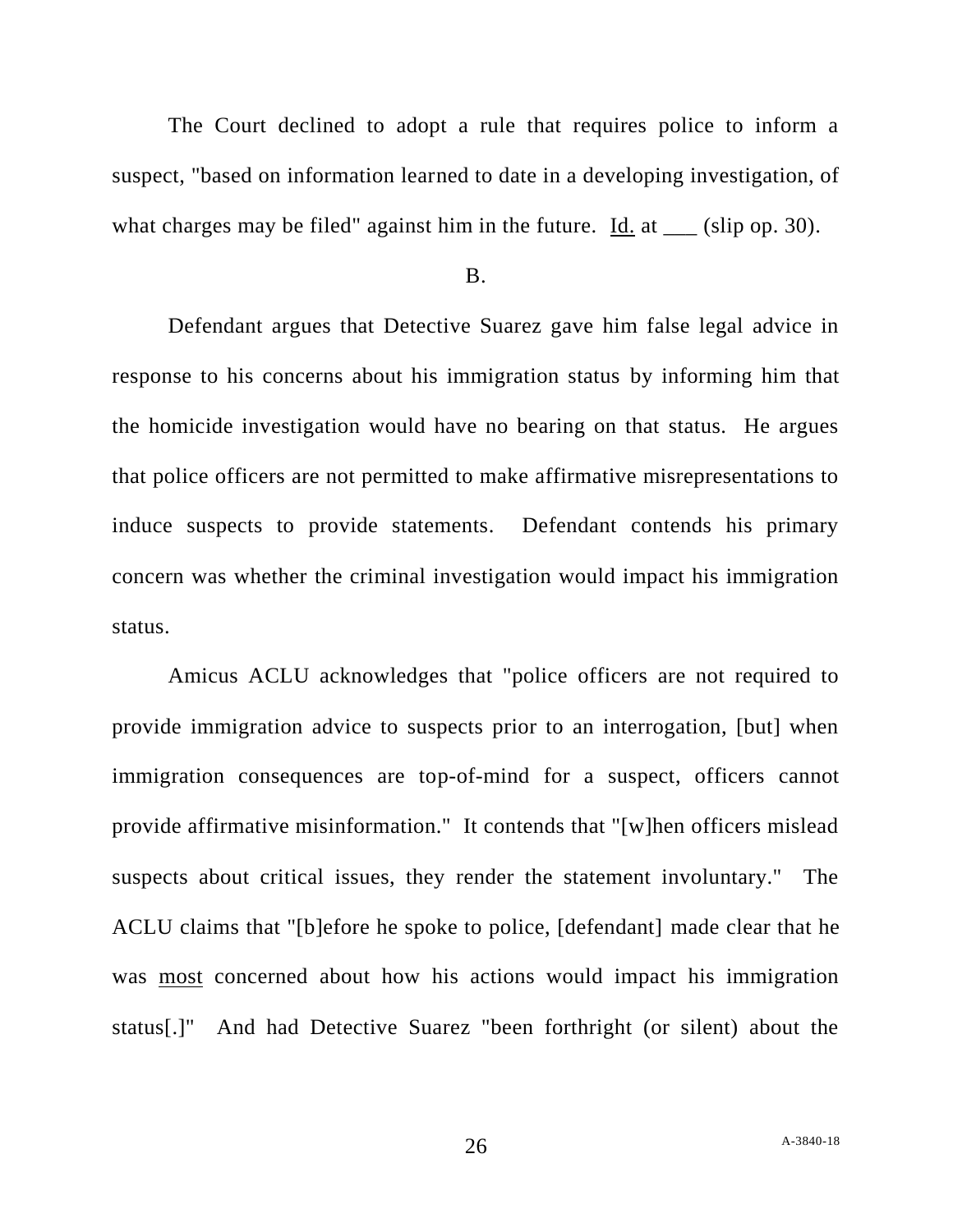inevitable removal that would flow from a conviction for murder, [defendant] would likely not have provided a statement."

Amicus ACDL contends that avoiding deportation was of paramount importance to defendant, so that he could live with and support his family. It argues that Detective Suarez "took advantage of defendant's vulnerability while he was receiving medical treatment and gave him erroneous legal advice that impermissibly burdened the ability to assert his right to counsel." Namely, that what he said would not have an adverse effect on his immigration status. The ACDL asserts that Detective Suarez "undercut and contradicted the Miranda warnings." Therefore, defendant's waiver thereof was not knowing, voluntary, and intelligent.

In response, the State argues that defendant's waiver of his right against incrimination was knowing, intelligent, and voluntary. It further argues that even if Detective Suarez made a misrepresentation when responding to defendant's inquiry about his immigration status, the misrepresentation did not directly contradict defendant's rights and did not actually induce the confession. The State also argues that Detective Suarez was not required to explicitly inform defendant of his right to consult an immigration attorney.

Amicus AG argues that police officers do not have an affirmative obligation to advise a suspect on the potential immigration consequences of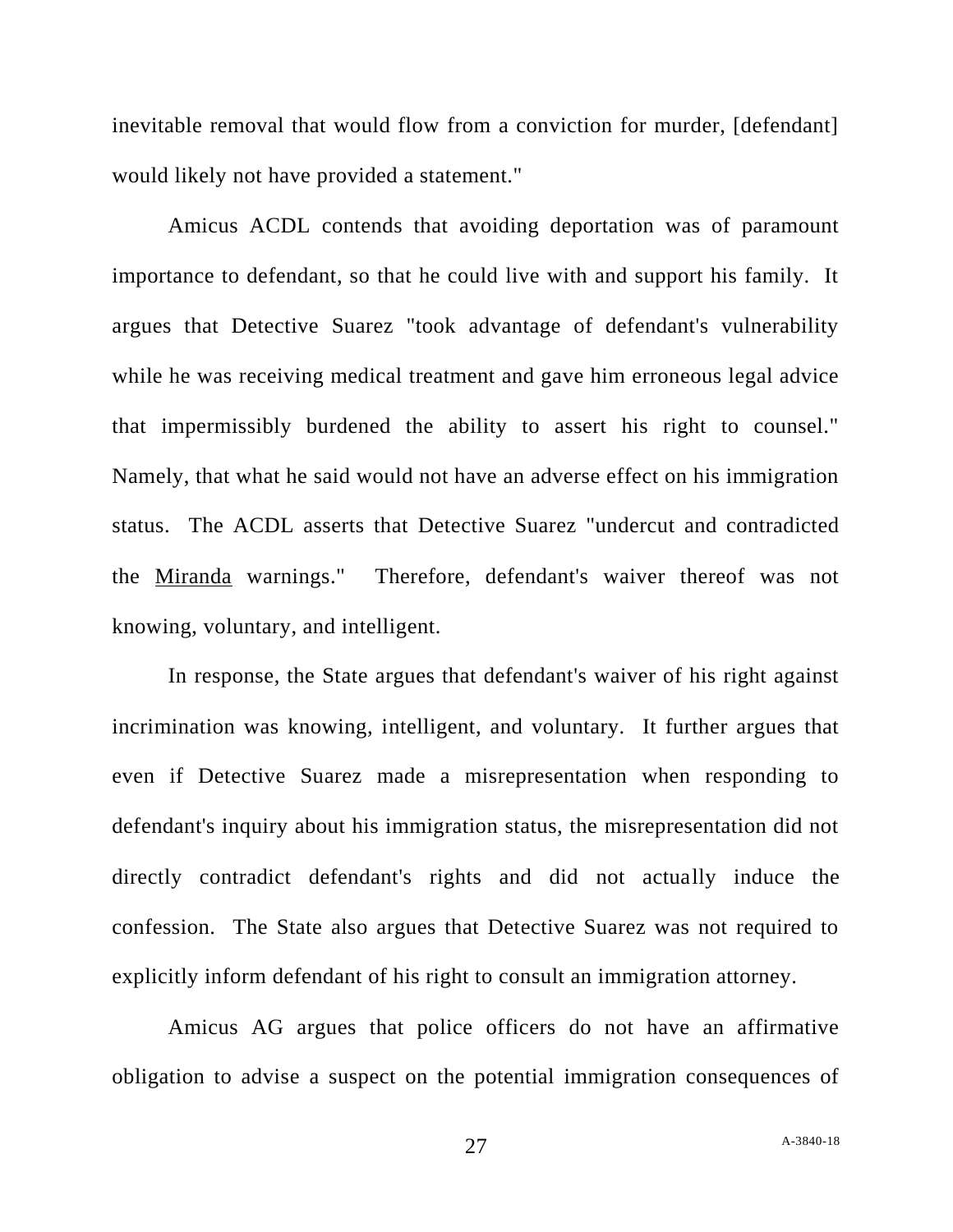their custodial statement, but misrepresentations must be evaluated under the totality-of-the-circumstances standard.

#### $C_{\cdot}$

To provide relevant immigration law context, we briefly explain the nexus between criminal convictions and removal from this country. Deportation is a potential consequence of certain criminal convictions. See 8 U.S.C. § 1227(a)(2)(A)(II). In 1996, Congress passed the Illegal Immigration Reform and Immigrant Responsibility Act (IIRIRA), Pub. L. 104-208, Div. C., 110 Stat. 3009-546 (codified in various sections of 8 U.S.C.), "which expanded the offenses for which an immigrant could be removed from this country and eliminated the traditional judicial review of final removal orders." State v. Nuñez-Valdez, 200 N.J. 129, 140 (2009). Under the IIRIRA, conviction of an aggravated felony generally results in the maximum punishment under immigration laws—deportability—and bars eligibility for nearly every form of relief or waiver that would avoid deportation. See IMMIGRANT LEGAL RESOURCES CENTER §N.6 (Jan. 2013). "There are some immigration remedies for persons convicted of an aggravated felony, but they are limited and determining eligibility is highly complex." Ibid.

"Aggravated felony" is defined as murder, rape, or sexual abuse of a minor[,]  $8 \text{ U.S.C. }$   $\frac{8}{9}$  1101(a)(43)(A), and also includes "a crime of violence" as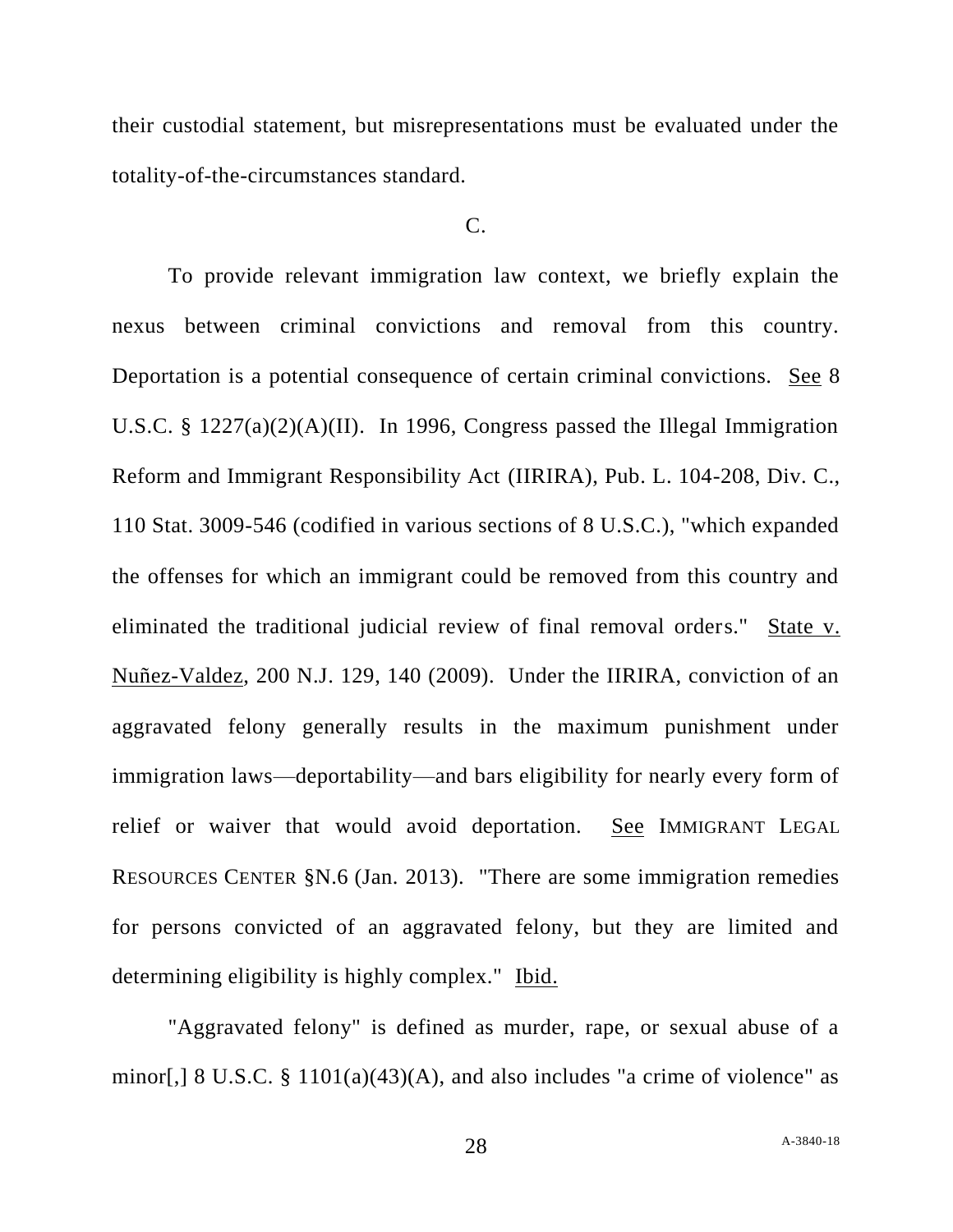defined in 18 U.S.C. § 16 "for which the term of imprisonment [is] at least one year[,]" if it was not a "purely political offense[.]" 8 U.S.C. § 1101(a)(43)(F). In turn, 18 U.S.C. § 16 defines "crime of violence" as:

> (a) an offense that has as an element the use, attempted use, or threatened use of physical force against the person or property of another, or

(b) any other offense that is a felony and that, by its nature, involves a substantial risk that physical force against the person or property of another may be used in the course of committing the offense.

Aggravated manslaughter, N.J.S.A. 2C:11-4(a), and manslaughter, N.J.S.A. 2C:11-4(b), clearly meet that definition.

"Any alien who is convicted of an aggravated felony at any time after admission is deportable." 8 U.S.C. § 1227(a)(2)(A)(iii). Even a legal permanent resident convicted of an aggravated felony is subject to "mandatory deportation." Nuñez-Valdez, 200 N.J. at 140; see also Susan L. Pilcher, Justice Without a Blindfold: Criminal Proceedings and the Alien Defendant, 50 ARK. L. REV. 269, 287-300 (1997) (describing voluntary departure as one of few remaining options for relief from deportation for defendants accused of "aggravated felonies").

In addition, a noncitizen who is "convicted of a crime for which a sentence of one year or longer may be imposed, is deportable." 8 U.S.C. §  $1227(a)(2)(A)(i)(II)$ . More generally, "[a]ny alien who is present in the United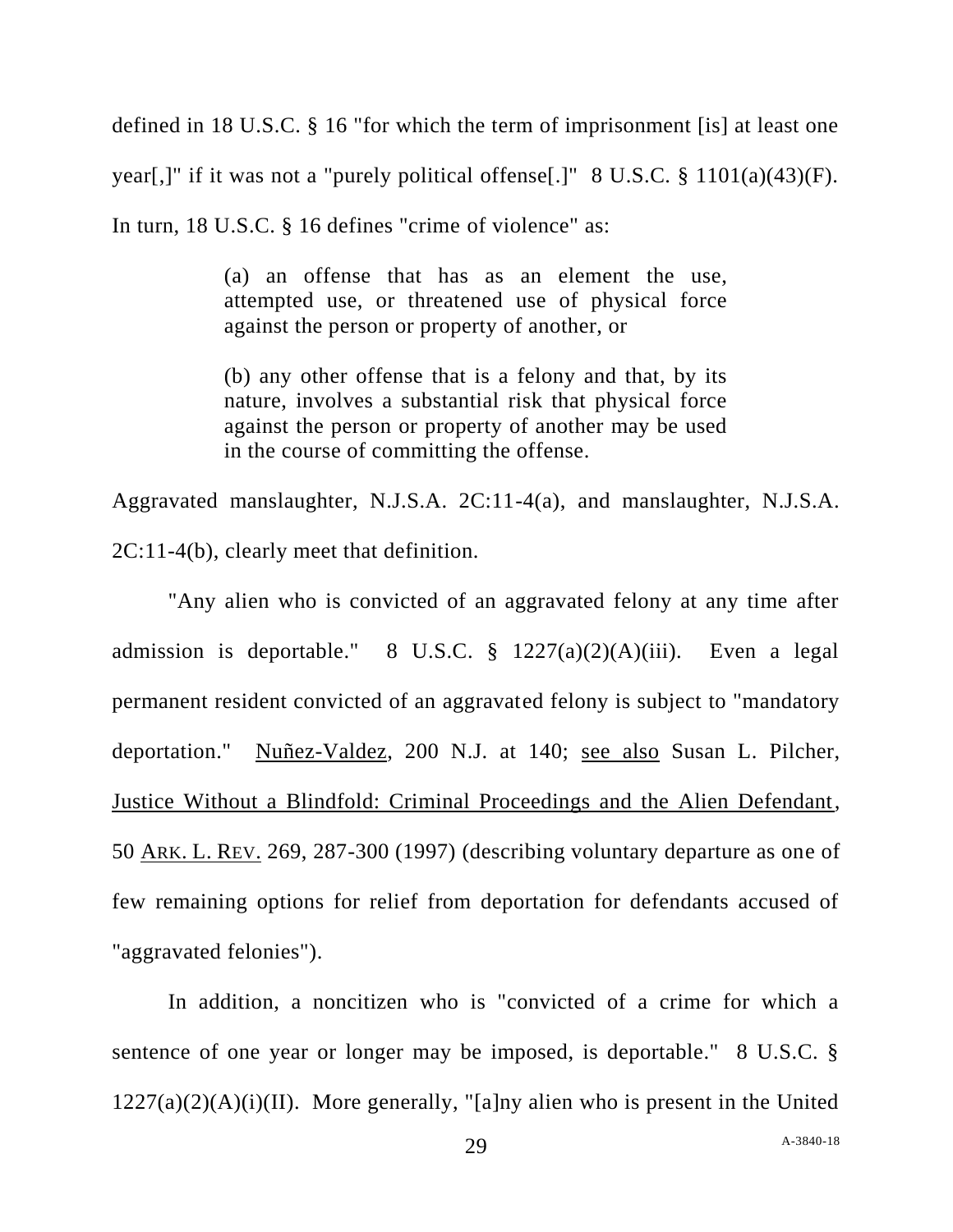States in violation of this Act or any other law of the United States," including undocumented individuals like defendant, are deportable even if they have not been convicted of a crime. 8 U.S.C.  $\S 1227(a)(1)(B)$ .<sup>4</sup>

#### D.

Applied here, the clear import of Sims is that police officers need not speculate about the possible immigration consequences of charges that may be brought in the future. Requiring police officers to disclose the possible immigration consequences of a conviction of a criminal charge that has not yet been filed is unwarranted, impractical, and contrary to the holding in Sims.

We decline to adopt a bright-line rule requiring officers to engage in such speculation and to inform an interrogee that their statements could result in deportation or other immigration consequences.<sup>5</sup> Nor do we adopt a bright-

<sup>4</sup> Obviously, an undocumented individual like defendant, who enters and remains in the country illegally and commits a crime, has less substantive and procedural protection against removal than a permanent resident alien.

<sup>&</sup>lt;sup>5</sup> We view this situation as fundamentally different from entering a guilty plea. Procedural safeguards protect noncitizens who are pleading guilty, including informing defendants of their right to seek legal advice regarding the impact of their plea on their immigration status in plea forms and during plea hearings. A guilty plea to a criminal offense involves a filed complaintwarrant; indictment by a grand jury unless waived; representation by counsel; an arraignment; standardized plea forms that include a six-part question regarding immigration status, potential immigration consequences of the plea, and consultation with an attorney on those immigration consequences, that are reviewed with counsel, answered, and executed by the defendant; and a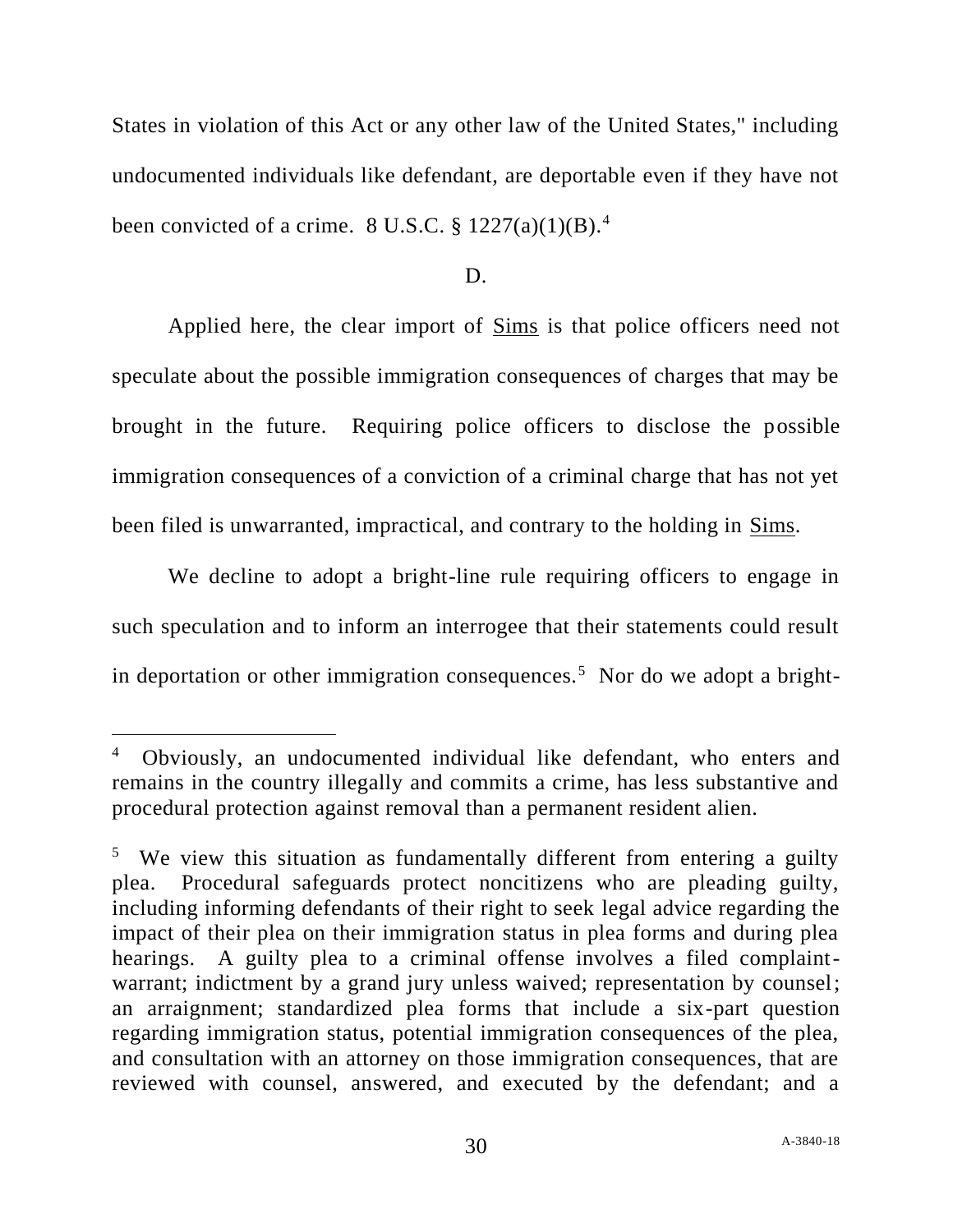line rule requiring suppression of a statement to police following inaccurate advice regarding the potential immigration consequences of a statement, even where the officer knowingly provides affirmative misadvice (e.g., making false assurances to a suspect that that they will not be deported even if they admit to committing the offense). "In a case in which there is evidence of . . . bad-faith conduct on the part of law enforcement officers, the trial court should consider such conduct as part of the totality-of-the-circumstances test." $6$  Sims, \_\_ N.J. at  $\frac{\text{clip (} \text{op. at 31).}}{$ 

\_\_\_\_\_\_\_\_\_\_\_\_\_\_\_\_\_\_\_\_\_\_

subsequent plea hearing, at which the defendant must acknowledge being aware of his right to consult with an immigration attorney regarding possible immigration impacts; and, of course, active participation and oversight by a Superior Court judge, who "shall not accept such plea" unless "the plea is made voluntarily, not as a result of any threats or of any promises or inducements not disclosed on the record, and with the understanding of . . . the consequences of the plea." R. 3:9-2.

<sup>&</sup>lt;sup>6</sup> In the event of such affirmative misadvice on deportation consequences, the State would be hard pressed to prove beyond a reasonable doubt that an interrogee had knowingly and voluntarily waived their Fifth Amendment rights. Cf. State v. Diaz,  $\Box$  N.J.  $\Box$ ,  $\Box$  (App. Div. 2022) (slip op. at 37, 40) (holding that under the totality-of-the-circumstances test, the State failed to prove a knowing and voluntary waiver beyond a reasonable doubt in view of an affirmative misleading interrogation strategy to deliberately withhold information about the uncharged crime defendant was facing, noting "[w]e have little tolerance for the form of deception that occurred in this case"). So too, there should be little tolerance for affirmatively misleading an interrogee about the immigration consequences of giving a statement to police; any such misadvice would weigh heavily – and perhaps dispositively – in favor of suppressing an otherwise voluntary confession. But those are not these facts.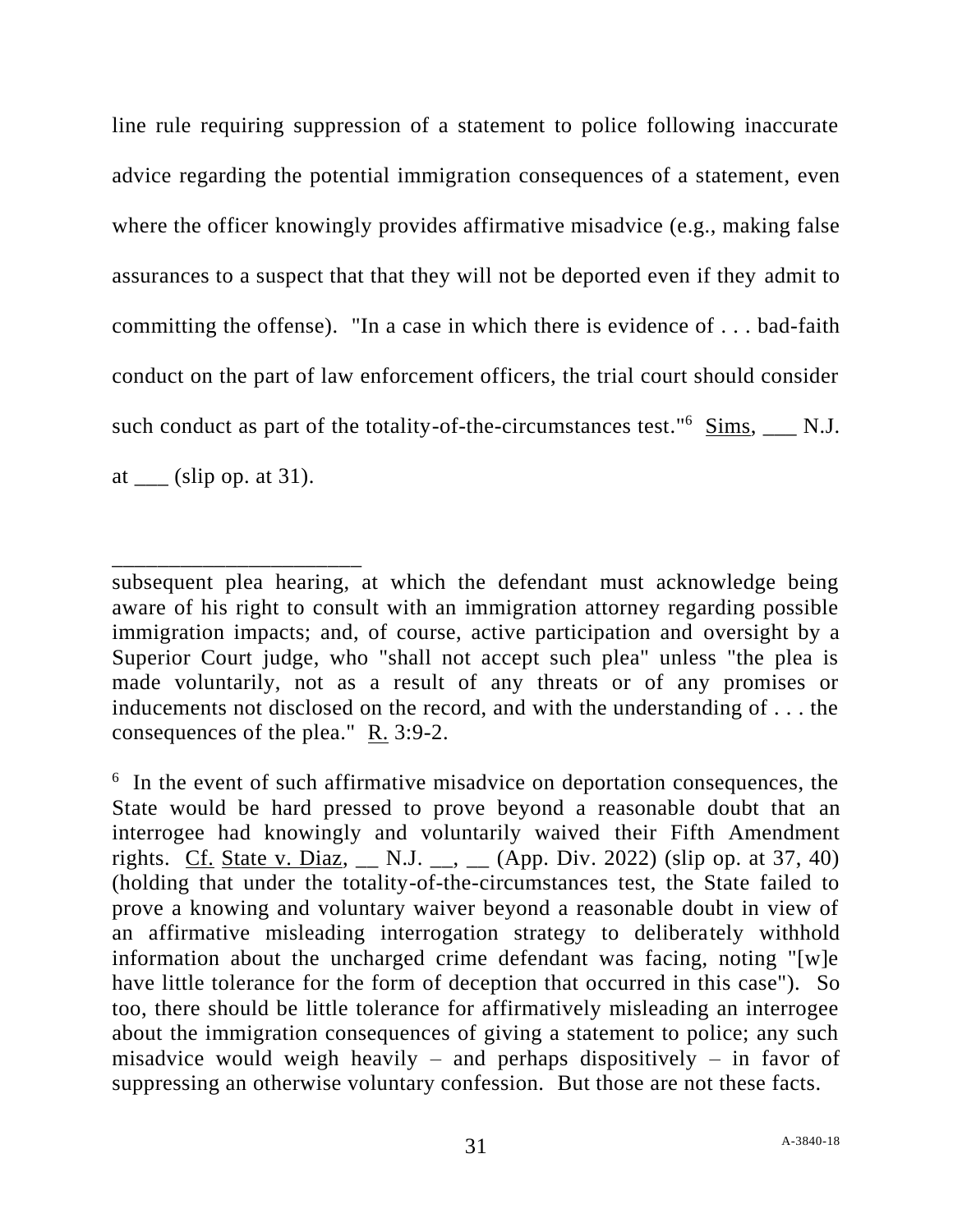We further decline to expand Miranda warnings to include advising interrogees of the right to consult with an immigration attorney regarding the potential impact of their statement on their immigration status. Instead, we hold that the traditional totality-of-the-circumstances standard applies.

Applying the prescribed deference to the trial court's findings of fact, we affirm the court's application of the totality-of-the-circumstances standard and the admission of defendant's statement.

That standard requires that we "consider such factors as the defendant's 'age, education and intelligence, advice as to constitutional rights, length of detention, whether the questioning was repeated and prolonged in nature and whether physical punishment or mental exhaustion was involved.'" Nyhammer, 197 N.J. at 402 (quoting Presha, 163 N.J. at 313). "The interrogee's 'previous encounters with the law' may also be a relevant factor." Sims, \_\_\_ N.J. at \_\_\_ (slip. op. at 32) (quoting Presha, 163 N.J. at 313). "In short, 'the root of the inquiry is whether a suspect's will has been overborne by police conduct."  $\underline{Id}$ . \_\_ (slip op. at 32) (quoting Presha, 163 N.J. at 313).

The trial court found, and the record makes clear, that defendant was read each of his Miranda rights and waived those rights both verbally and in writing. Defendant was not threatened, subjected to mental exhaustion or physical stress, denied a request to leave, or treated in a manner that overcame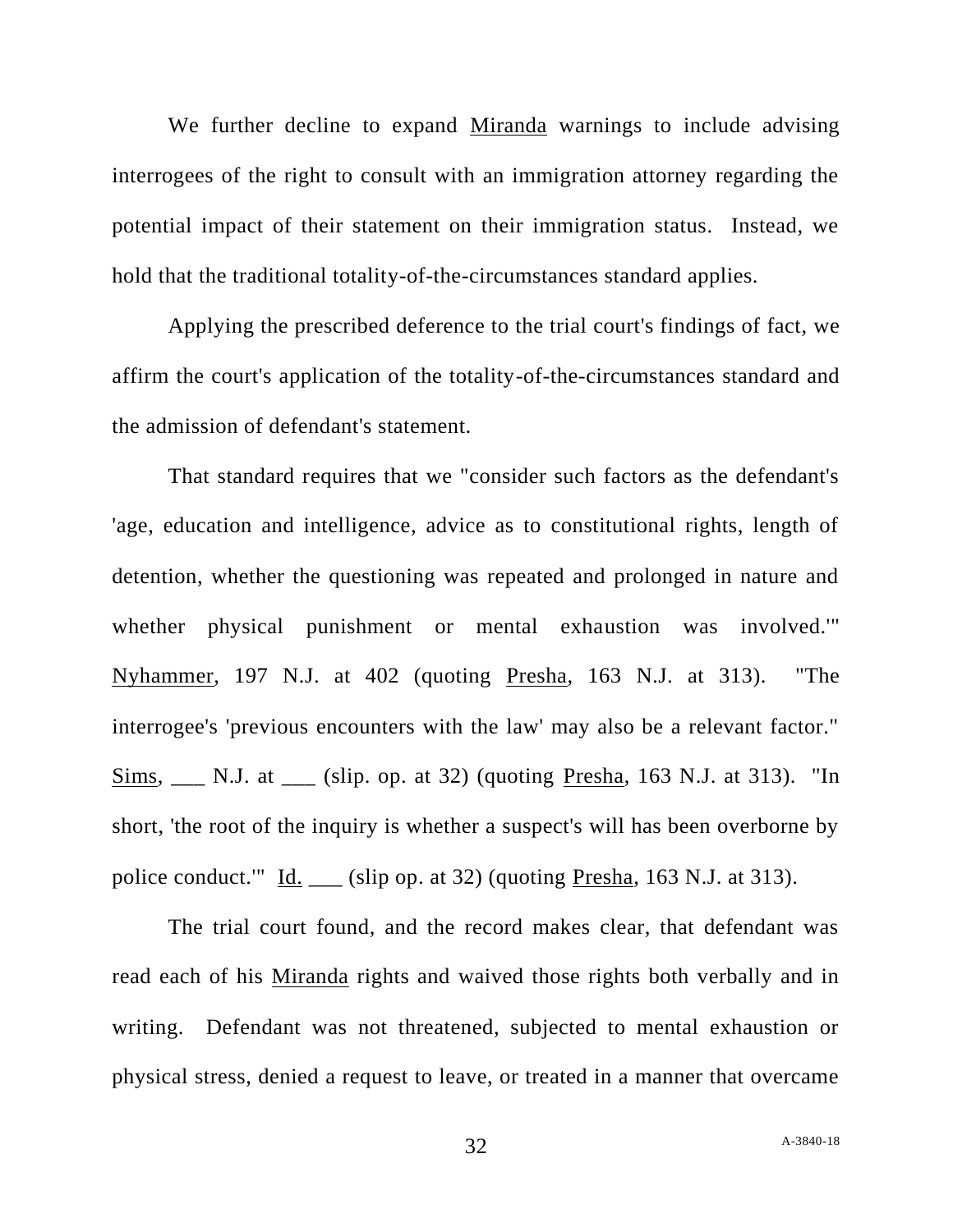his will. At no time did defendant ask for the questioning to stop, invoke his right to counsel, or otherwise exercise his right to remain silent. Nor was the interrogation unduly lengthy or conducted in the middle of the night—the questioning lasted approximately one hour and took place during daytime.

Moreover, Detective Suarez did not engage in trickery, misrepresent the evidence, or make improper promises to defendant. Detective Suarez's response: "No, no" to defendant's comment about his undocumented status and Suarez's response that defendant's statement "has nothing to do with this" appear to be aimed at assuring defendant that he would not be questioned about his immigration status and the statement would not be provided to immigration authorities, rather than an attempt to mislead defendant into believing that inculpatory statements would not affect his ability to remain in the country.

As to defendant's concerns about the impact on his immigration status, we do not view Detective Suarez's responses to defendant's inquiry as willfully misleading. Detective Suarez truthfully stated that he was not going to ask any questions about defendant's status or how he entered the United States. There is no evidence that Detective Suarez reported that defendant was a suspect in a homicide or defendant's immigration status to federal immigration authorities.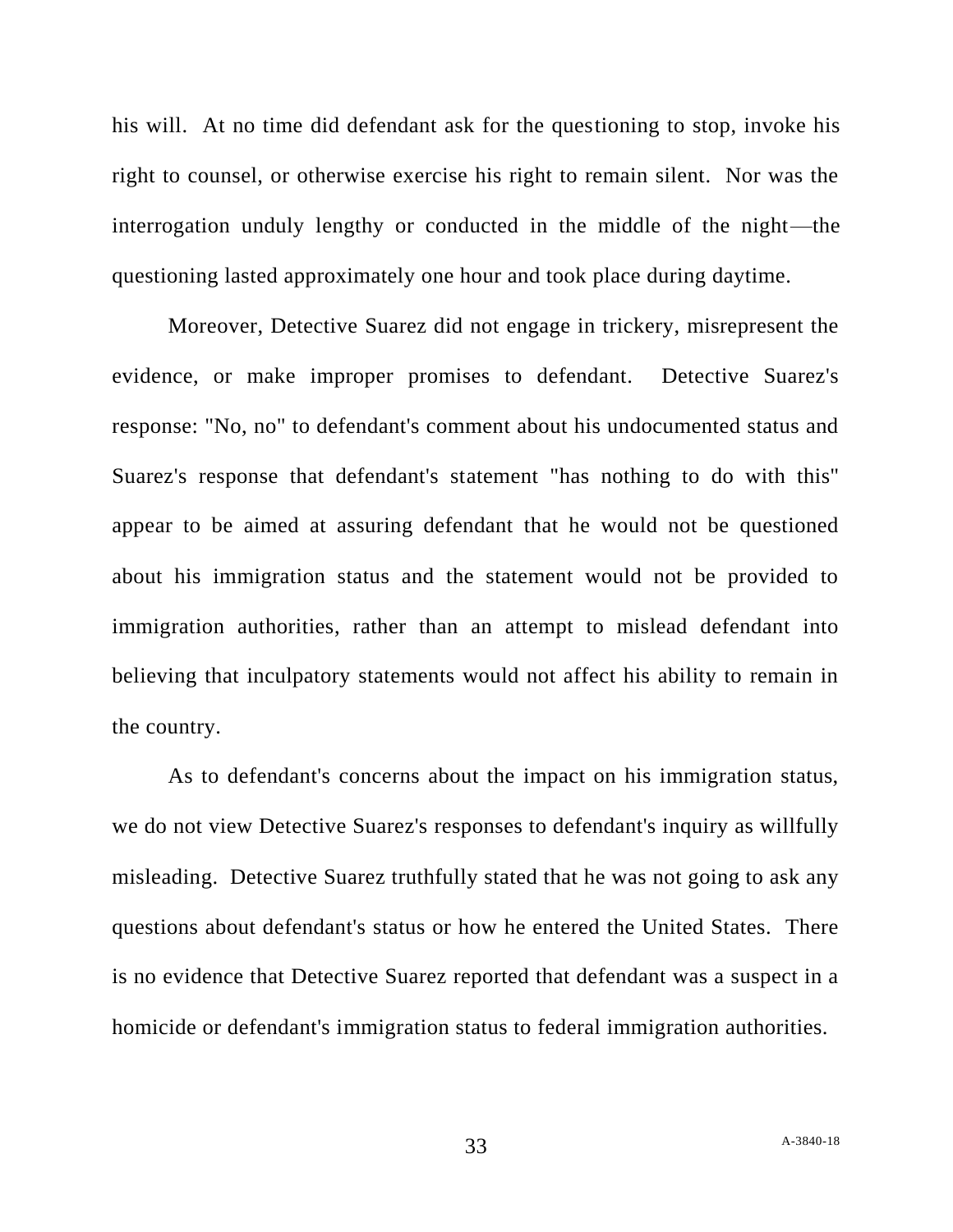We add the following comments. Immigration law is controlled by federal statutes and case law. We view the inclusion of immigration status questions on the standard plea forms as a tacit recognition that because many attorneys are not knowledgeable in immigration law, it may be prudent for a defendant to consult with an immigration attorney to receive accurate legal advice about the impact of a plea on the defendant's immigration status.

Law enforcement officers do not receive much, if any, training on substantive immigration  $law$ .<sup>7</sup> The absence of such training is perhaps best explained by the directive issued by the Attorney General that significantly limit the role of State, county, and local law enforcement agencies and officers in federal immigration enforcement. Off. of the Att'y Gen., Law Enforcement Directive No. 2018-6, Directive Strengthening Trust Between Law Enforcement and Immigrant Communities (rev. Sept. 2019). The Directive imposes numerous limitations on law enforcement agencies and officers

<sup>&</sup>lt;sup>7</sup> Excepting for "identify[ing] the main functions of  $\ldots$  Immigration and Customs Enforcement (ICE)" and "the manner in which local, county, and State law enforcement agencies and officers shall interact with federal immigration authorities" pursuant to Attorney General Directives, immigration law is not part of the required curriculum of the Basic Training Course for police officers and sheriff's officers in New Jersey promulgated by the New Jersey Police Training Commission. N.J. Police Training Comm'n, Basic Course for Police Officers  $\S$   $\S$   $2.2.3(I)$ ,  $2.2.5$  (rev. Jan. 1, 2016); see also N.J.S.A. 52:17B-66 to -77.18.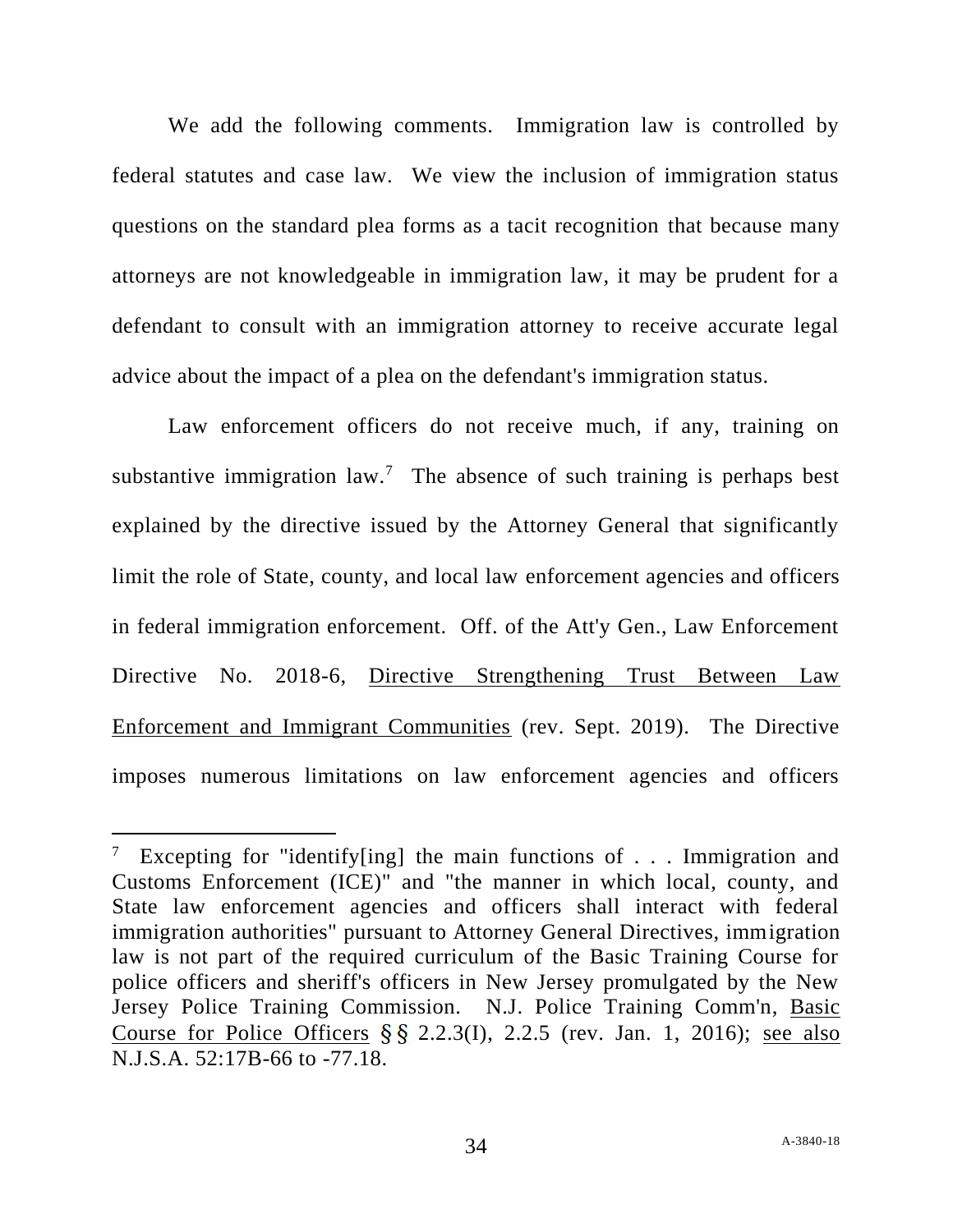assisting federal immigration authorities in enforcing federal immigration law.<sup>8</sup> In short, law enforcement agencies and officers are not to assist federal immigration authorities unless required by law to do so.

Law enforcement officers cannot and should not be expected to accurately predict the immigration impact of a suspect's statement on potential charges that have not yet been filed. Immigration law is a technical field largely practiced by specialists in federal immigration courts. Given the inherent unpredictability of immigration enforcement decisions, especially in view of the shifting vicissitudes of federal immigration policy, a state or local law enforcement officer would act at his or her peril – and might needlessly endanger the admissibility of an otherwise knowing and voluntary confession – by offering a prediction or otherwise comment on whether an interrogee may be deported.

<sup>&</sup>lt;sup>8</sup> The Directive was aimed at "strengthening trust between law enforcement and immigrant communities[,]" and repealed and superseded Attorney General Directive 2007-3. The Directive prohibits state, county, and local enforcement agencies from stopping, questioning, searching, or detaining any individual "based solely on . . . actual or suspected citizenship or immigration status" or "actual or suspected violations of federal immigration law[.]" Law enforcement is prohibited from even inquiring "about the immigration status of any individual, unless doing so is . . . necessary to the ongoing investigation of an indictable offense by that individual[,] and relevant to the offense under investigation."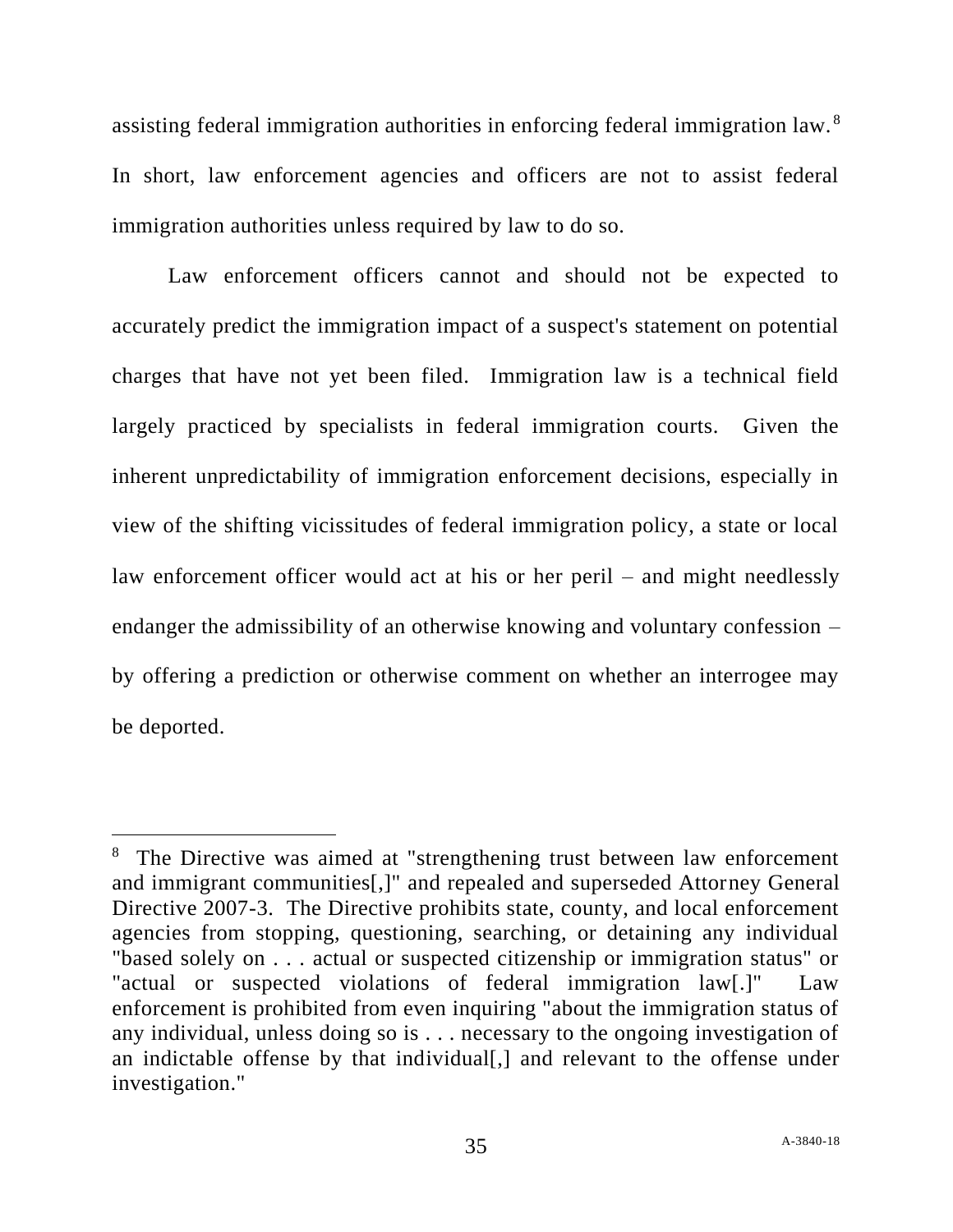Law enforcement officers should not engage in speculation and potentially misadvise an interrogee. The only sure way to avoid giving incorrect information or advice is to give no advice at all concerning immigration status or consequences. The point simply is that the best way to safeguard an interrogee's constitutional right to remain silent is for police interrogators to remain silent as to federal immigration law and enforcement practices. To that end, if an interrogee asks about the immigration impact of their statement, the officer can merely state that they cannot give any legal advice, and reiterate that the interrogee has the right to consult with an attorney and to have an attorney present during questioning.

Defendant claims he did not knowingly and voluntarily waive his right to remain silent. The record reflects defendant's willingness to speak to the detective. For a substantial part of the questioning, defendant maintained that on the date of the homicide, he had worked a construction job with Raphael at an unknown location in Brooklyn, where he injured his hand raising a slab. He then described working on a house in New Jersey owned by a woman named Annabel, and stated he was permitted to stay in the basement without paying rent. He also described working in Newark, Jersey City, Patterson, and Elizabeth. He stated that Annabel recommended him to Valecia. He worked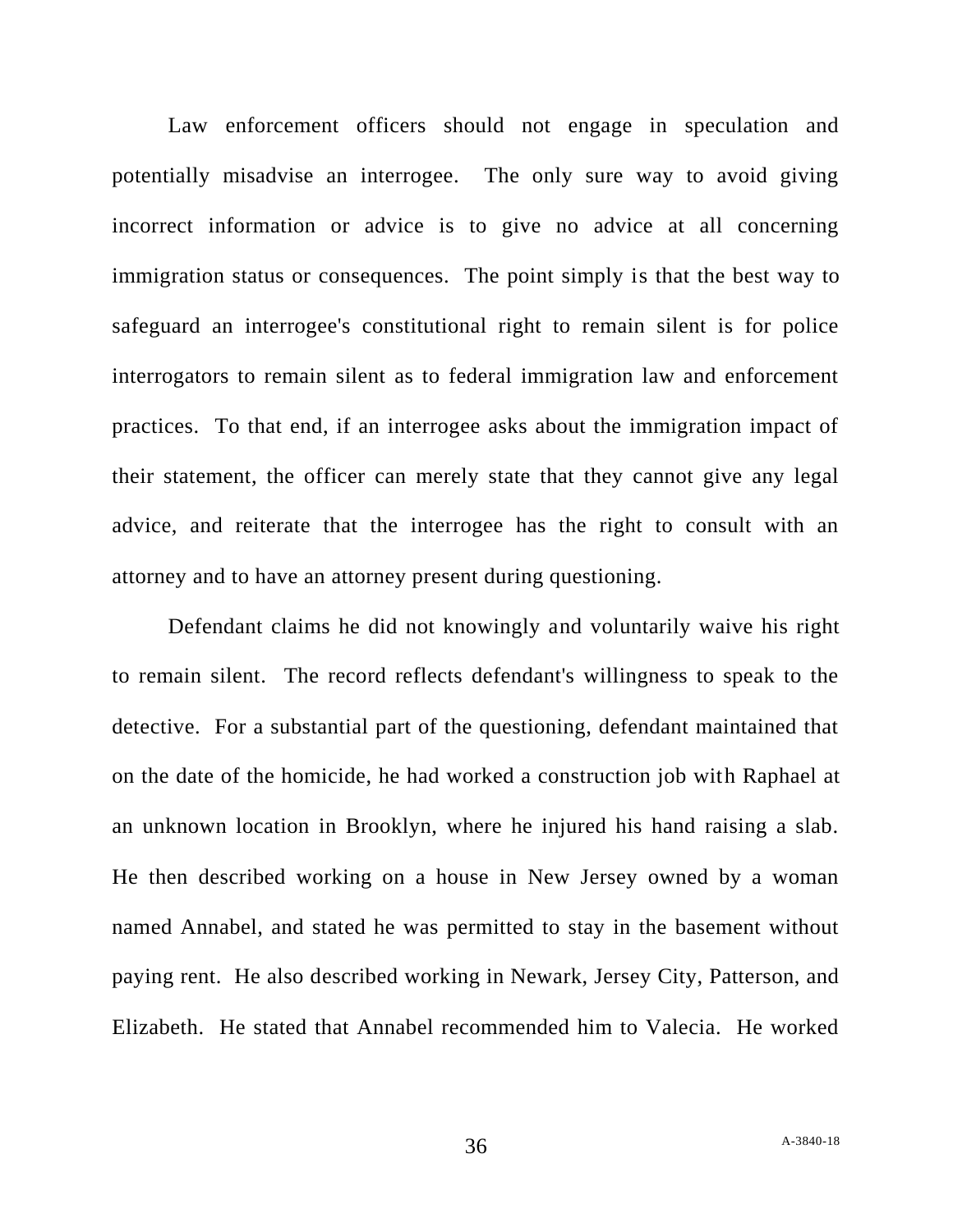for Valecia for a year. Defendant indicated the limited areas of the building that he worked on, which included the basement.

Defendant stated that the last time he had been to Valecia's house was about a month earlier. He claimed he kept "many tools there" but did not talk to her about picking his tools up. Defendant denied being in New Jersey the previous day, and instead claimed he was in Brooklyn. He described the clothes he was wearing when he left his house.

It was not until page forty-six of the seventy-two-page transcript that Suarez began to focus on the homicide and informed defendant what the surveillance footage captured. Suarez told defendant he knew he was lying. He asked defendant what he was doing in Newark the day before. At that point, Suarez informed defendant that the video footage captured him at Valecia's house. On page forty-seven through forty-eight of the transcript, defendant admitted he went there to pick up his tools, and wore the same clothes he left home in.

It was not until page forty-nine of the transcript that questioning focused on defendant's interaction with Jeffrey on the day of the homicide. Defendant gave the following version of the incident. Jeffrey made him angry by insulting him. Jeffrey threw a cone at him, and they began fist fighting, and went into the basement. Jeffrey lunged at him and cut him with a knife.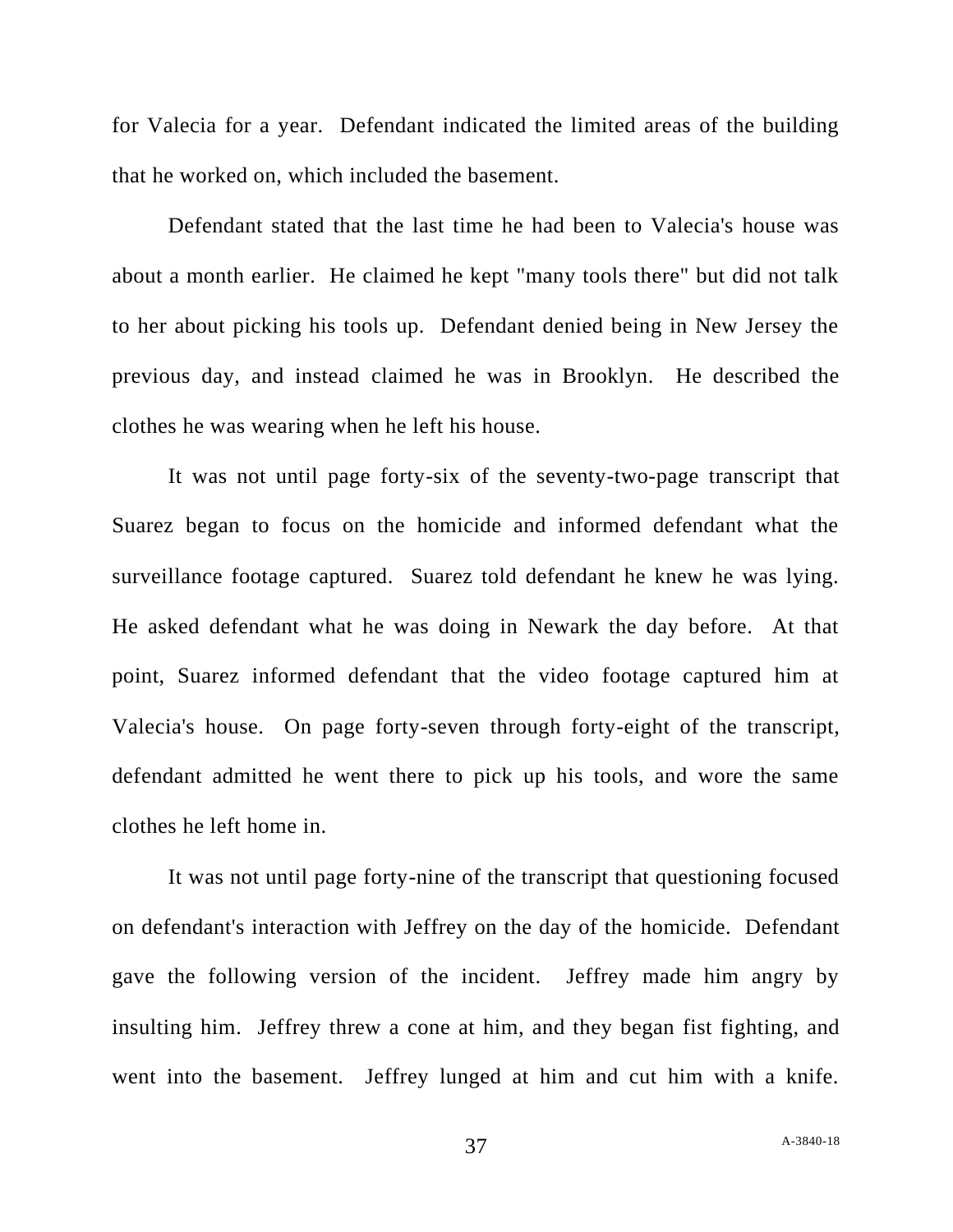Defendant threw a can of paint at Jeffrey and "hit him with a hammer." Defendant then changed clothes and left.

The transcript of the statement provides amply supports the trial court's finding that defendant knowingly, voluntarily, and intelligently waived his right to remain silent and belies any claim that defendant's will was overborne. For much of the statement, defendant fabricated his activities and location on the day of the homicide. When told he was captured on video footage, he gave a version of the altercation portraying Jeffrey as the aggressor, to support a claim that he acted in self-defense. We discern no basis to overturn the trial court's determination that the totality of the circumstances warranted the denial of defendant's motion to suppress his statement.

### III.

Defendant contends the State improperly shifted the burden of proof to him to produce Raphael as a witness to corroborate a central facet of his defense—that he went to the victim's residence to pick up the tools he needed for a job with Raphael in Brooklyn. We are unpersuaded.

In criminal cases, the State bears the burden of proving each element of the crime beyond a reasonable doubt. State v. Fierro, 438 N.J. Super. 517, 525-26 (App. Div. 2015). The defendant is not obligated to present any witnesses or to testify himself to establish his defense. Ibid. (citing In re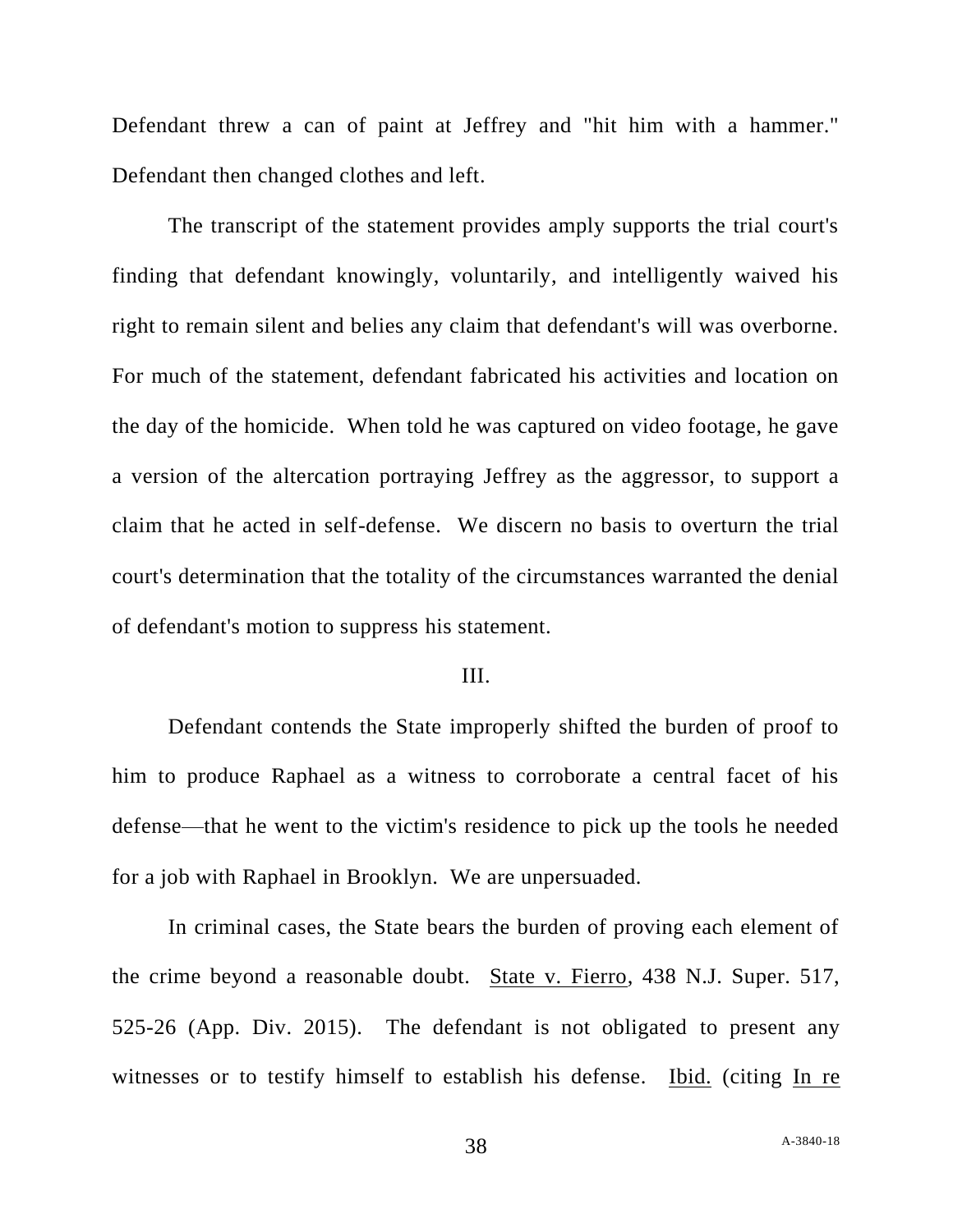Winship, 397 U.S. 358, 364 (1970)); see also State v. Hill, 199 N.J. 545, 559 (2009) (explaining that a defendant may "choos[e] instead to rely on the presumption of innocence").

During defendant's cross-examination, the prosecutor inquired about defendant's statement to Detective Suarez that he did not have Raphael's phone number. However, analysis of defendant's cell phone revealed that he had Raphael's phone number and spoke to him on November 9, 2015. When the prosecutor asked defendant if he had Raphael's phone number, he replied in the affirmative. There were no further cell phone conversations with Raphael between November 9, 2015 and the day of the murder.

The State contends it elicited this testimony to demonstrate that defendant's statement to Detective Suarez and on direct that he went to the victim's home to retrieve his tools for his job with Raphael was fabricated. Defense counsel objected to only one question on cross-examination. We discern no abuse of discretion. The objection was properly overruled. This attack on defendant's credibility was permissible cross-examination that did not violate defendant's rights.

During summation, the prosecutor pointed out defendant's misstatements and argued that defendant "chose not to provide the number, because there was no job in Brooklyn. Raphael wasn't going to give the detectives what the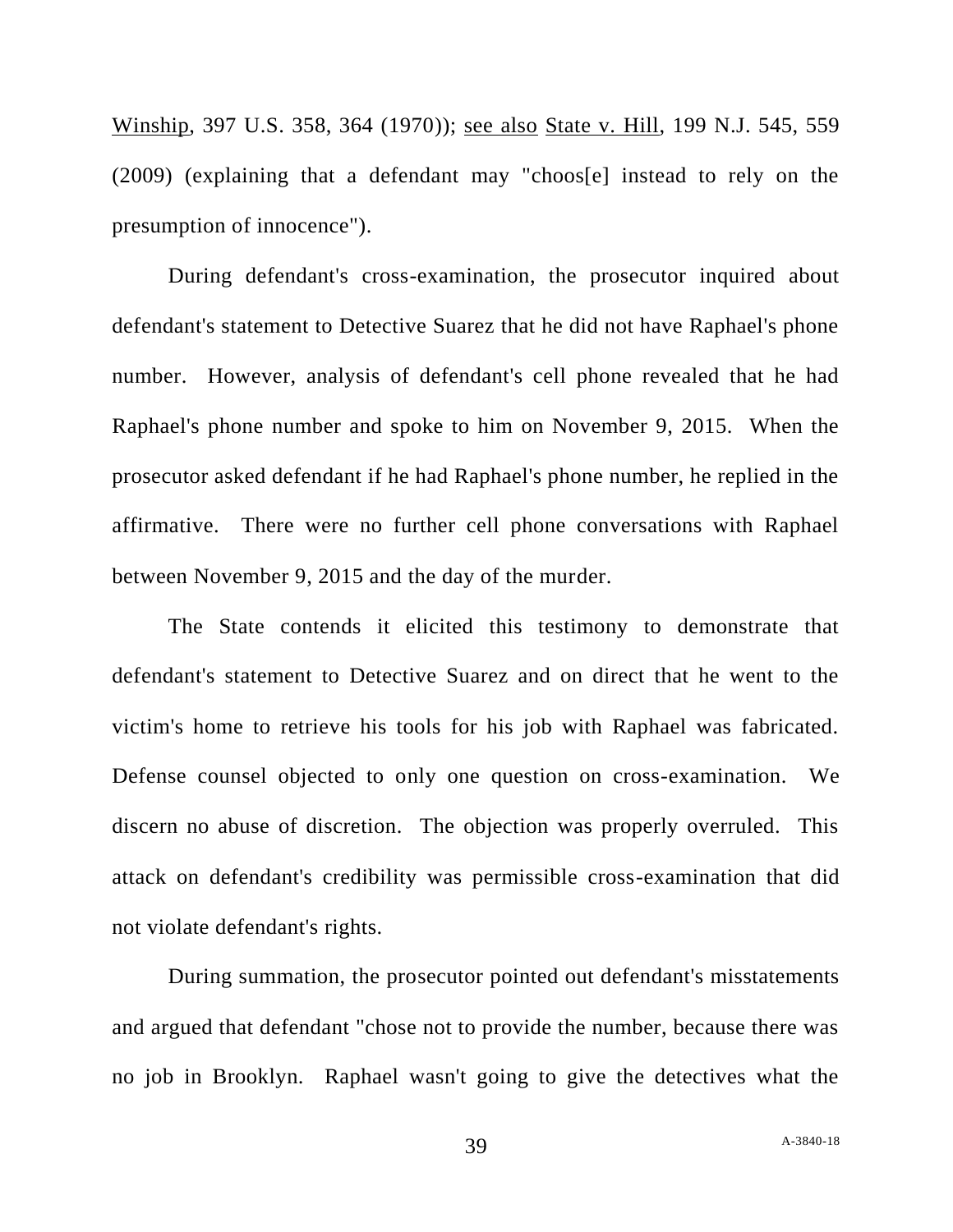defendant wanted him to give them. The job was a fiction. There was no job. No discussion about any job. Nothing." Defendant did not object to the State's summation. We therefore review for plain error. State v. G.E.P., 243 N.J. 362, 389 (2020). We discern no error, much less plain error. The State's closing argument did not shift the burden of proof to defendant. The references to defendant's testimony during summation was permissible fair comment.

### IV.

Defendant next argues that "irrelevant and highly prejudicial evidence" about his impecuniosity denied him due process and a fair trial. We disagree.

Prior to trial, the State moved to admit evidence of defendant's impecuniosity and prior thefts to provide the motive for the murder. The trial court found that the four-part test adopted in State v. Cofield, 127 N.J. 328, 338 (1992), was satisfied. The court permitted the evidence, noting that it went "hand in hand with his firing and his motive" and was "directly relevant to the issues in the case." The court further found that its probative value far outweighed any prejudice. The court agreed to provide a limiting instruction as to this evidence and did so.

We review a trial court's evidentiary rulings for abuse of discretion. State v. Green, 236 N.J. 71, 80-81 (2018). "Evidence is relevant under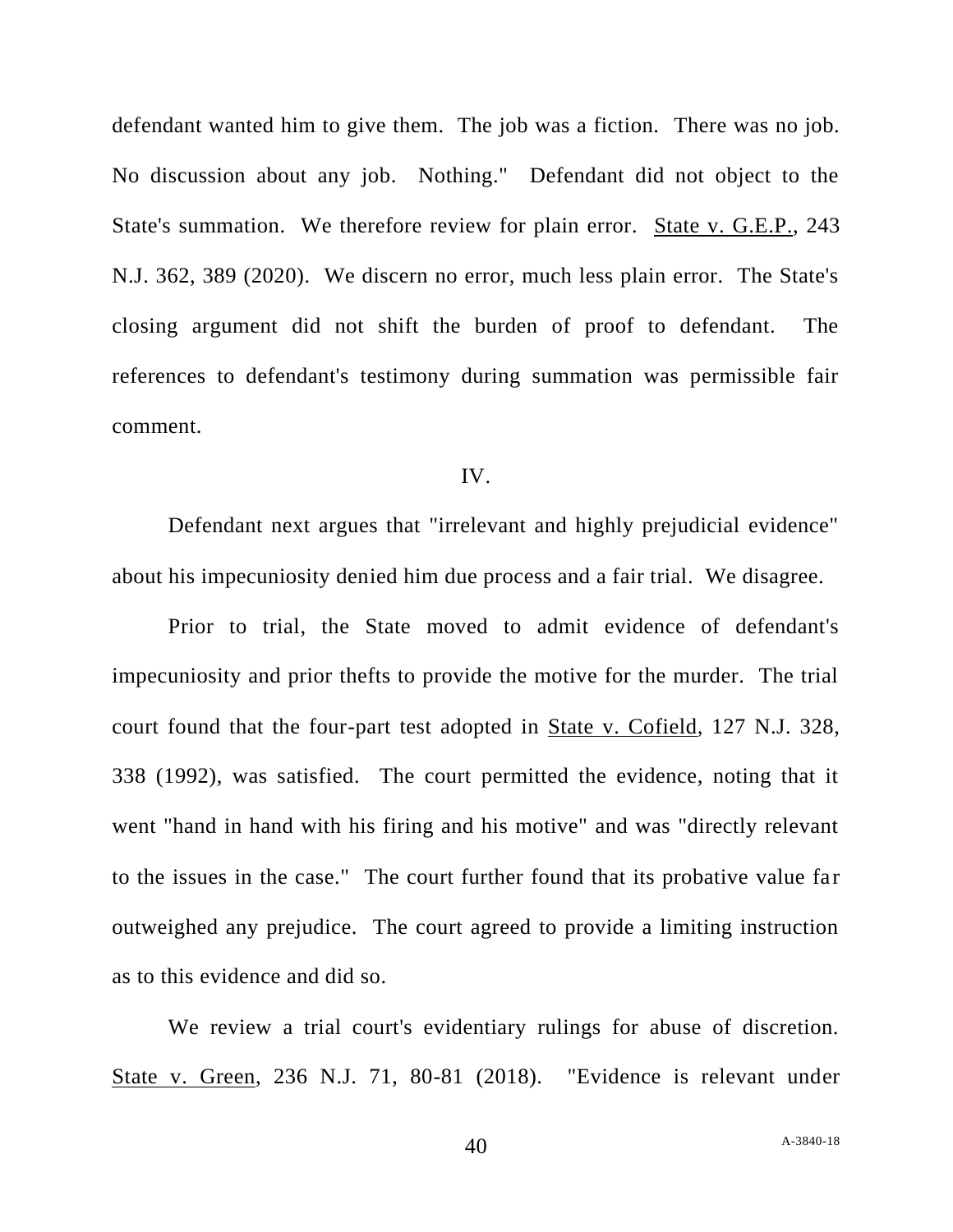N.J.R.E. 401 if it has 'a tendency in reason to prove or disprove any fact of consequence to the determination of the action.'" State v. Trinidad, 241 N.J. 425, 449 (2020). Relevant evidence is generally admissible, N.J.R.E. 402, but "may be excluded if its probative value is substantially outweighed by the risk of . . . [u]ndue prejudice, confusion of issues, or misleading the jury[,]" N.J.R.E. 403.

Generally, evidence of a defendant's financial state "should not be admitted nor commented on." State v. Martini, 131 N.J. 176, 266 (1993) (citing State v. Farr, 183 N.J. Super. 463, 468 (App. Div. 1982)). Such evidence is improper when used to "establish[] 'that defendant had no apparent means of income and hence was likely to commit a crime for dollar gain[.]'" Ibid. (citing State v. Mathis, 47 N.J. 455, 472 (1966); State v. Robinson, 139 N.J. Super. 58, 63 (App. Div. 1976)). However, when the defendant places his financial status at issue in the case (for example, claiming he had a job and therefore an alibi, as well as lack of a motive to rob a store), a prosecutor's questioning of defendant's employment and financial status is not improper. Mathis, 47 N.J. at 469. The facts in this case fit within that exception. Defendant asserted the alibi that he was working a job with Raphael in Brooklyn and was not in New Jersey on the day of the homicide. The evidence of defendant's impecuniosity was also relevant to the disputed issue of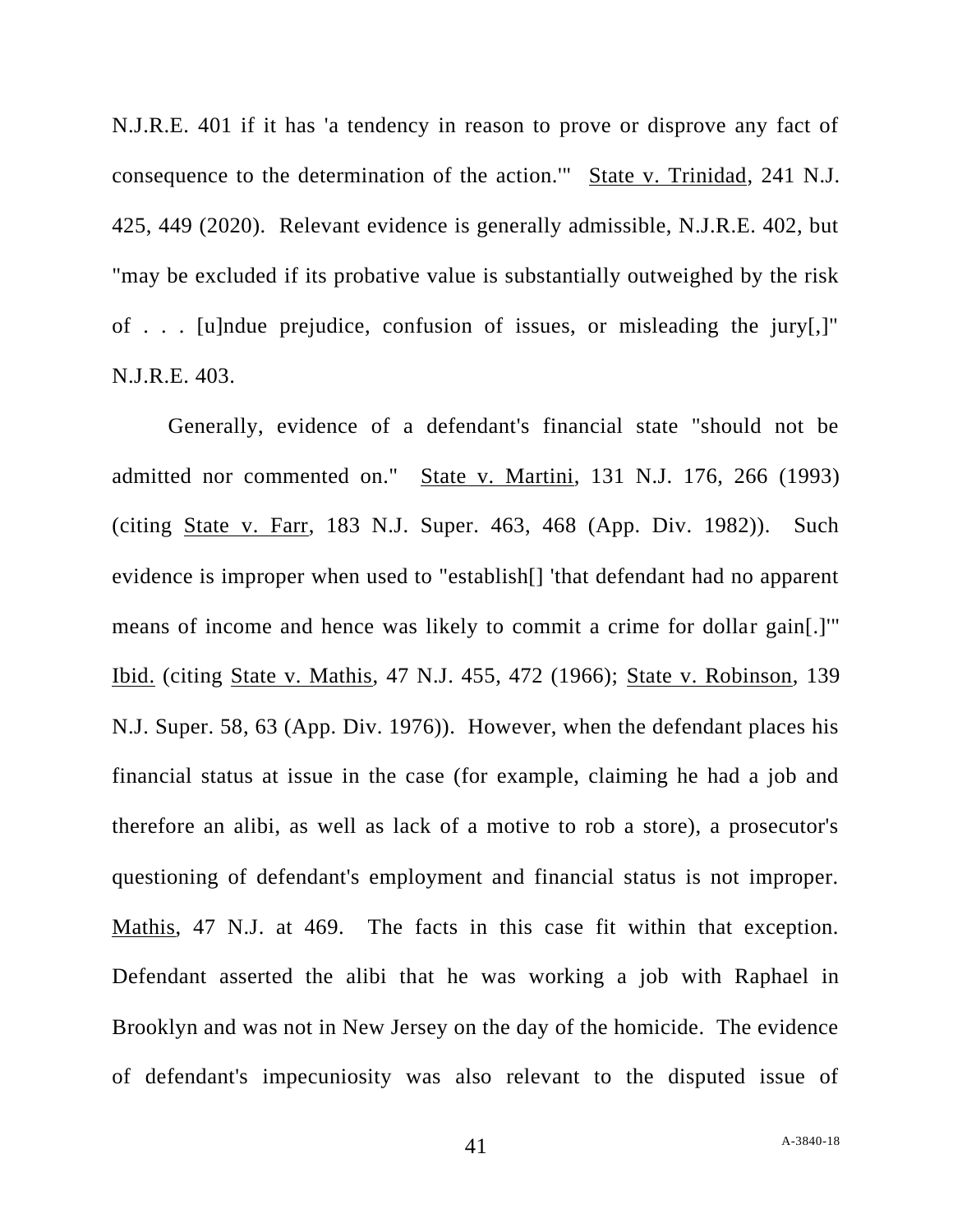defendant's motive for the murder of the person who ended his income stream. We discern no abuse of discretion.

N.J.R.E. 404(b)(1) prohibits the use of other crimes, wrongs, or acts "to prove a person's disposition in order to show that on a particular occasion the person acted in conformity with such disposition." Such evidence may be admitted as proof of motive and intent "when such matters are relevant to a material issue in dispute." N.J.R.E. 404(b)(2).

In Cofield, the Court adopted a four-part test to determine the admissibility of other bad acts and crimes evidence against a criminal defendant. 127 N.J. at 338. To be admissible under Rule 404(b), the evidence: (1) "must be admissible as relevant to a material issue" which is genuinely disputed; (2) the other conduct "must be similar in kind" and must have occurred "reasonably close in time to offense charged"; (3) "the evidence of the other crime must be clear and convincing"; and (4) its probative value "must not be outweighed by its apparent prejudice" to the defendant. Ibid.; accord Green, 236 N.J. at 81-82. Trial courts must apply the test on a case-bycase basis. Green, 236 N.J. at 82 (citing Cofield, 127 N.J. at 338).

We concur with the trial court that the evidence of defendant's thefts and related impecuniosity satisfied the four-part Cofield test for admission in evidence. As we have noted, defendant's impecuniosity was relevant to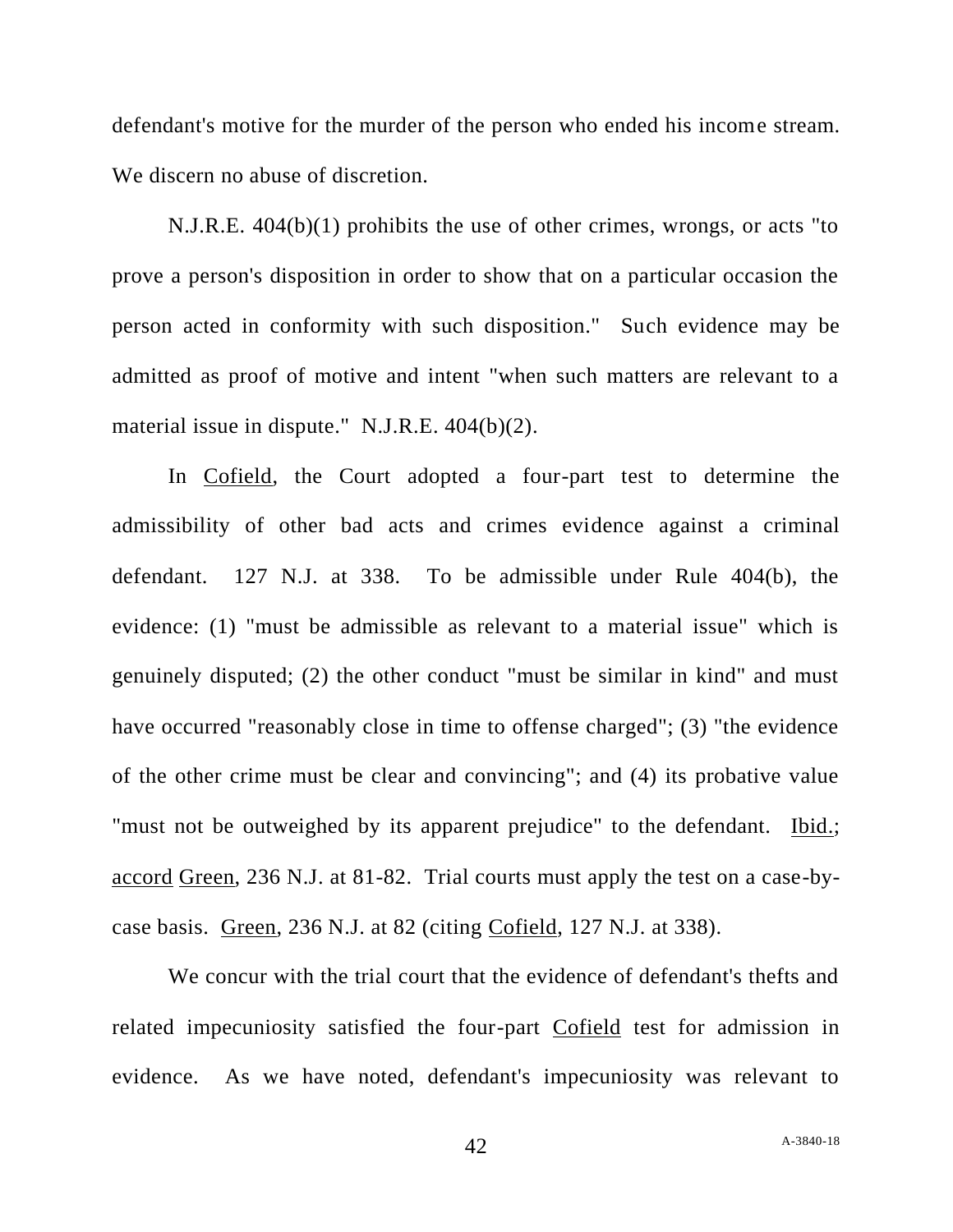whether defendant had a motive for the murder of the person who ended his income stream. Valecia's testimony that defendant stole her son's jewelry was relevant to establish defendant's relationship to her family, the events that led to the breakdown of that relationship, and his firing. The alleged thefts were close in time to the murder. The court found the evidence was clear and convincing. Defendant does not dispute that Valecia accused him of stealing her son's jewelry and the accusation was the reason defendant's employment was terminated. Finally, the court found the probative value of the evidence outweighed the risk of unfair prejudice to the defendant.

Evidence of motive or intent "requires[s] a very strong showing of prejudice to justify exclusion." Green, 236 N.J. at 84 (quoting State v. Garrison, 228 N.J. 182, 197 (2017)). Defendant made no such showing. The evidence had significant probative value in establishing the relationship of the parties and the events that led up to the murder.

The jury was reminded several times that the State was not alleging that defendant stole Pablo's jewelry. The jury was instructed that there must be something more than a mere need of money to tie a defendant to a particular crime. Notably, defendant was found not guilty of robbery and theft.

In addition, there was the extensive other evidence of defendant's guilt. See Mathis, 47 N.J. at 471-72 (explaining "there must be something more than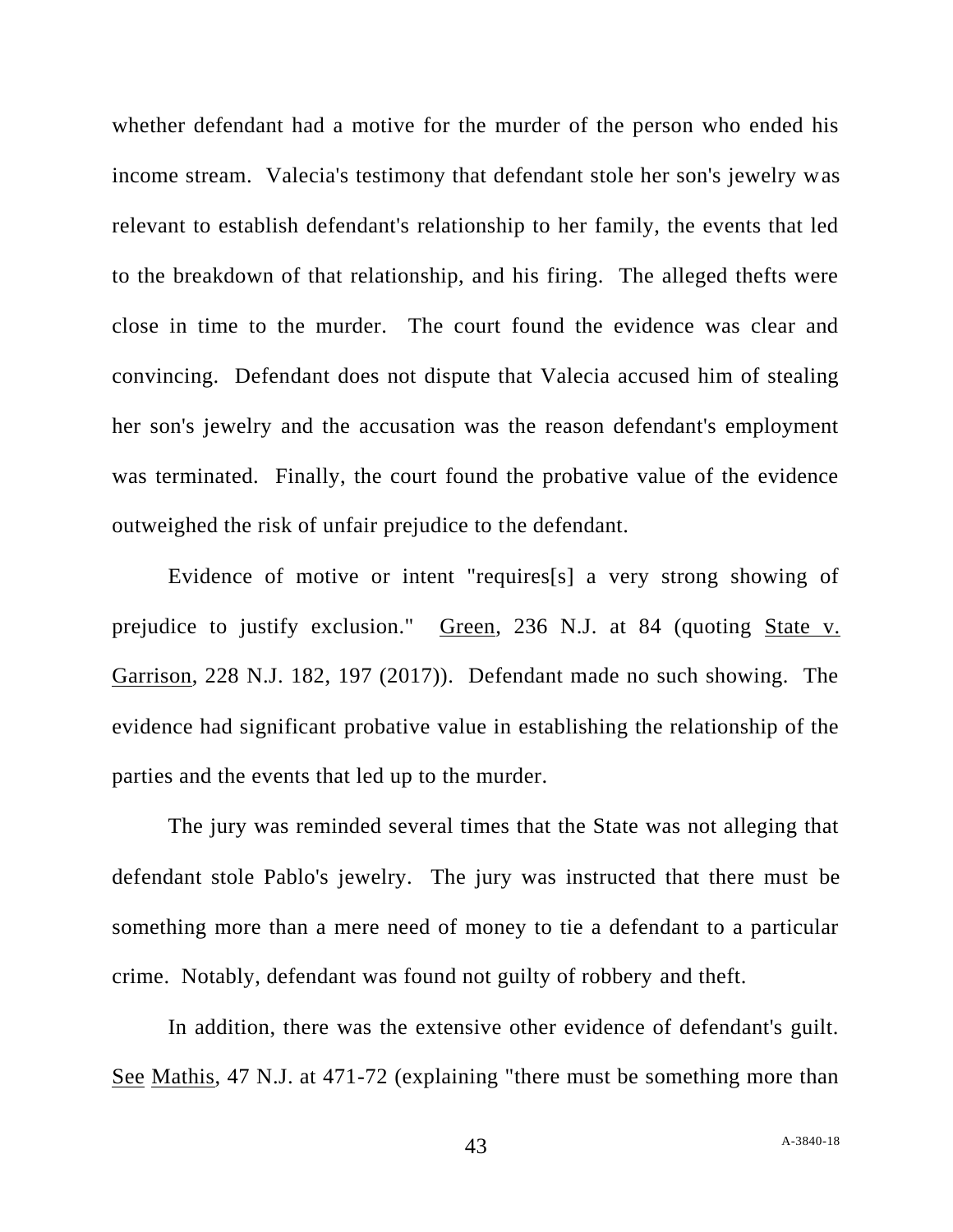poverty to tie a defendant into a criminal milieu"). Video surveillance footage showed defendant going to and from the victim's home on the day of the murder. Additional evidence included defendant's hand injury, defendant's DNA detected on multiple swabs from the victim's home, defendant's statement to Detective Suarez, and his trial testimony, where he admitted to causing the victim's death.

#### V.

In his supplemental brief, defendant claims the court erred by denying his motion for a mistrial based on prosecutorial misconduct during summation for describing the wounds on the victim's body as "incised," a term used in the autopsy report and referred to in Dr. Falzon's testimony. The prosecutor's comments during summation were not improper, did not render the trial unfair, or lead to an unjust result. The trial court properly denied a mistrial.

Defendant also argues that disclosure of his immigration status during the playback of his statement denied him a fair trial. We disagree. The court provided a thorough and detailed curative instruction to the jury to disregard the portions of the audio regarding defendant's legal status. When the judge directed any juror who would have any difficulty following this instruction to raise their hand, none did so. This fleeting, inadvertent reference to defendant's undocumented status did not deny him a fair trial.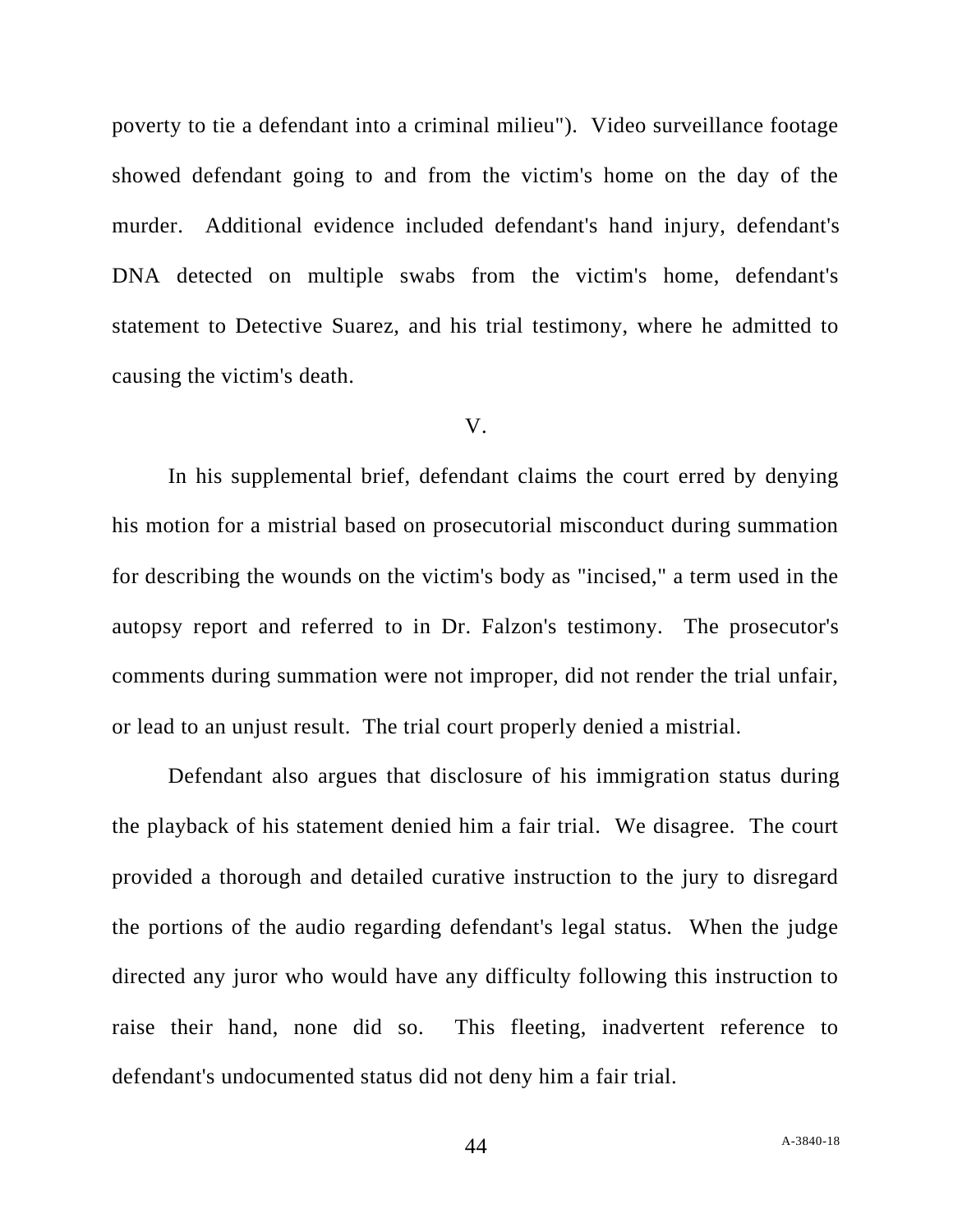Lastly, we address defendant's sentencing arguments. He contends that aggravating factor one should not have been applied and the court should have found mitigating factors three, four, and five, claiming "these factors find support in defendant's colorable claim of self-defense and passion/provocation manslaughter." Defendant argues that the fifty-year NERA term is manifestly excessive for a first-time offender who asserted a colorable claim of selfdefense. He asserts that it was error to impose a sentence far greater than the thirty-year minimum for murder despite the finding that the aggravating and mitigating factors were in equipoise. He also argues the court undervalued mitigating factor seven, considering that defendant was forty years old and had never been previously arrested. Defendant will be nearly eighty years old when first eligible for parole.

Appellate courts review sentencing determinations deferentially and do not substitute their judgment for that of the sentencing court. State v. Fuentes, 217 N.J. 57, 70 (2014). A sentence will be affirmed unless:

> (1) the sentencing guidelines were violated; (2) the aggravating and mitigating factors found by the sentencing court were not based upon competent and credible evidence in the record; or (3) "the application of the guidelines to the facts of [the] case makes the sentence clearly unreasonable so as to shock the judicial conscience."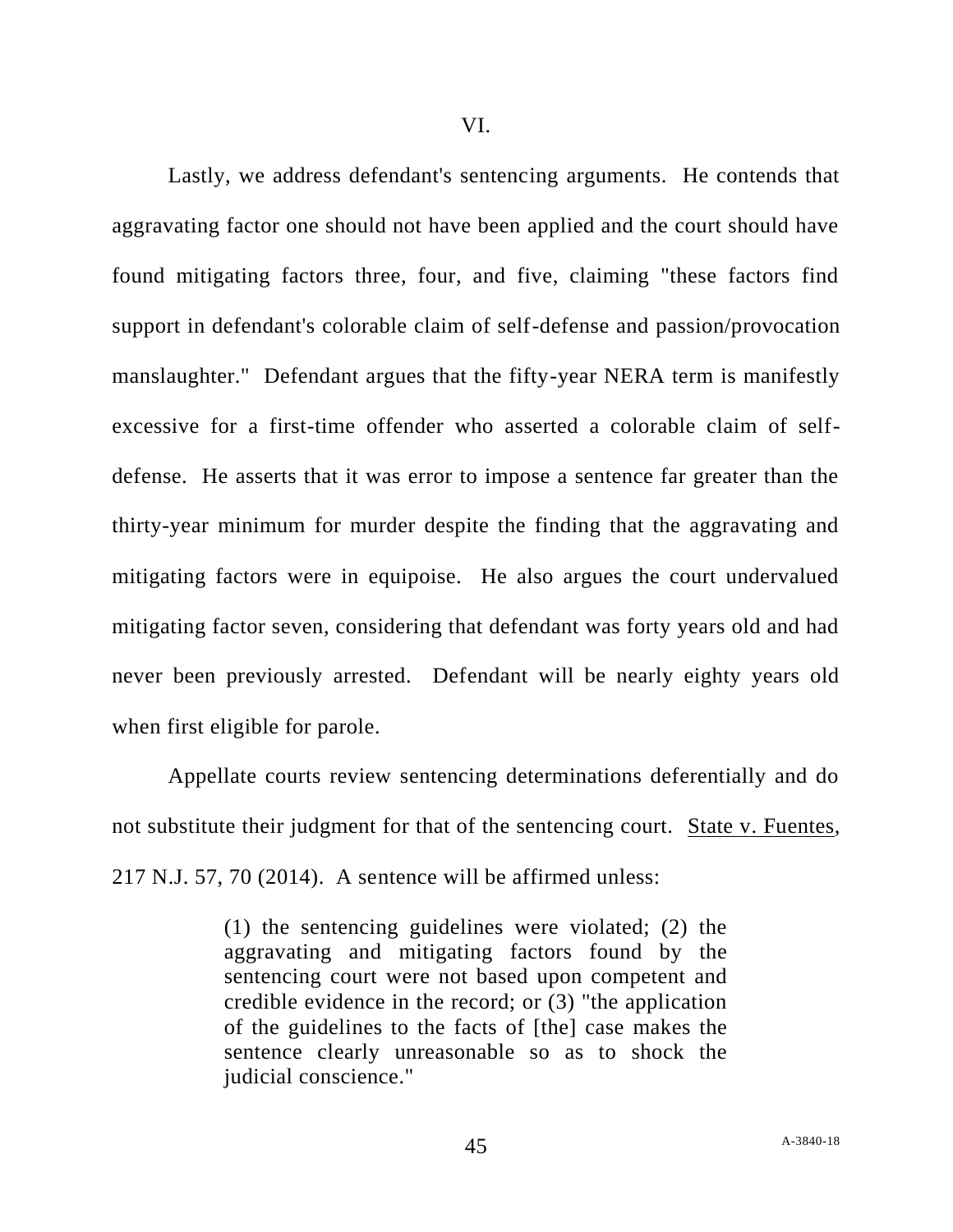[Ibid. (alteration in original) (quoting State v. Roth, 95 N.J. 334, 364-65 (1984)).]

In imposing a sentence, the court must make an individualized assessment of the defendant based on the facts of the case and the aggravating and mitigating sentencing factors. State v. Jaffe, 220 N.J. 114, 121-22 (2014). To facilitate appellate review, the sentencing court must "state reasons for imposing such sentence including . . . the factual basis supporting a finding of particular aggravating or mitigating factors affecting [the] sentence . . . . " R. 3:21-4(h); accord Fuentes, 217 N.J. at 73; see also N.J.S.A. 2C:43-2(e) (requiring the sentencing court to state the "factual basis supporting its findings of particular aggravating or mitigating factors affecting sentence."). Generally, an appellate court should defer to the sentencing court's factual findings and should not "second-guess" them. State v. Case, 220 N.J. 49, 65 (2014). However, deferential review of a sentence "presupposes and depends upon the proper application of sentencing considerations." State v. Melvin, 248 N.J. 321, 341 (2021) (alteration in original) (quoting Case, 220 N.J. at 65); accord Trinidad, 241 N.J. at 453.

"[A]ggravating factor one must be premised upon factors independent of the elements of the crime and firmly grounded in the record." Fuentes, 217 N.J. at 63; see also State v. O'Donnell, 117 N.J. 210, 217-18 (1989) (factor one applied in a manslaughter case because the defendant intentionally inflicted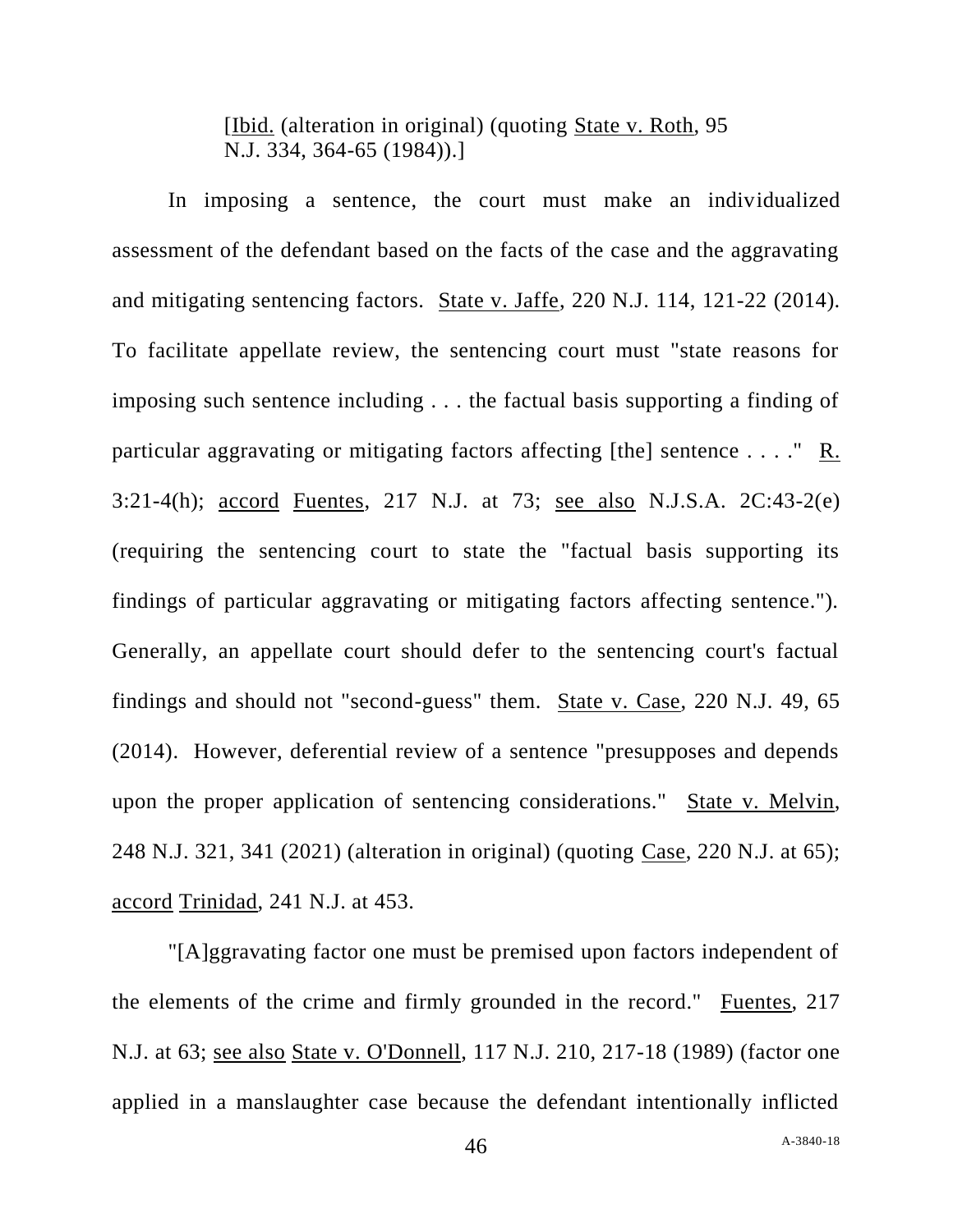pain and suffering in addition to causing death); State v. Locane, 454 N.J. Super. 98, 123-24 (App. Div. 2018) (factor one applied to a vehicular homicide where the defendant's reckless driving went beyond that required to prove the crime); State v. Soto, 340 N.J. Super. 47, 71-72 (App. Div. 2001) (factor one applied in an aggravated manslaughter and felony murder case were the defendant brutally and viciously attacked the victim); State v. Mara, 253 N.J. Super. 204, 214 (App. Div. 1992) (in an aggravated assault case, factor one applied based on the victim's serious and excessive injuries). Crimes committed with extreme brutality are considered heinous and depraved. Fuentes, 217 N.J. at 75.

Competent, credible evidence supports the application of aggravating factor one. Using multiple weapons, defendant inflicted numerous wounds on the victim, chased the victim when he tried to escape, and fatally struck him in the head with such force that the hammer penetrated his skull. As was found by the court, this "absolutely horrific" and "brutal" homicide "was committed in an especially cruel[] and[] depraved manner[.]"

The record also supports the application of aggravating factors nine and twelve and mitigating factors seven, eight, and eleven. Aggravating factor twelve applied as it is undisputed as the victim was at least sixty years old.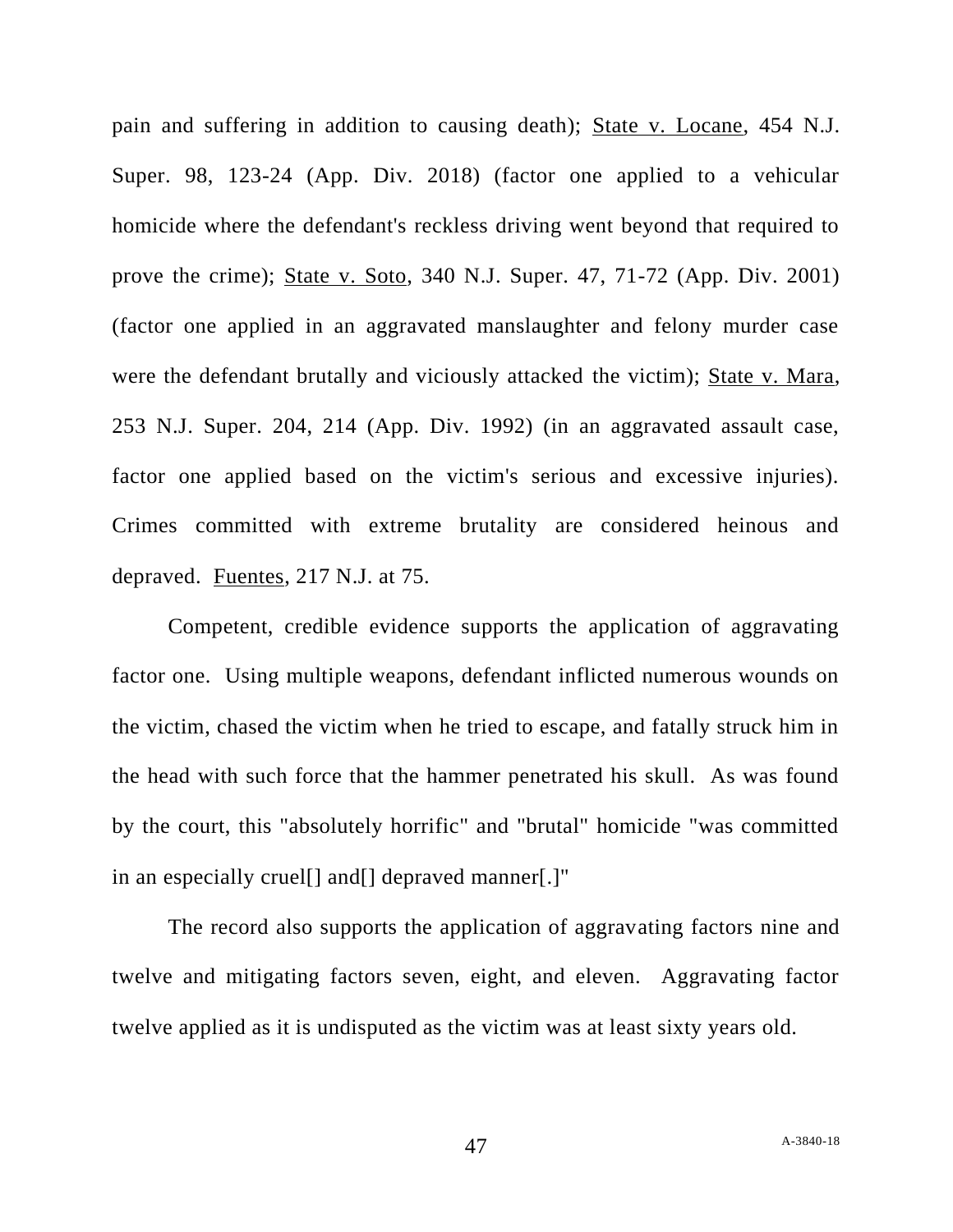Regarding aggravating factor nine, we recognize this was defendant's first crime. Nevertheless, there is a strong need to deter others from committing murder, the most serious crime. "The need for public safety and deterrence increase proportionally with the degree of the offense." State v. Carey, 168 N.J. 413, 426 (2001) (citing State v. Megargel, 143 N.J. 484, 500 (1996)). In addition, aggravating factor nine may be applied to deter the defendant from future violations of the law even though he has no prior criminal convictions. See Fuentes, 217 N.J. at 80.

The record likewise supports the rejection of mitigating factors three, four, and five. The same credible evidence that supports aggravating factor one completely undermines defendant's argument that these mitigating factors applied. Moreover, the jury found defendant guilty of murder and rejected the lesser-included offenses of aggravated manslaughter, voluntary passion/provocation manslaughter, and reckless manslaughter, and defendant's claim that he acted in self-defense.

The court found the aggravating and mitigating factors were in equipoise. We discern no mistaken exercise of discretion in the court's weighing of the aggravating and mitigating factors.

The sentencing range for knowing or purposeful murder is thirty years to life imprisonment, subject to a minimum thirty-year period of parole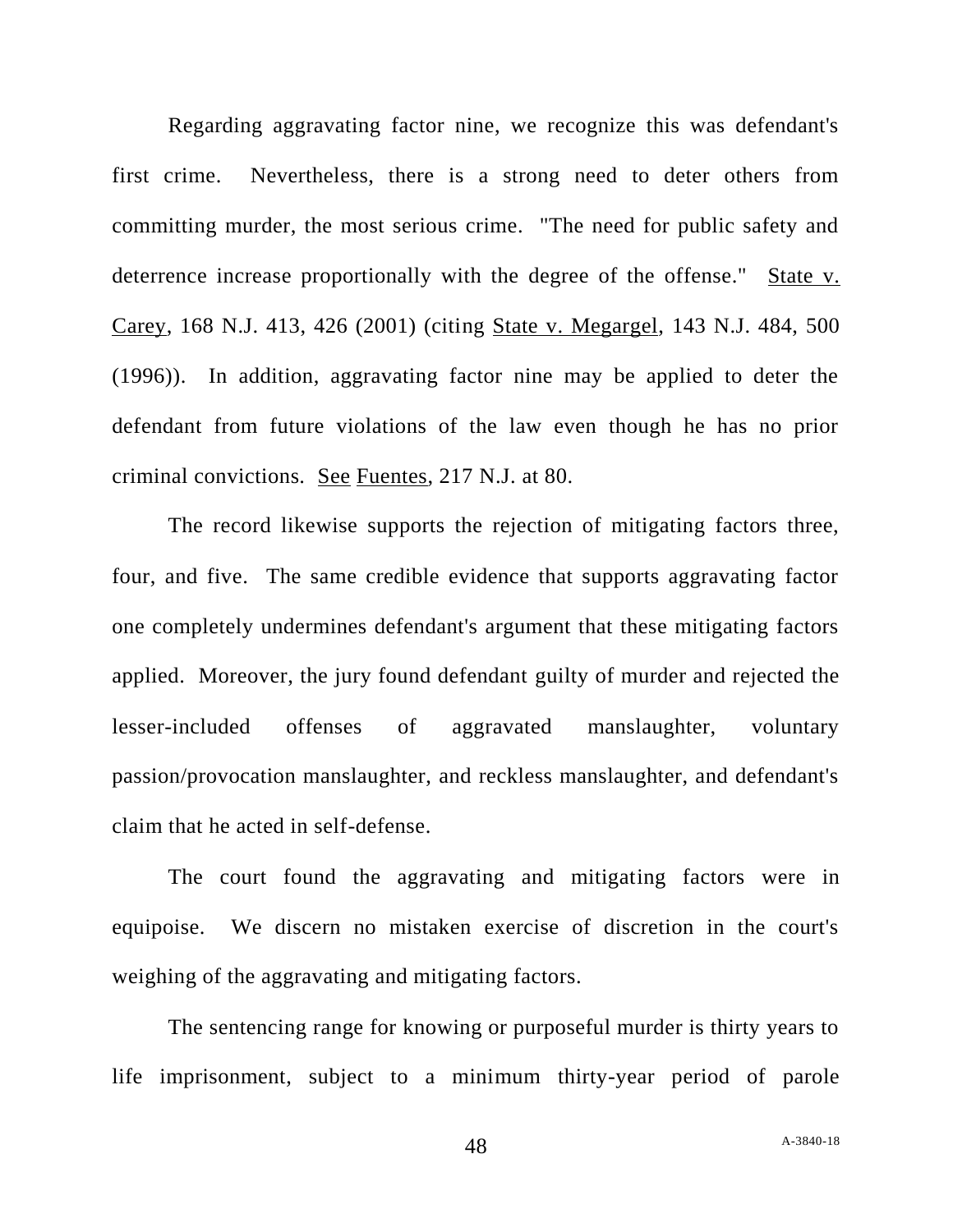ineligibility, N.J.S.A. 2C:11-3(b)(1), or an eighty-five percent period of parole ineligibility, N.J.S.A. 2C:43-7.2(a), (d), whichever is greater, N.J.S.A. 2C:43- 7.2(b).

"Whether a sentence should gravitate toward the upper or lower end of the range depends on a balancing of the relevant factors." Case, 220 N.J. at 64 (citing Fuentes, 217 N.J. at 72). "[W]hen the mitigating factors preponderate, sentences will tend toward the lower end of the range, and when the aggravating factors preponderate, sentences will tend toward the higher end of the range." Id. at 64-65 (alteration in original) (quoting State v. Natale, 184 N.J. 458, 488 (2005)). "[I]f the aggravating and mitigating factors are in equipoise, the midpoint will be an appropriate sentence." Fuentes, 217 N.J. at 73 (quoting Natale, 184 N.J. at 488). The court must also "be mindful of the real-time consequences of NERA" and its impact in "the fashioning of an appropriate sentence." State v. Marinez, 370 N.J. Super. 49, 58 (App. Div. 2004).

Defendant's aggregate fifty-year NERA term is slightly lower than midpoint in the sentencing range for murder as to both the length of the term and the resulting period of parole ineligibility.<sup>9</sup> Because the properly weighted

<sup>&</sup>lt;sup>9</sup> We note that "for the purpose of calculating the minimum term of parole ineligibility" under NERA, "a sentence of life imprisonment shall be deemed